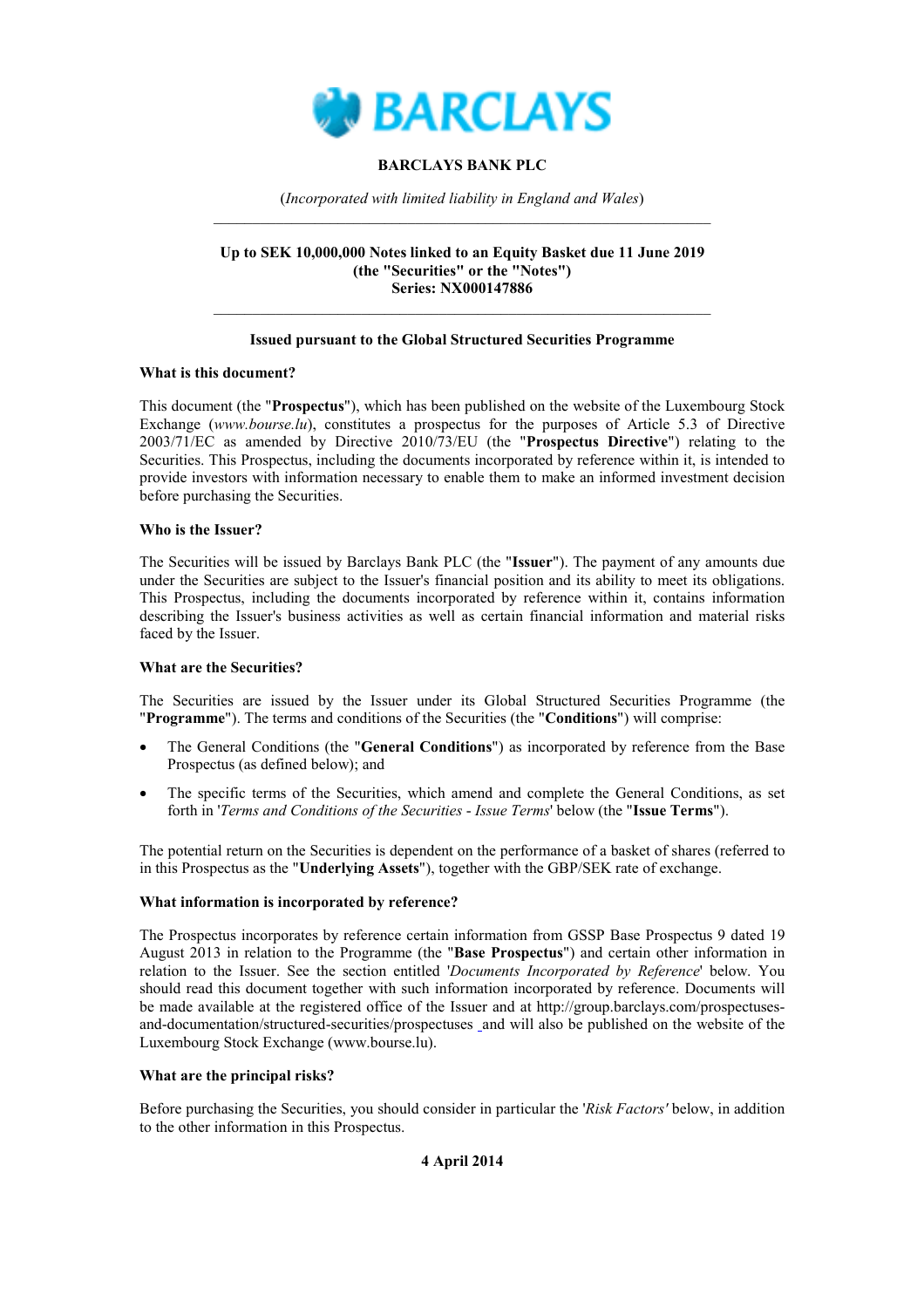#### **IMPORTANT INFORMATION**

### IF THE ISSUER BECOMES INSOLVENT OR BANKRUPT OR OTHERWISE FAILS TO MAKE ITS PAYMENT OBLIGATIONS ON THE SECURITIES, YOU MAY LOSE SOME OR ALL OF YOUR ORIGINAL INVESTMENT. INVESTING IN SECURITIES INVOLVES CERTAIN RISKS, AND YOU SHOULD FULLY UNDERSTAND THESE BEFORE YOU **INVEST. SEE 'RISK FACTORS' BELOW.**

### Regulatory approval and passporting for the purposes of the Prospectus Directive

This Prospectus has been approved by the *Commission de Surveillance du Secteur Financier* in its capacity as competent authority in the Grand Duchy of Luxembourg (the "CSSF") as a prospectus issued in compliance with the Prospectus Directive in the Grand Duchy of Luxembourg for the purpose of giving information with regard to the issue of Securities under the Programme.

Notification of this approval will be made to the competent authority/ies specified in 'General Information - Passporting' below.

The contents of this Prospectus have not been reviewed or approved by any regulatory authority other than the CSSF.

Please note that by approving the Prospectus the CSSF gives no undertaking as to the economic or financial opportuneness of the transaction or the quality and solvency of the Issuer. The CSSF gives no undertaking as to the economic and financial soundness of the transaction and the quality or solvency of the Issuer in line with the provisions of Article  $7(7)$  of the Luxembourg Law on Prospectuses for securities.

### **Independent Evaluation**

Nothing set out or referred to in this Prospectus is intended to provide the basis of any credit or other evaluation (except in respect of any purchase of the Securities) or should be considered as a recommendation by the Issuer or the Manager that any recipient of this Prospectus (or any document referred to herein) should purchase any Securities.

An investor should not purchase the Securities unless they understand the extent of their exposure to potential loss. Investors are urged to read the factors described in the section headed 'Risk Factors', together with the other information in this Prospectus (including any information incorporated by reference), before investing in the Securities.

Investors should note that the risks described in the section headed 'Risk Factors' are not the only risks that the Issuer faces or that may arise because of the nature of the Securities. The Issuer has described only those risks relating to its operations and to the Securities that it considers to be material. There may be additional risks that the Issuer currently considers not to be material or of which it is not currently aware.

Given the nature, complexity and risks inherent in the Securities (and investments relating to any Underlying Assets), the Securities may not be suitable for an investor's investment objectives in the light of his or her financial circumstances. Investors should consider seeking independent advice to assist them in determining whether the Securities are a suitable investment for them or to assist them in evaluating the information contained or incorporated by reference into this Prospectus.

#### **Distribution**

The distribution or delivery of this Prospectus and any offer or sale of the Securities in certain jurisdictions may be restricted by law. This document does not constitute, and may not be used for the purposes of, an offer or solicitation by anyone in any jurisdiction in which such offer or solicitation is not authorised or to any person to whom it is unlawful to make such offering or solicitation. Other than as expressly described in this Prospectus, no action is being taken to permit an offering of Securities or the delivery of this Prospectus in any jurisdiction. Persons into whose possession this Prospectus comes are required by the Issuer to inform themselves about and to observe any such restrictions.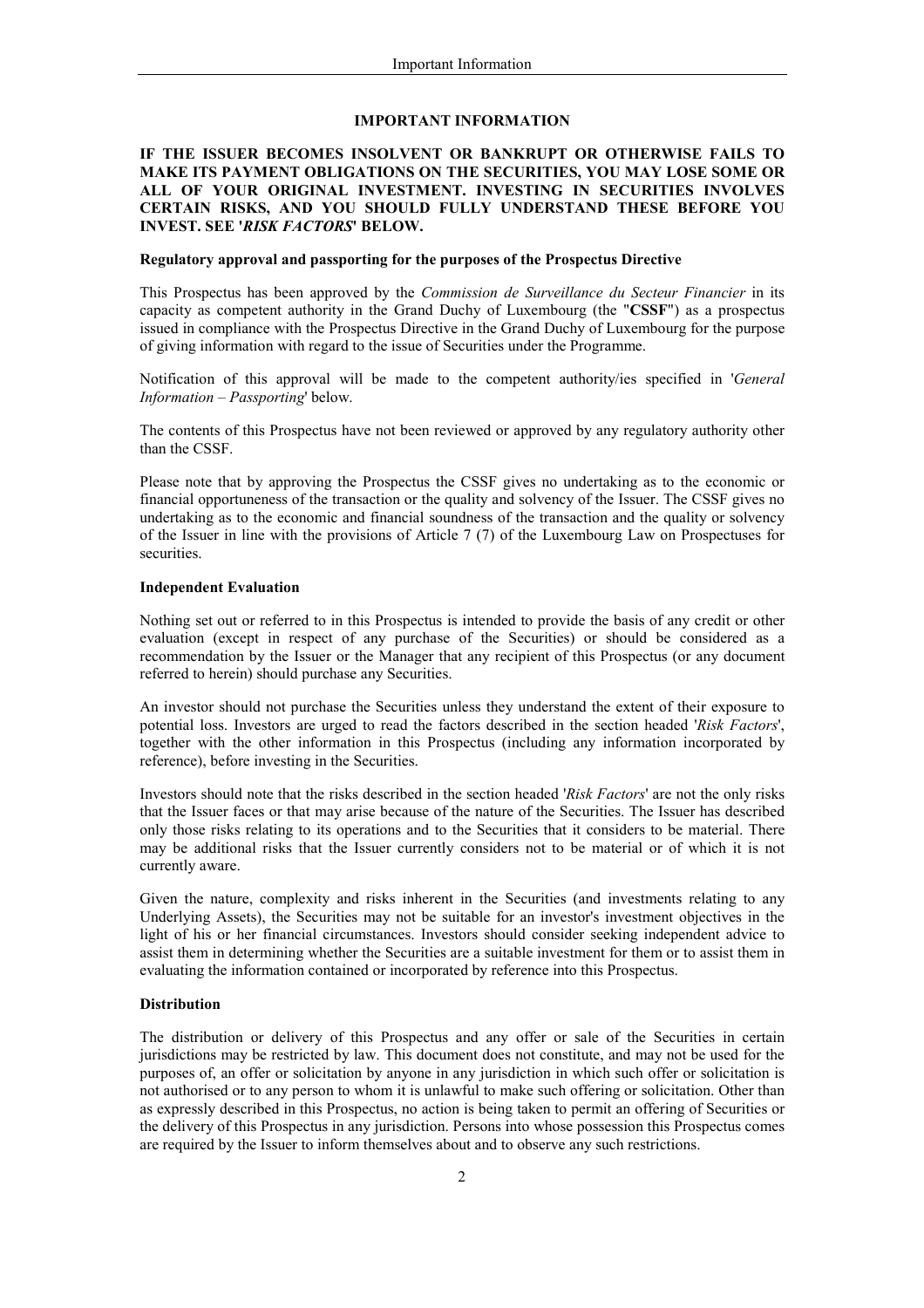Details of selling restrictions for various jurisdictions are incorporated by reference into this Prospectus as set out in the section headed 'Purchase and Sale' of the Base Prospectus.

### **United States Selling Restrictions**

The Securities have not been and will not be registered under the US Securities Act of 1933, as amended (the "Securities Act") or with any securities regulatory authority of any state or other jurisdiction of the United States. The Securities are being offered and sold outside the United States to non-US persons in reliance on Regulation S ("Regulation S") under the Securities Act.

Subject to certain exceptions, Securities may not be offered or sold within the United States or to US persons (as defined in Regulation S under the Securities Act).

For a description of these and certain further restrictions on offers, sales and transfers of Securities and delivery of this Prospectus, see 'Purchase and Sale' and 'Clearance, Settlement and Transfer Restrictions' as set out in the Base Prospectus which is incorporated by reference into this Prospectus.

THE SECURITIES HAVE NOT BEEN AND WILL NOT BE APPROVED OR DISAPPROVED BY THE US SECURITIES AND EXCHANGE COMMISSION, ANY STATE SECURITIES COMMISSION IN THE UNITED STATES OR ANY OTHER US REGULATORY AUTHORITY, NOR HAVE ANY OF THE FOREGOING AUTHORITIES PASSED UPON OR ENDORSED THE MERITS OF THE OFFERING OF SECURITIES OR THE ACCURACY OR THE ADEOUACY OF THE OFFERING DOCUMENTS. ANY REPRESENTATION TO THE CONTRARY IS A CRIMINAL OFFENCE IN THE UNITED STATES.

### US foreign account tax compliance withholding

THE FOREIGN ACCOUNT TAX COMPLIANCE ACT ("FATCA") IS PARTICULARLY COMPLEX AND ITS APPLICATION TO THE ISSUER, THE SECURITIES AND THE INVESTORS IS UNCERTAIN AT THIS TIME. INVESTORS SHOULD CONSULT THEIR OWN TAX ADVISERS TO OBTAIN A MORE DETAILED EXPLANATION OF FATCA AND TO LEARN HOW THIS LEGISLATION MIGHT AFFECT EACH INVESTOR IN HIS OR HER PARTICULAR CIRCUMSTANCE, INCLUDING HOW THE FATCA RULES MAY APPLY TO PAYMENTS RECEIVED UNDER THE SECURITIES.

### **Representations**

In connection with the issue and sale of the Securities, no person has been authorised to give any information or to make any representation not contained in or consistent with the Prospectus and, if given or made, such information or representation must not be relied upon as having been authorised by the Issuer. The Issuer does not accept responsibility for any information not contained in the Prospectus. This document does not constitute, and may not be used for the purposes of, an offer or solicitation by anyone in any jurisdiction in which such offer or solicitation is not authorised or to any person to whom it is unlawful to make such offering or solicitation and no action is being taken to permit an offering of the Securities or the distribution of this Prospectus in any jurisdiction where action is required.

### **Change of Circumstances**

Neither the delivery of this Prospectus, nor any sale of Securities pursuant thereto shall create any impression that information therein relating to the Issuer is correct at any time subsequent to the date thereof or that any other information supplied in connection with the Programme is correct as of any time subsequent to the date indicated in the document containing the same. Notwithstanding the foregoing, the Issuer shall produce a supplement to the Prospectus if a significant new factor, material mistake or inaccuracy relating to the information included in the Prospectus which is capable of affecting the assessment of the Security arises or is noted prior to the time when trading on a regulated market begins.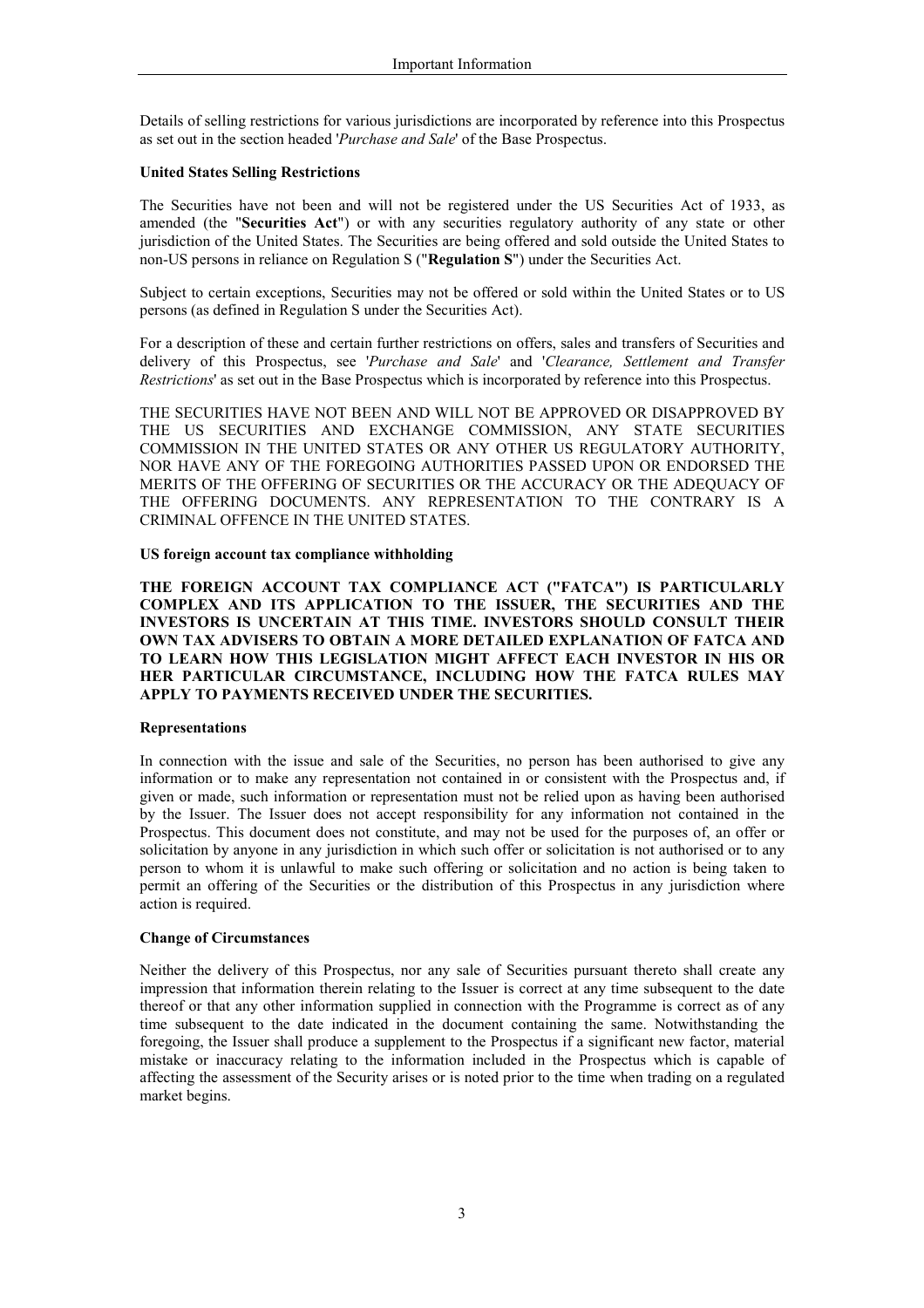|                                                                                                                                                                                                                                         | Page |
|-----------------------------------------------------------------------------------------------------------------------------------------------------------------------------------------------------------------------------------------|------|
| <b>Summary</b>                                                                                                                                                                                                                          | 5    |
| This section provides a summary of the key information contained within this<br>Prospectus.                                                                                                                                             |      |
| <b>Risk Factors</b>                                                                                                                                                                                                                     | 15   |
| This section sets out the principal risks inherent in investing in the Securities,<br>including risks relating to investments linked to the Underlying Assets.                                                                          |      |
| <b>Information Incorporated by Reference</b>                                                                                                                                                                                            | 32   |
| This section incorporates financial information regarding the Issuer from other<br>publicly available documents and the General Conditions and other information<br>from a base prospectus of the Issuer.                               |      |
| Information relating to the Issuer                                                                                                                                                                                                      | 35   |
| This section provides a description of the Issuer's business activities as well as<br>certain financial information in respect of the Issuer.                                                                                           |      |
| <b>Terms and Conditions of the Securities</b>                                                                                                                                                                                           | 49   |
| This section sets out the terms and conditions of the Securities and comprises:                                                                                                                                                         |      |
| Introduction<br>$i$ .                                                                                                                                                                                                                   | 49   |
| This section describes the various parts comprising the terms and conditions<br>of the Securities.                                                                                                                                      |      |
| ii. Issue Terms                                                                                                                                                                                                                         | 50   |
| This section sets out the specific terms of the Securities, including dates,<br>amounts and return calculations.                                                                                                                        |      |
| <b>Other Information</b>                                                                                                                                                                                                                | 57   |
| This section sets out other information relating to the Securities, including an<br>explanation as to how the value of the Securities is affected by the value of the<br>Underlying Assets and information in relation to the offering. |      |
| <b>Important Legal Information</b>                                                                                                                                                                                                      | 61   |
| This section sets out important legal information relating to the Securities including<br>a statement of responsibility and the terms of consent for other financial institutions<br>wishing to use the Prospectus for offerings.       |      |
| <b>General Information</b>                                                                                                                                                                                                              | 62   |
| This section provides certain additional information relating to the Securities,<br>including use of proceeds and availability of documents.                                                                                            |      |

# **TABLE OF CONTENTS**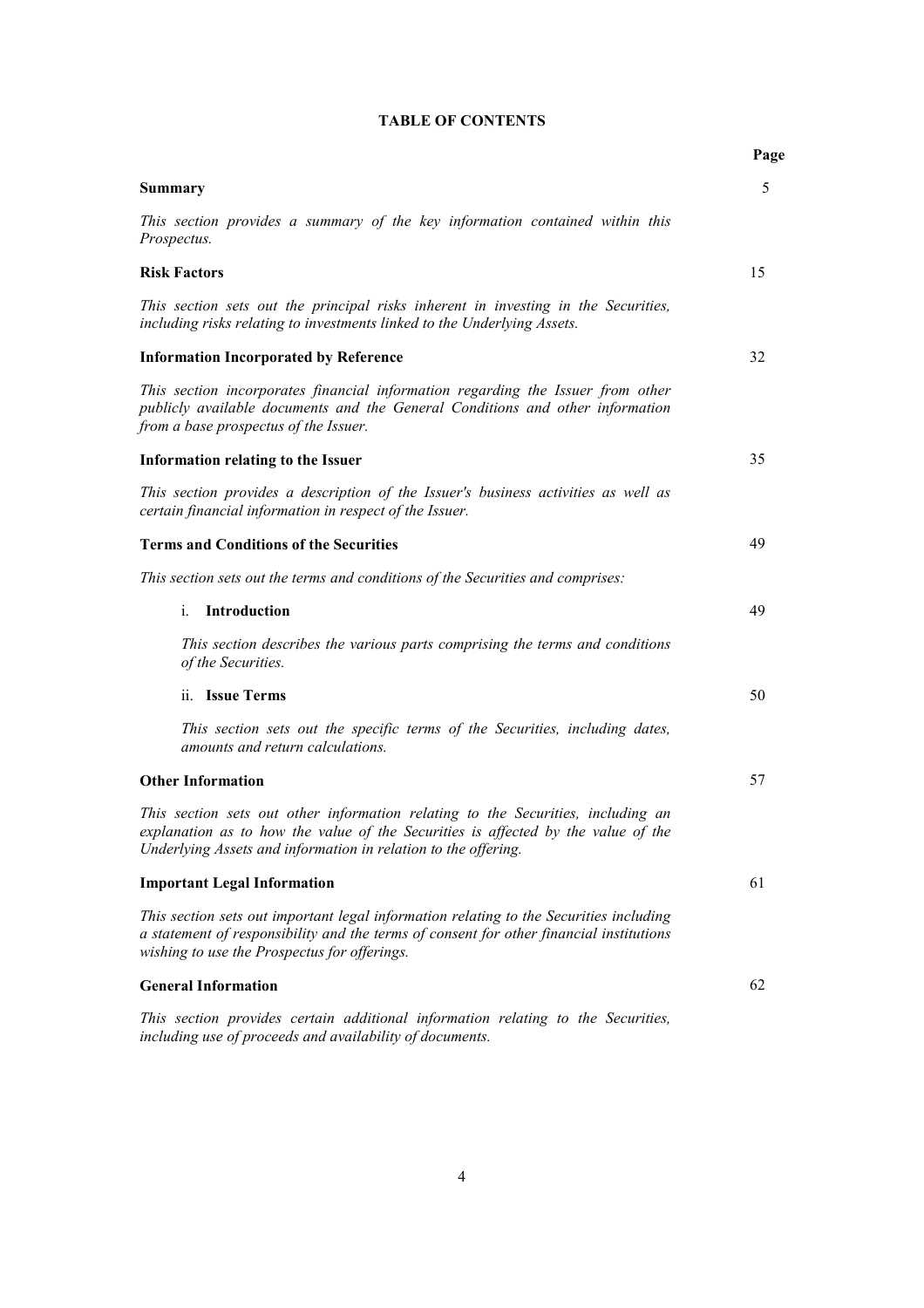### **SUMMARY**

Summaries are made up of disclosure requirements known as 'elements'. These elements are numbered in sections  $A - E(A.1 E.7$ ).

This Summary contains all the elements required to be included in a summary for these types of securities and issuer. Because some elements are not required to be addressed, there may be gaps in the numbering sequence of the elements.

Even though an element may be required to be inserted in the summary because of the type of securities and issuer, it is possible that no relevant information can be given regarding the element. In this case a short description of the element is included in the summary after the words 'not applicable'.

Ē

|     | <b>Section A – Introduction and Warnings</b>                       |                                                                                                                                                                                                                                                                                                                                                                                                                                                                                                                                                                                                                                                                                  |  |  |  |
|-----|--------------------------------------------------------------------|----------------------------------------------------------------------------------------------------------------------------------------------------------------------------------------------------------------------------------------------------------------------------------------------------------------------------------------------------------------------------------------------------------------------------------------------------------------------------------------------------------------------------------------------------------------------------------------------------------------------------------------------------------------------------------|--|--|--|
| A.1 | <b>Introduction</b><br>and warnings                                | This Summary should be read as an introduction to this Prospectus. Any decision to invest in the<br>Securities should be based on consideration of this Prospectus as a whole, including any<br>information incorporated by reference.                                                                                                                                                                                                                                                                                                                                                                                                                                           |  |  |  |
|     |                                                                    | Where a claim relating to the information contained in this Prospectus is brought before a court, the<br>plaintiff might, under the national legislation of the relevant Member State of the European<br>Economic Area, have to bear the costs of translating this Prospectus before the legal proceedings<br>are initiated.                                                                                                                                                                                                                                                                                                                                                     |  |  |  |
|     |                                                                    | No civil liability shall attach to any responsible person solely on the basis of this Summary,<br>including any translation thereof, unless it is misleading, inaccurate or inconsistent when read<br>together with the other parts of this Prospectus or it does not provide, when read together with the<br>other parts of this Prospectus, key information in order to aid investors when considering whether<br>to invest in the Securities.                                                                                                                                                                                                                                 |  |  |  |
| A.2 | Consent by the<br><b>Issuer to the</b>                             | In connection with a Public Offer of the Securities, the Issuer consents to the use of this Prospectus<br>by an Authorised Offeror (but no other persons), subject to the following conditions:                                                                                                                                                                                                                                                                                                                                                                                                                                                                                  |  |  |  |
|     | use of<br>prospectus in                                            | the Public Offer is only made in the Kingdom of Sweden;<br>(a)                                                                                                                                                                                                                                                                                                                                                                                                                                                                                                                                                                                                                   |  |  |  |
|     | subsequent<br>resale or final<br>placement of<br><b>Securities</b> | the Public Offer is only made during the period from (and including) 7 April 2014, to (but<br>(b)<br>excluding) 17 May 2014 (the "Offer Period") subject to the offer being discontinued at any<br>time or the Offer Period shortened or extended by the Issuer (provided that, in the case of an<br>extension to the Offer Period, a supplement to the Prospectus would be published); and                                                                                                                                                                                                                                                                                      |  |  |  |
|     |                                                                    | the Public Offer is only made by Erik Penser Bankaktiebolag, Biblioteksgatan 9, P.O. Box<br>(c)<br>7405, SE-103 91 Stockholm, Sweden (the "Distributor") and any one or more additional<br>financial institutions which is authorised under the Markets in Financial Instruments Directive<br>(Directive 2004/39/EC) ("MiFID") and has published on its website (and complies with) a<br>statement providing that (i) it has been appointed by the Distributor in connection with the<br>Public Offer, (ii) it is authorised under MiFID and (iii) it will comply with the other<br>conditions of the Public Offer as set forth in the Prospectus (the "Authorised Offeror(s)"). |  |  |  |
|     |                                                                    | A "Public Offer" of Securities is an offer of Securities that is not within an exemption from the<br>requirement to publish a prospectus under Directive 2003/71/EC, as amended by Directive<br>2010/73/EU.                                                                                                                                                                                                                                                                                                                                                                                                                                                                      |  |  |  |
|     |                                                                    | Information on the terms and conditions of an offer by any Authorised Offeror is to be<br>provided at the time of the offer by the relevant Authorised Offeror.                                                                                                                                                                                                                                                                                                                                                                                                                                                                                                                  |  |  |  |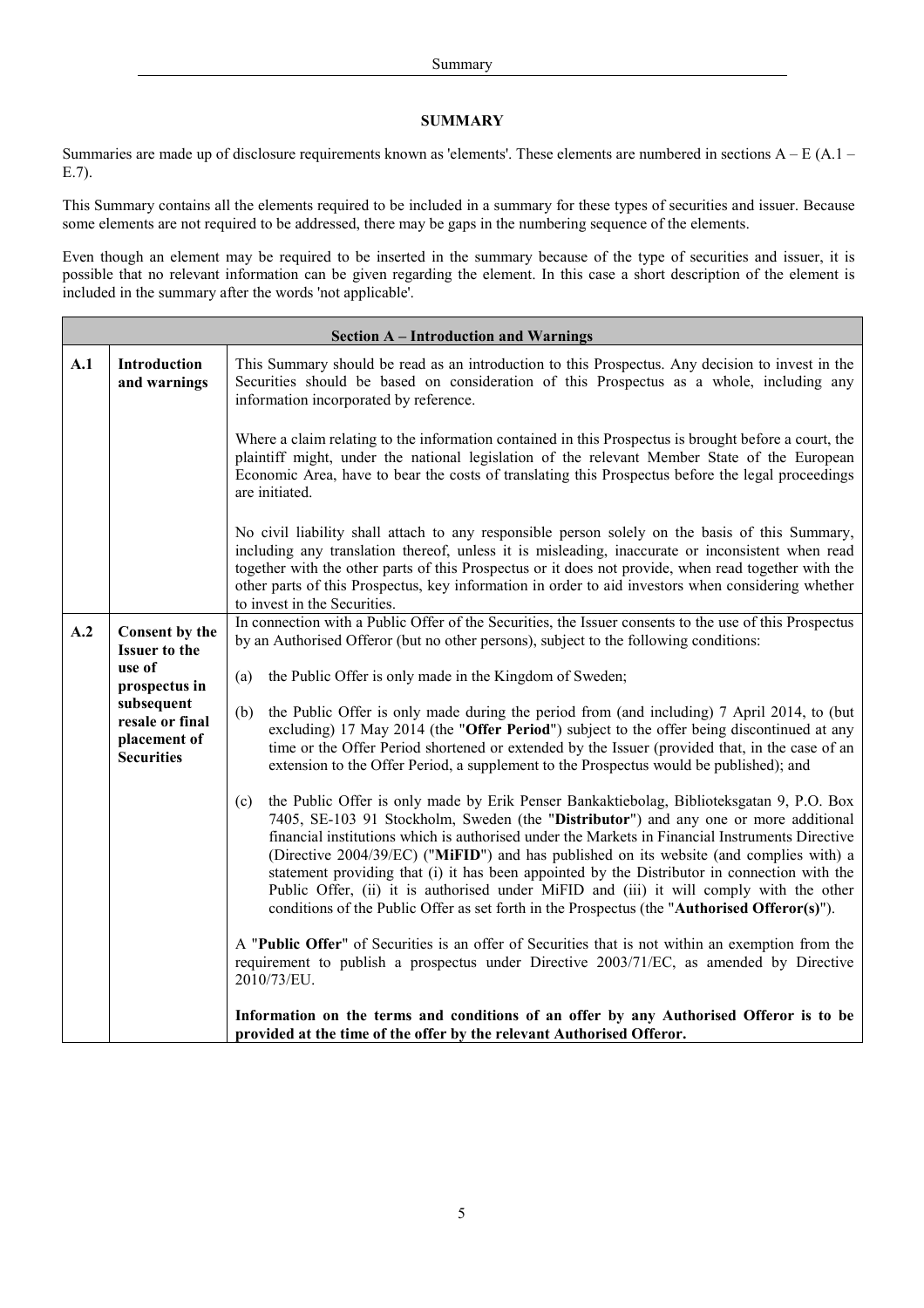|             | Section B - Issuer                                                                                                                                                             |                                                                                                                                                                                                                                                                                                                                                                                                                                                                                                                                                                                                                                                                                                                                                                                                                                                                                                                                                                                                                                                                                                                                                                                                                                                                                                                                                                                                                                                                                                                                                                                                                                                                                                                                                                                                                                                                                                                                                                                                                                                                                                                                                                                                                                                                                                                                                                                                                                                                                                                                                                                                 |  |  |  |
|-------------|--------------------------------------------------------------------------------------------------------------------------------------------------------------------------------|-------------------------------------------------------------------------------------------------------------------------------------------------------------------------------------------------------------------------------------------------------------------------------------------------------------------------------------------------------------------------------------------------------------------------------------------------------------------------------------------------------------------------------------------------------------------------------------------------------------------------------------------------------------------------------------------------------------------------------------------------------------------------------------------------------------------------------------------------------------------------------------------------------------------------------------------------------------------------------------------------------------------------------------------------------------------------------------------------------------------------------------------------------------------------------------------------------------------------------------------------------------------------------------------------------------------------------------------------------------------------------------------------------------------------------------------------------------------------------------------------------------------------------------------------------------------------------------------------------------------------------------------------------------------------------------------------------------------------------------------------------------------------------------------------------------------------------------------------------------------------------------------------------------------------------------------------------------------------------------------------------------------------------------------------------------------------------------------------------------------------------------------------------------------------------------------------------------------------------------------------------------------------------------------------------------------------------------------------------------------------------------------------------------------------------------------------------------------------------------------------------------------------------------------------------------------------------------------------|--|--|--|
| B.1         | Legal and<br>commercial<br>name of the<br><b>Issuer</b>                                                                                                                        | The Securities are issued by Barclays Bank PLC (the "Issuer").                                                                                                                                                                                                                                                                                                                                                                                                                                                                                                                                                                                                                                                                                                                                                                                                                                                                                                                                                                                                                                                                                                                                                                                                                                                                                                                                                                                                                                                                                                                                                                                                                                                                                                                                                                                                                                                                                                                                                                                                                                                                                                                                                                                                                                                                                                                                                                                                                                                                                                                                  |  |  |  |
| B.2         | <b>Domicile and</b><br>legal form of<br>the Issuer,<br>legislation<br>under which<br>the Issuer<br>operates and<br>country of<br>incorporation<br>of the Issuer                | The Issuer is a public limited company registered in England and Wales. The Issuer was<br>incorporated on 7 August 1925 under the Colonial Bank Act 1925 and, on 4 October 1971, was<br>registered as a company limited by shares under the Companies Act 1948 to 1967. Pursuant to The<br>Barclays Bank Act 1984, on 1 January 1985, the Issuer was re-registered as a public limited<br>company.                                                                                                                                                                                                                                                                                                                                                                                                                                                                                                                                                                                                                                                                                                                                                                                                                                                                                                                                                                                                                                                                                                                                                                                                                                                                                                                                                                                                                                                                                                                                                                                                                                                                                                                                                                                                                                                                                                                                                                                                                                                                                                                                                                                              |  |  |  |
| B.4b<br>B.5 | <b>Known trends</b><br>affecting the<br><b>Issuer and</b><br>industries in<br>which the<br><b>Issuer</b><br>operates<br><b>Description of</b><br>the group and<br>the Issuer's | The business and earnings of the Issuer and its subsidiary undertakings (together, the "Bank<br>Group") can be affected by the fiscal or other policies and other actions of various governmental<br>and regulatory authorities in the UK, EU, US and elsewhere, which are all subject to change. The<br>regulatory response to the financial crisis has led and will continue to lead to very substantial<br>regulatory changes in the UK, EU and US and in other countries in which the Bank Group<br>operates. It has also (amongst other things) led to (i) a more assertive approach being<br>demonstrated by the authorities in many jurisdictions, and (ii) enhanced capital and liquidity<br>requirements (for example pursuant to the fourth Capital Requirements Directive (CRD IV)). Any<br>future regulatory changes may restrict the Bank Group's operations, mandate certain lending<br>activity and impose other, significant compliance costs.<br>Known trends affecting the Issuer and the industry in which the Issuer operates include:<br>continuing political and regulatory scrutiny of the banking industry which is leading to<br>$\bullet$<br>increased or changing regulation that is likely to have a significant effect on the industry;<br>general changes in regulatory requirements, for example, prudential rules relating to the<br>capital adequacy framework and rules designed to promote financial stability and increase<br>depositor protection;<br>the US Dodd-Frank Wall Street Reform and Consumer Protection Act, which contains far<br>reaching regulatory reform (including restrictions on proprietary trading and fund-related<br>activities (the so-called 'Volcker rule'));<br>investigations by the Office of Fair Trading into Visa and MasterCard credit and debit<br>$\bullet$<br>interchange rates, which may have an impact on the consumer credit industry;<br>investigations by regulatory bodies in the UK, EU and US into submissions made by the<br>$\bullet$<br>Issuer and other panel members to the bodies that set various interbank offered rates such as<br>the London Interbank Offered Rate ("LIBOR") and the Euro Interbank Offered Rate<br>("EURIBOR"); and<br>changes in competition and pricing environments.<br>$\bullet$<br>The Bank Group is a major global financial services provider. The whole of the issued ordinary<br>share capital of the Issuer is beneficially owned by Barclays PLC (together with its subsidiary<br>undertakings, the "Group"), which is the ultimate holding company of the Bank Group. |  |  |  |
|             | position<br>within the<br>group                                                                                                                                                |                                                                                                                                                                                                                                                                                                                                                                                                                                                                                                                                                                                                                                                                                                                                                                                                                                                                                                                                                                                                                                                                                                                                                                                                                                                                                                                                                                                                                                                                                                                                                                                                                                                                                                                                                                                                                                                                                                                                                                                                                                                                                                                                                                                                                                                                                                                                                                                                                                                                                                                                                                                                 |  |  |  |
| <b>B.9</b>  | <b>Profit forecast</b><br>or estimate                                                                                                                                          | Not Applicable; the Issuer has chosen not to include a profit forecast or estimate.                                                                                                                                                                                                                                                                                                                                                                                                                                                                                                                                                                                                                                                                                                                                                                                                                                                                                                                                                                                                                                                                                                                                                                                                                                                                                                                                                                                                                                                                                                                                                                                                                                                                                                                                                                                                                                                                                                                                                                                                                                                                                                                                                                                                                                                                                                                                                                                                                                                                                                             |  |  |  |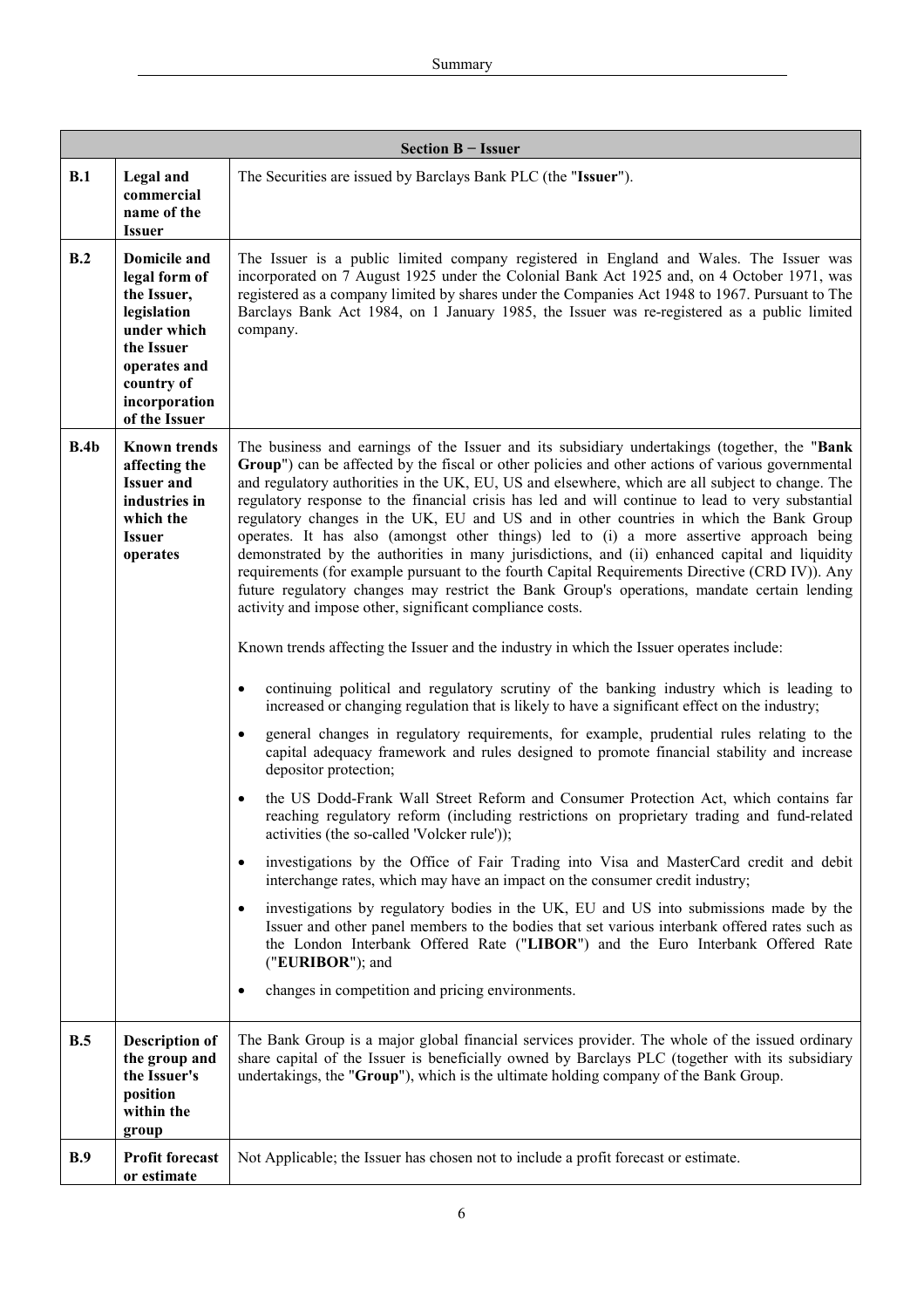| B.10        | Nature of any<br>qualifications<br>in audit report<br>on historical<br>financial<br>information                                                                 | Not Applicable; the audit report on the historical financial information contains no such<br>qualifications.                                                                                                                                                                                                                                                                                                                                                                                                                                                                                                                                                                                                                                                                                                                                                                                                                                                       |
|-------------|-----------------------------------------------------------------------------------------------------------------------------------------------------------------|--------------------------------------------------------------------------------------------------------------------------------------------------------------------------------------------------------------------------------------------------------------------------------------------------------------------------------------------------------------------------------------------------------------------------------------------------------------------------------------------------------------------------------------------------------------------------------------------------------------------------------------------------------------------------------------------------------------------------------------------------------------------------------------------------------------------------------------------------------------------------------------------------------------------------------------------------------------------|
| <b>B.12</b> | <b>Selected key</b><br>financial<br>information;<br>no material<br>adverse<br>change and no<br>significant<br>change<br>statements                              | Based on the Bank Group's audited financial information for the year ended 31 December 2013,<br>the Bank Group had total assets of £1,312,840 million (2012: £1,488,761 million), total net loans<br>and advances of £468,664 million (2012: £464,777 million), total deposits of £482,770 million<br>$(2012; \text{\pounds}462, 512 \text{ million})$ , and total shareholders' equity of £63,220 million $(2012; \text{\pounds}59, 923)$<br>million) (including non-controlling interests of £2,211 million (2012: £2,856 million)). The profit<br>before tax from continuing operations of the Bank Group for the year ended 31 December 2013<br>was £2,855 million (2012: £650 million) after credit impairment charges and other provisions of<br>£3,071 million (2012: £3,340 million). The financial information in this paragraph is extracted<br>from the audited consolidated financial statements of the Issuer for the year ended 31 December<br>2013. |
|             |                                                                                                                                                                 | There has been no material adverse change in the prospects of the Issuer or the Group since 31<br>December 2013.<br>There has been no significant change in the financial or trading position of the Issuer or the Group                                                                                                                                                                                                                                                                                                                                                                                                                                                                                                                                                                                                                                                                                                                                           |
|             |                                                                                                                                                                 | since 31 December 2013.                                                                                                                                                                                                                                                                                                                                                                                                                                                                                                                                                                                                                                                                                                                                                                                                                                                                                                                                            |
| <b>B.13</b> | <b>Recent events</b><br>particular to<br>the Issuer<br>which are<br>materially<br>relevant to the<br>evaluation of<br>Issuer's<br>solvency                      | On 6 December 2012, the Issuer announced that it had agreed to combine the majority of its<br>Africa operations (the "Portfolio") with Absa Group Limited ("Absa"). The proposed<br>combination is to be effected by way of an acquisition by Absa of the Portfolio for a consideration<br>of 129,540,636 Absa ordinary shares (representing a value of approximately £1.3 billion). As a<br>result of the transaction, the Issuer's stake in Absa will increase from 55.5 per cent to 62.3 per<br>cent. The combination completed on 31 July 2013.                                                                                                                                                                                                                                                                                                                                                                                                                |
| <b>B.14</b> | Dependency                                                                                                                                                      | See 'B.5'.                                                                                                                                                                                                                                                                                                                                                                                                                                                                                                                                                                                                                                                                                                                                                                                                                                                                                                                                                         |
|             | of the Issuer<br>on other<br>entities within<br>the group                                                                                                       | The financial position of the Issuer is dependent on the financial position of its subsidiary<br>undertakings.                                                                                                                                                                                                                                                                                                                                                                                                                                                                                                                                                                                                                                                                                                                                                                                                                                                     |
| <b>B.15</b> | <b>Description of</b><br>the Issuer's<br>principal<br>activities                                                                                                | The Group is a major global financial services provider engaged in retail and commercial<br>banking, credit cards, investment banking, wealth management and investment management<br>services with an extensive international presence in Europe, the United States, Africa and Asia.                                                                                                                                                                                                                                                                                                                                                                                                                                                                                                                                                                                                                                                                             |
| <b>B.16</b> | <b>Description of</b><br>whether the<br><b>Issuer</b> is<br>directly or<br>indirectly<br>owned or<br>controlled and<br>by whom and<br>nature of such<br>control | The whole of the issued ordinary share capital of the Issuer is beneficially owned by Barclays<br>PLC, which is the ultimate holding company of the Issuer and its subsidiary undertakings.                                                                                                                                                                                                                                                                                                                                                                                                                                                                                                                                                                                                                                                                                                                                                                        |
|             |                                                                                                                                                                 | <b>Section C - Securities</b>                                                                                                                                                                                                                                                                                                                                                                                                                                                                                                                                                                                                                                                                                                                                                                                                                                                                                                                                      |
| C.1         | <b>Type and class</b><br>of Securities<br>being offered<br>and/or                                                                                               | The securities (the "Securities"), which are issued as a series of notes ("Notes"), are "derivative<br>securities" for the purposes of the Prospectus Directive.                                                                                                                                                                                                                                                                                                                                                                                                                                                                                                                                                                                                                                                                                                                                                                                                   |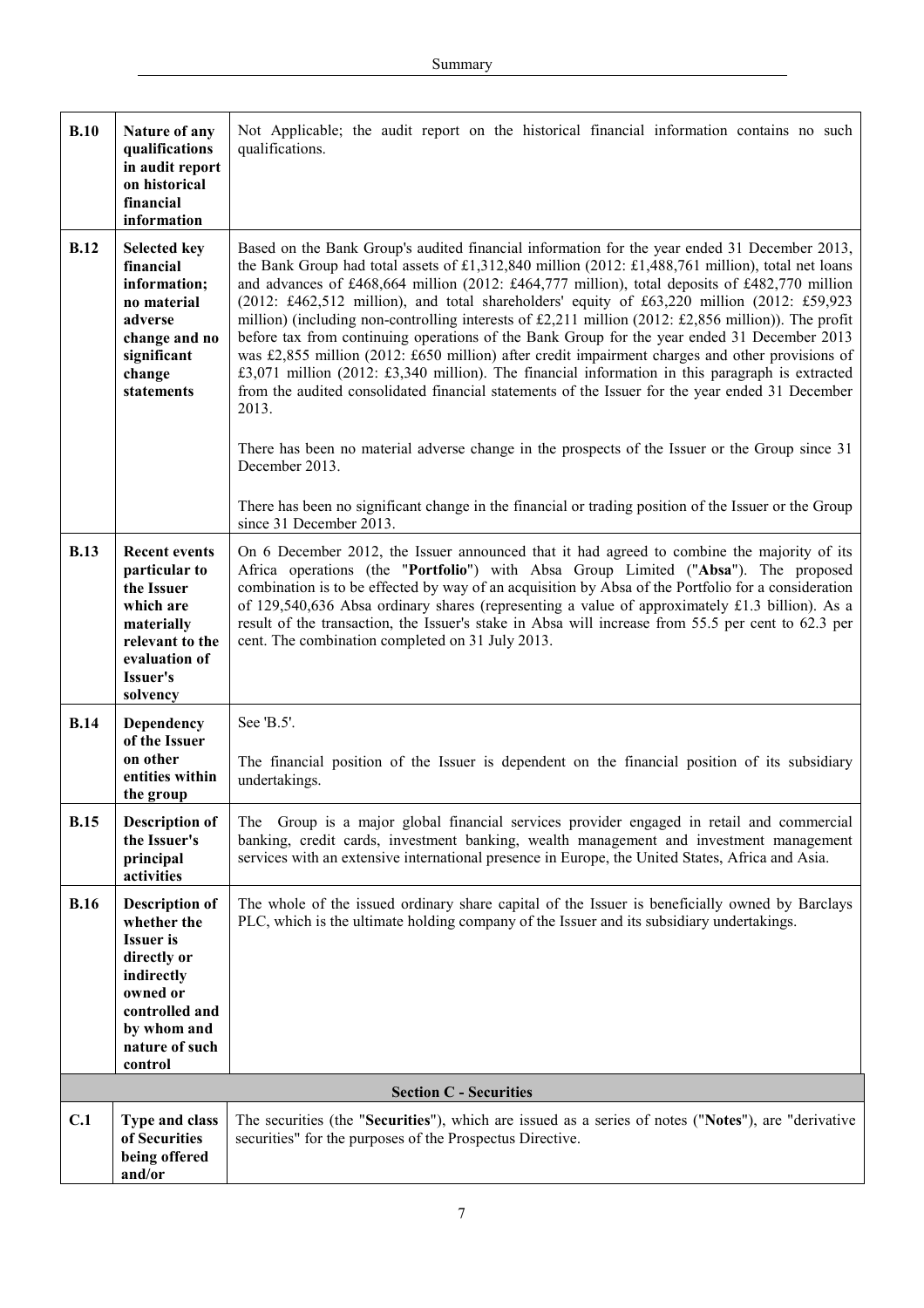|     | admitted to                                                                                                  | Identification: Series number: NX000147886;                                                                                                                                                                                                                                                                                                                                                                                                                                                                                                                                                                                                                                                     |
|-----|--------------------------------------------------------------------------------------------------------------|-------------------------------------------------------------------------------------------------------------------------------------------------------------------------------------------------------------------------------------------------------------------------------------------------------------------------------------------------------------------------------------------------------------------------------------------------------------------------------------------------------------------------------------------------------------------------------------------------------------------------------------------------------------------------------------------------|
|     | trading, and<br>security<br>identification<br>numbers                                                        | Identification Codes: ISIN: SE0005877842, Common Code: Not Applicable.                                                                                                                                                                                                                                                                                                                                                                                                                                                                                                                                                                                                                          |
| C.2 | Currency                                                                                                     | The Securities will be denominated in Swedish Krona, the lawful currency of the Kingdom of<br>Sweden ("SEK").                                                                                                                                                                                                                                                                                                                                                                                                                                                                                                                                                                                   |
| C.5 | <b>Description of</b><br>restrictions on<br>free<br>transferability<br>of the<br><b>Securities</b>           | The Securities may not be offered, sold, transferred or delivered, directly or indirectly, in the<br>United States or to, or for the account or benefit of, any United States person for a period of 40<br>days from the issue date or, in any case, unless an exemption from the registration requirements of<br>the United States Securities Act is applicable.<br>No offers, sales, resales or deliveries of any Securities may be made in or from any jurisdiction<br>and/or to any individual or entity except in circumstances which will result in compliance with any<br>applicable laws and regulations and which will not impose any obligation on the Issuer and/or the<br>Managers. |
|     |                                                                                                              | Subject to the above, the Securities will be freely transferable.                                                                                                                                                                                                                                                                                                                                                                                                                                                                                                                                                                                                                               |
| C.8 | <b>Description of</b><br>rights<br>attached to<br>the Securities;<br>status/ranking<br>of the<br>Securities; | <b>RIGHTS</b><br>The Securities give each holder the right to receive a potential return on the Securities, together<br>with certain ancillary rights such as the right to receive notice of certain determinations and events<br>in relation to the Securities and the right to vote on future amendments to the terms and conditions<br>of the Securities. The following are key rights under the Securities:                                                                                                                                                                                                                                                                                 |
|     | and<br>limitations on<br>the rights                                                                          | Interest: The Securities do not bear interest.                                                                                                                                                                                                                                                                                                                                                                                                                                                                                                                                                                                                                                                  |
|     | attached to<br>the Securities                                                                                | Final redemption: If the Securities have not redeemed early they will redeem on the Scheduled<br>Redemption Date (see C.15) and the cash amount payable will depend on the performance of the<br>basket of specified shares and the GBP/SEK currency exchange rate on the relevant observation<br>dates over the life of the Securities.                                                                                                                                                                                                                                                                                                                                                        |
|     |                                                                                                              | Taxation: All payments in respect of the Securities shall be made without withholding or<br>deduction for or on account of any taxes imposed by the Issuer's country of incorporation (or any<br>authority or political subdivision thereof or therein) unless such withholding or deduction is<br>required by law. In the event that any such withholding or deduction is required by law, the Issuer<br>will, save in limited circumstances, be required to pay additional amounts to cover the amounts so<br>withheld or deducted.                                                                                                                                                           |
|     |                                                                                                              | Events of default: If the Issuer fails to make any payment due under the Securities (and such<br>failure is not remedied within 30 days), the Securities will become immediately due and payable,<br>upon notice being given by the holder.                                                                                                                                                                                                                                                                                                                                                                                                                                                     |
|     |                                                                                                              | <b>STATUS</b>                                                                                                                                                                                                                                                                                                                                                                                                                                                                                                                                                                                                                                                                                   |
|     |                                                                                                              | Securities are direct, unsubordinated and unsecured obligations of the Issuer and rank equally<br>among themselves.                                                                                                                                                                                                                                                                                                                                                                                                                                                                                                                                                                             |
|     |                                                                                                              | <b>LIMITATIONS ON RIGHTS</b>                                                                                                                                                                                                                                                                                                                                                                                                                                                                                                                                                                                                                                                                    |
|     |                                                                                                              | The following are key limitations on the rights attached to the Securities:                                                                                                                                                                                                                                                                                                                                                                                                                                                                                                                                                                                                                     |
|     |                                                                                                              | <b>Additional Disruption Events:</b> If there is: (i) a change in applicable law, a currency disruption, an<br>extraordinary market disruption or a tax event affecting the Issuer's ability to fulfil its obligations<br>under the Securities; or (ii) a disruptive event relating to the existence, continuity, trading,<br>valuation, pricing or publication of an Underlying Asset, the terms and conditions of the Securities                                                                                                                                                                                                                                                              |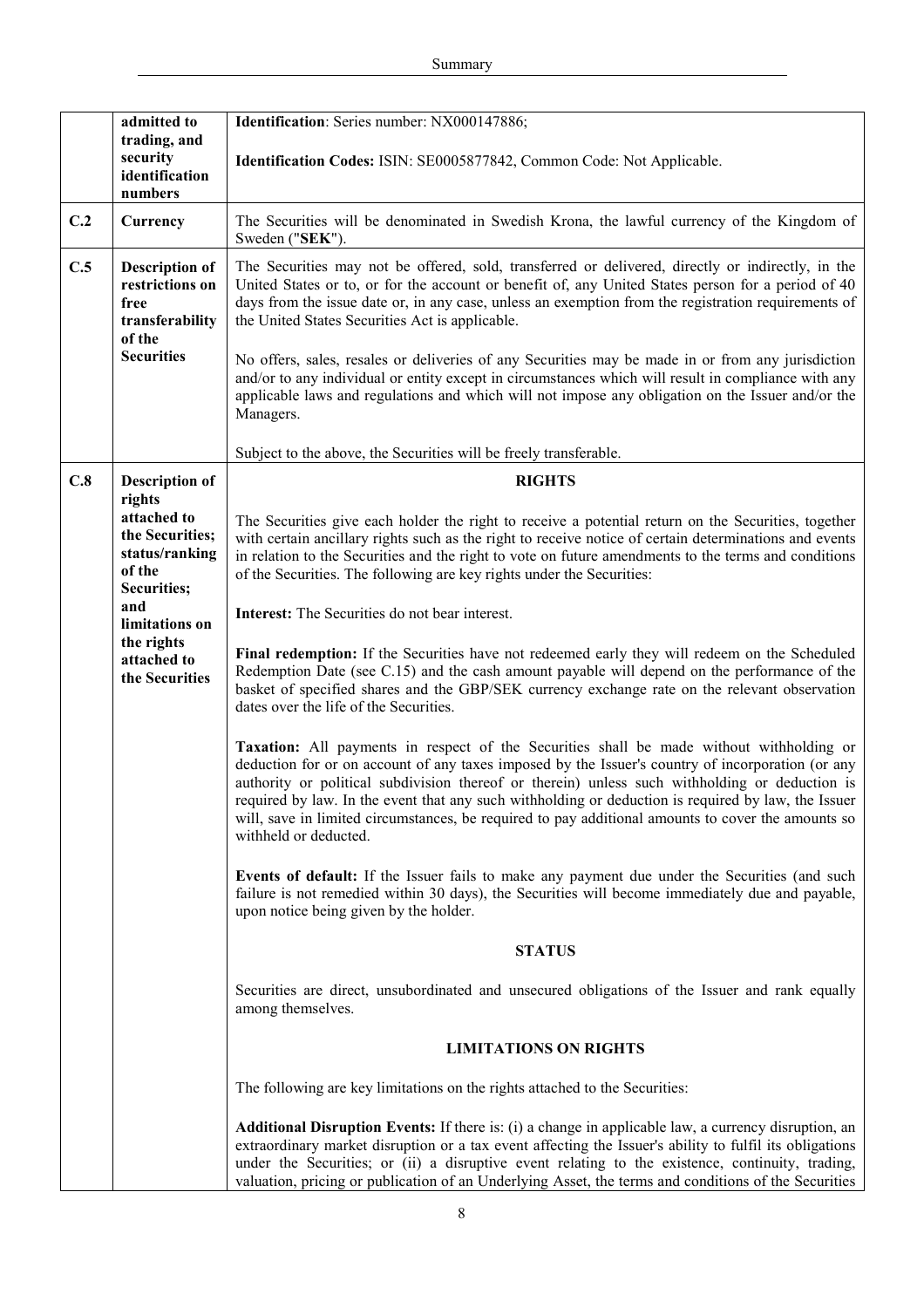|      |                                                                                                                    |                                                                                                                                                                                                                                                                                                                                                                                                   | less than the original invested amount.                                                   |                                                   |                                 | may be adjusted and/or the Securities may be redeemed early, without the consent of investors.<br>Upon such early redemption investors will receive the market value of the Securities, which may be                                                                                                                                                                                                                                                                                                                                                                                                                                                                                                                                                                                                                  |
|------|--------------------------------------------------------------------------------------------------------------------|---------------------------------------------------------------------------------------------------------------------------------------------------------------------------------------------------------------------------------------------------------------------------------------------------------------------------------------------------------------------------------------------------|-------------------------------------------------------------------------------------------|---------------------------------------------------|---------------------------------|-----------------------------------------------------------------------------------------------------------------------------------------------------------------------------------------------------------------------------------------------------------------------------------------------------------------------------------------------------------------------------------------------------------------------------------------------------------------------------------------------------------------------------------------------------------------------------------------------------------------------------------------------------------------------------------------------------------------------------------------------------------------------------------------------------------------------|
|      |                                                                                                                    |                                                                                                                                                                                                                                                                                                                                                                                                   | appropriate replacement.                                                                  |                                                   |                                 | Substitution of Shares: Where any Share is affected by certain disruption events, the Issuer may<br>substitute such asset with a substitute share which the Determination Agent has selected as an                                                                                                                                                                                                                                                                                                                                                                                                                                                                                                                                                                                                                    |
|      |                                                                                                                    |                                                                                                                                                                                                                                                                                                                                                                                                   | be less than the original invested amount.                                                |                                                   |                                 | Unlawfulness: If the Issuer determines that the performance of any of its obligations under the<br>Securities has become unlawful the Securities may be redeemed early at the option of the Issuer.<br>Upon such early redemption, investors will receive the market value of the Securities, which may                                                                                                                                                                                                                                                                                                                                                                                                                                                                                                               |
|      |                                                                                                                    |                                                                                                                                                                                                                                                                                                                                                                                                   | of the holders.                                                                           |                                                   |                                 | Meetings and modifications: The Securities contain provisions for investors to call and attend<br>meetings to vote upon proposed amendments to the terms of the Securities or to pass a written<br>resolution in the absence of such a meeting. These provisions permit defined majorities to approve<br>certain amendments that will bind all holders, including holders who did not attend and vote at the<br>relevant meeting and holders who voted in a manner contrary to the majority. In certain limited<br>circumstances, the Issuer may amend the terms and conditions of the Securities without the consent<br>Determinations by Determination Agent: The Determination Agent is Barclays Bank PLC. The<br>Determination Agent has authority to make all calculations under the terms and conditions of the |
| C.11 | <b>Admission to</b><br>trading on a<br>regulated<br>market                                                         |                                                                                                                                                                                                                                                                                                                                                                                                   | Securities and to make certain discretionary determinations.<br>earliest, the Issue Date. |                                                   |                                 | Application has been made by the Issuer to admit the Securities to trading on the regulated market<br>of the Luxembourg Stock Exchange and NASDAQ OMX Stockholm, with effect from, at the                                                                                                                                                                                                                                                                                                                                                                                                                                                                                                                                                                                                                             |
|      |                                                                                                                    | The return on and value of the Securities is dependent on the performance of the basket of shares<br>(each an "Underlying Asset") on the relevant observation dates together with the GBP/SEK rate of<br>exchange. The Underlying Assets are the common shares of the relevant Share Company and<br>having the other identifiers as set forth in each row ( $i=1$ to 8) in the Share Table below: |                                                                                           |                                                   |                                 |                                                                                                                                                                                                                                                                                                                                                                                                                                                                                                                                                                                                                                                                                                                                                                                                                       |
| C.15 | <b>Description of</b><br>how the value<br>of the<br>investment is<br>affected by the<br>value of the<br>underlying |                                                                                                                                                                                                                                                                                                                                                                                                   |                                                                                           |                                                   |                                 |                                                                                                                                                                                                                                                                                                                                                                                                                                                                                                                                                                                                                                                                                                                                                                                                                       |
|      | instrument                                                                                                         |                                                                                                                                                                                                                                                                                                                                                                                                   |                                                                                           |                                                   | <b>Share Table</b>              |                                                                                                                                                                                                                                                                                                                                                                                                                                                                                                                                                                                                                                                                                                                                                                                                                       |
|      |                                                                                                                    | $\mathbf{i}$                                                                                                                                                                                                                                                                                                                                                                                      | <b>Share Company:</b>                                                                     | <b>Bloomberg</b><br>Screen:                       | <b>Reuters</b><br>Screen:       | <b>Underlying Asset ISIN:</b>                                                                                                                                                                                                                                                                                                                                                                                                                                                                                                                                                                                                                                                                                                                                                                                         |
|      |                                                                                                                    | 1                                                                                                                                                                                                                                                                                                                                                                                                 | Royal Dutch Shell PLC                                                                     | <b>RDSALN</b>                                     | RDSa.L                          | GB00B03MLX29                                                                                                                                                                                                                                                                                                                                                                                                                                                                                                                                                                                                                                                                                                                                                                                                          |
|      |                                                                                                                    | $\overline{2}$                                                                                                                                                                                                                                                                                                                                                                                    | Glaxosmithkline PLC                                                                       | $<$ Equity $>$<br><b>GSK LN</b><br>$<$ Equity $>$ | GSK.L                           | GB0009252882                                                                                                                                                                                                                                                                                                                                                                                                                                                                                                                                                                                                                                                                                                                                                                                                          |
|      |                                                                                                                    | 3                                                                                                                                                                                                                                                                                                                                                                                                 | Centrica PLC                                                                              | <b>CNALN</b><br><equity></equity>                 | CNA.L                           | GB00B033F229                                                                                                                                                                                                                                                                                                                                                                                                                                                                                                                                                                                                                                                                                                                                                                                                          |
|      |                                                                                                                    | 4                                                                                                                                                                                                                                                                                                                                                                                                 | <b>HSBC Holdings PLC</b>                                                                  | <b>HSBALN</b><br><equity></equity>                | HSBA.L                          | GB0005405286                                                                                                                                                                                                                                                                                                                                                                                                                                                                                                                                                                                                                                                                                                                                                                                                          |
|      |                                                                                                                    | 5                                                                                                                                                                                                                                                                                                                                                                                                 | Astrazeneca PLC                                                                           | <b>AZN LN</b><br><equity></equity>                | AZN.L                           | GB0009895292                                                                                                                                                                                                                                                                                                                                                                                                                                                                                                                                                                                                                                                                                                                                                                                                          |
|      |                                                                                                                    | 6                                                                                                                                                                                                                                                                                                                                                                                                 | Unilever PLC                                                                              | <b>ULVR LN</b><br><equity></equity>               | ULVR.L                          | GB00B10RZP78                                                                                                                                                                                                                                                                                                                                                                                                                                                                                                                                                                                                                                                                                                                                                                                                          |
|      |                                                                                                                    | 7<br>8                                                                                                                                                                                                                                                                                                                                                                                            | Tesco PLC<br><b>BP PLC</b>                                                                | <b>TSCOLN</b><br><equity><br/>BP/LN</equity>      | TSCO.L<br>$\operatorname{BP.L}$ | GB0008847096<br>GB0007980591                                                                                                                                                                                                                                                                                                                                                                                                                                                                                                                                                                                                                                                                                                                                                                                          |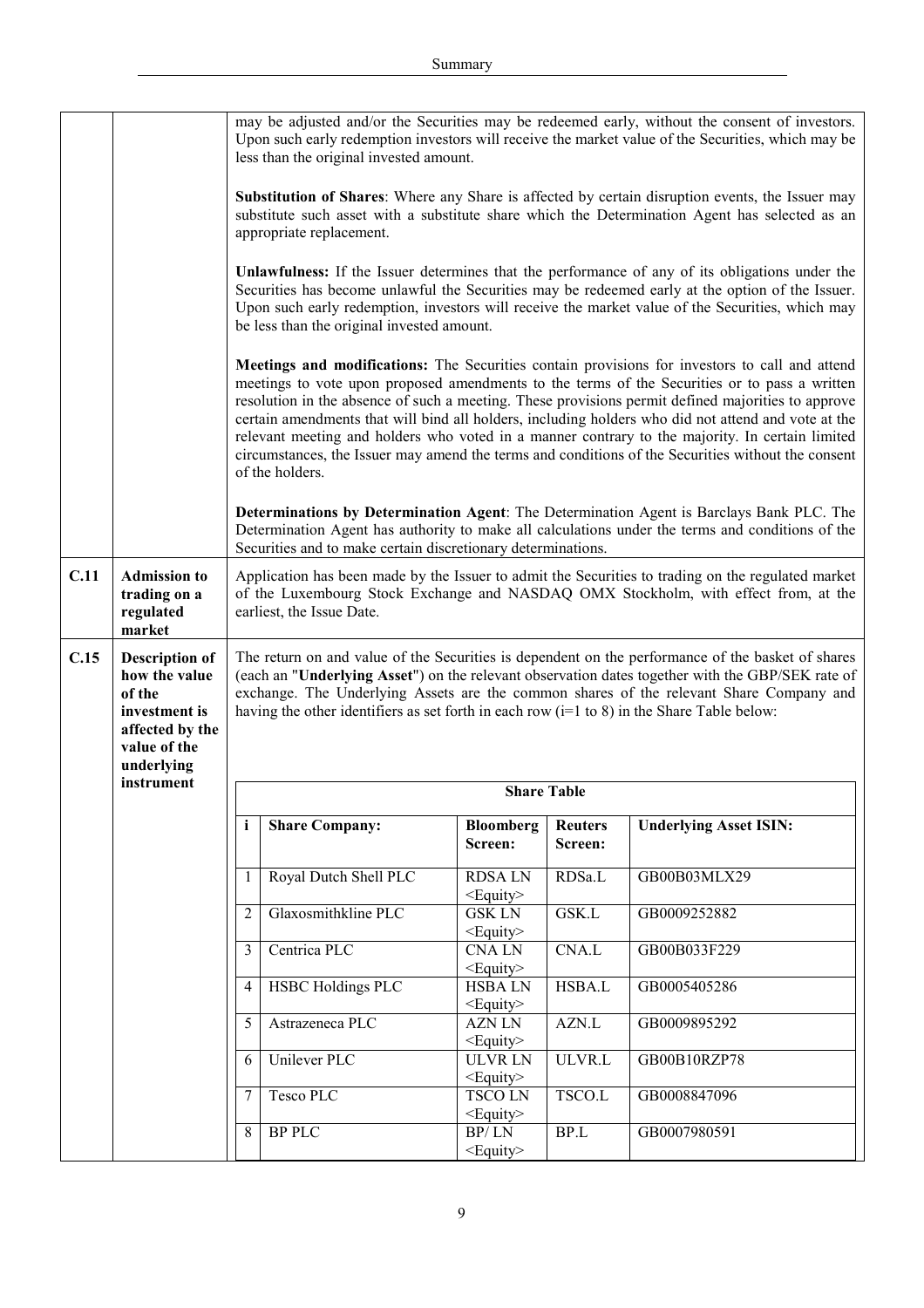|      |                                                                   | <b>Final Redemption</b>                                                                                                                                                                                                                                                                                                                                                                                                                                                                                                                                                                                                                                                                                                               |
|------|-------------------------------------------------------------------|---------------------------------------------------------------------------------------------------------------------------------------------------------------------------------------------------------------------------------------------------------------------------------------------------------------------------------------------------------------------------------------------------------------------------------------------------------------------------------------------------------------------------------------------------------------------------------------------------------------------------------------------------------------------------------------------------------------------------------------|
|      |                                                                   | If the Securities have not redeemed early, each Security will be redeemed on the <b>Scheduled</b><br>Redemption Date (11 June 2019, subject to postponement if the final Averaging-out Date<br>scheduled for 28 May 2019 is postponed due to such day not being a scheduled trading day or<br>being a disrupted day for one or more or more of the Underlying Assets) by payment of the Final<br>Cash Settlement Amount.                                                                                                                                                                                                                                                                                                              |
|      |                                                                   | The Final Cash Settlement Amount in respect of each Security is calculated as the Calculation<br><b>Amount</b> (SEK 10,000) plus the product of the Calculation Amount multiplied by the Participation,<br>further multiplied by the FX Performance, and further multiplied by the Basket Return.                                                                                                                                                                                                                                                                                                                                                                                                                                     |
|      |                                                                   | Accordingly, the Final Cash Settlement Amount in respect of each Security will be not less than the<br>Calculation Amount, and may be a greater amount if the Basket Return is positive. The Basket<br>Return is an amount that reflects the average performance of the Underlying Assets between the<br>Trade Date and the Averaging-out Dates (see C.19) and which may not be less than zero. It is the<br>arithmetic average of the following calculation in respect of each Underlying Asset in the basket:<br>(a) the arithmetic average of the closing price of the Underlying Asset on each Averaging-out Date<br>divided by the closing price of the Underlying Asset on the <b>Trade Date</b> (27 May 2014), minus (b)<br>1. |
|      |                                                                   | The degree to which the Basket Return impacts the Final Cash Settlement Amount depends on the<br>level of the Participation and the value of the FX Performance. The higher the Participation, the<br>greater the impact on the Final Cash Settlement Amount; likewise the higher the FX Performance<br>(which corresponds to a stronger GBP against SEK), the greater the impact on the Final Cash<br>Settlement Amount.                                                                                                                                                                                                                                                                                                             |
|      |                                                                   | Where:                                                                                                                                                                                                                                                                                                                                                                                                                                                                                                                                                                                                                                                                                                                                |
|      |                                                                   | The FX Performance is the percentage change in the GBP/SEK currency exchange rate<br>$\bullet$<br>(expressed as the number of SEK per GBP 1.00) between the Trade Date and the final<br>Averaging-out Date (scheduled for 28 May 2019), calculated as the currency exchange rate on<br>the final Averaging-out Date divided by the currency exchange rate on the Trade Date; and                                                                                                                                                                                                                                                                                                                                                      |
|      |                                                                   | The <b>Participation</b> is, as at the date of this Prospectus, indicatively set at 100 per cent. $(100\%)$ ,<br>$\bullet$<br>but it may be a greater or lesser percentage provided that it will not be less than 75 per cent.<br>(75%) and will be the percentage as determined and notified by the Issuer on or around the<br>Trade Date (by reference to prevailing market factors at the time) by publication on<br>http://www.barclays.com/investorrelations/debtinvestors.                                                                                                                                                                                                                                                      |
| C.16 | <b>Expiration or</b><br>maturity date<br>of the<br>securities     | The Securities are scheduled to redeem on the Scheduled Redemption Date (see C.15 above).                                                                                                                                                                                                                                                                                                                                                                                                                                                                                                                                                                                                                                             |
| C.17 | <b>Settlement</b><br>procedure of<br>the derivative<br>securities | The Securities will be delivered on 10 June 2014 (the "Issue Date") against payment of the issue<br>price of the Securities.<br>The Securities will be cleared and settled through Euroclear Sweden AB.                                                                                                                                                                                                                                                                                                                                                                                                                                                                                                                               |
| C.18 | <b>Description of</b><br>how the<br>return on<br>derivative       | The performance of the Underlying Assets and the currency exchange rate to which the Securities<br>are linked may affect, if the Securities are not redeemed early, the amount paid on the Scheduled<br>Redemption Date.                                                                                                                                                                                                                                                                                                                                                                                                                                                                                                              |
|      | securities<br>takes place                                         | On the Scheduled Redemption Date, if the Securities have not redeemed early, the Securities will<br>be settled by way of cash payment.                                                                                                                                                                                                                                                                                                                                                                                                                                                                                                                                                                                                |
| C.19 | Final<br>reference                                                | The final reference level of any share to which Securities are linked will be determined by the                                                                                                                                                                                                                                                                                                                                                                                                                                                                                                                                                                                                                                       |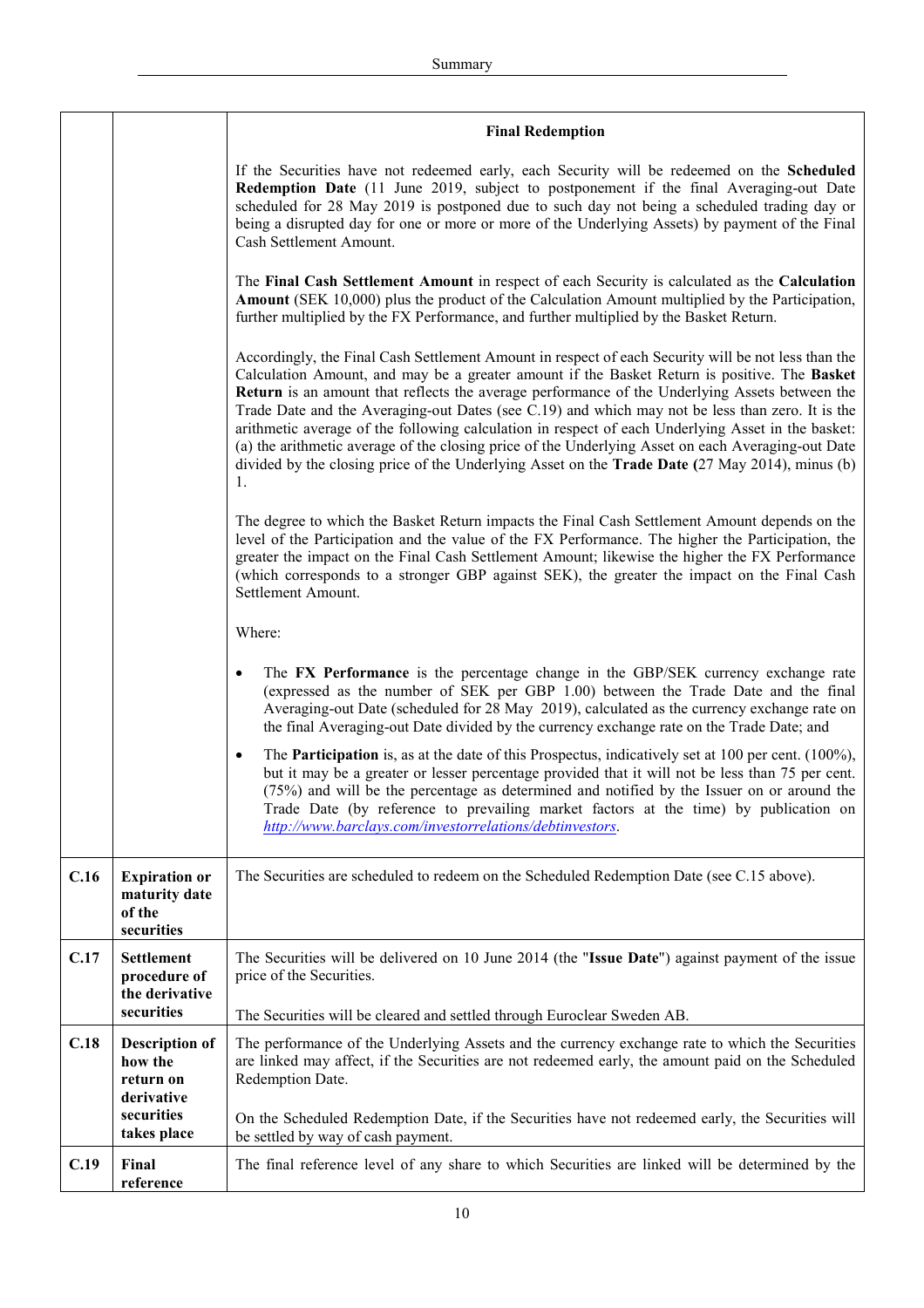|      | price of the<br>underlying                                                   | Determination Agent by reference to a publicly available source on a specified date or dates.                                                                                                                                                                                                                                                                                                                                                                                                                                                                                                                                                                                                                                                                                                                                                                                                                                                                                                                                                                                |
|------|------------------------------------------------------------------------------|------------------------------------------------------------------------------------------------------------------------------------------------------------------------------------------------------------------------------------------------------------------------------------------------------------------------------------------------------------------------------------------------------------------------------------------------------------------------------------------------------------------------------------------------------------------------------------------------------------------------------------------------------------------------------------------------------------------------------------------------------------------------------------------------------------------------------------------------------------------------------------------------------------------------------------------------------------------------------------------------------------------------------------------------------------------------------|
|      |                                                                              | The final valuation price of each Underlying Asset is the arithmetic average of the closing price of<br>such Underlying Asset on each of the following Averaging-out Dates (each subject to<br>postponement due to such day not being a scheduled trading day or being a disrupted day in respect<br>of an Underlying Asset): 28 November 2017, 28 December 2017, 29 January 2018, 28 February<br>2018, 28 March 2018, 30 April 2018, 29 May 2018, 28 June 2018, 30 July 2018, 28 August 2018,<br>28 September 2018, 29 October 2018, 28 November 2018, 28 December 2018, 28 January 2019,<br>28 February 2019, 28 March 2019, 29 April 2019 and 28 May 2019.                                                                                                                                                                                                                                                                                                                                                                                                                |
| C.20 | Type of<br>underlying                                                        | The securities are linked to a basket of common shares and a currency exchange rate.                                                                                                                                                                                                                                                                                                                                                                                                                                                                                                                                                                                                                                                                                                                                                                                                                                                                                                                                                                                         |
|      |                                                                              | Information about the Underlying Assets is available on the relevant Bloomberg Screen (see C.15)<br>above) in respect of the Shares and Reuters page ECB37 in respect of the GBP/SEK currency<br>exchange rate.                                                                                                                                                                                                                                                                                                                                                                                                                                                                                                                                                                                                                                                                                                                                                                                                                                                              |
|      |                                                                              | <b>Section D - Risks</b>                                                                                                                                                                                                                                                                                                                                                                                                                                                                                                                                                                                                                                                                                                                                                                                                                                                                                                                                                                                                                                                     |
| D.2  | <b>Key</b><br>information<br>on the key<br>risks that are<br>specific to the | Credit Risk: The Issuer is exposed to the risk of suffering loss if any of its customers, clients or<br>market counterparties fails to fulfil its contractual obligations. The Issuer may also suffer loss<br>where the downgrading of an entity's credit rating causes a fall in the value of the Issuer's<br>investment in that entity's financial instruments.                                                                                                                                                                                                                                                                                                                                                                                                                                                                                                                                                                                                                                                                                                            |
|      | <b>Issuer</b>                                                                | Weak or deteriorating economic conditions negatively impact these counterparty and credit-related<br>risks. In recent times, the economic environment in the Issuer's main business markets (being<br>Europe and the United States) have been marked by generally weaker than expected growth,<br>increased unemployment, depressed housing prices, reduced business confidence, rising inflation<br>and contracting GDP. Operations in the Eurozone remain affected by the ongoing sovereign debt<br>crisis, the stresses being exerted on the financial system and the risk that one or more countries may<br>exit the Euro. The current absence of a predetermined mechanism for a member state to exit the<br>Euro means that it is not possible to predict the outcome of such an event and to accurately quantify<br>the impact of such event on the Issuer's profitability, liquidity and capital. If some or all of these<br>conditions persist or worsen, they may have a material adverse effect on the Issuer's operations,<br>financial condition and prospects. |
|      |                                                                              | <b>Market risk</b> : The Issuer may suffer financial loss if the Issuer is unable to adequately hedge its<br>balance sheet. This could occur as a result of low market liquidity levels, or if there are unexpected<br>or volatile changes in interest rates, credit spreads, commodity prices, equity prices and/or foreign<br>exchange rates.                                                                                                                                                                                                                                                                                                                                                                                                                                                                                                                                                                                                                                                                                                                              |
|      |                                                                              | Liquidity risk: The Issuer is exposed to the risk that it may be unable to meet its obligations as<br>they fall due as a result of a sudden, and potentially protracted, increase in net cash outflows. These<br>outflows could be principally through customer withdrawals, wholesale counterparties removing<br>financing, collateral posting requirements or loan draw-downs.                                                                                                                                                                                                                                                                                                                                                                                                                                                                                                                                                                                                                                                                                             |
|      |                                                                              | Capital risk: The Issuer may be unable to maintain appropriate capital ratios, which could lead to:<br>(i) an inability to support business activity; (ii) a failure to meet regulatory requirements; and/or<br>(iii) credit ratings downgrades. Increased regulatory capital requirements and changes to what<br>constitutes capital may constrain the Issuer's planned activities and could increase costs and<br>contribute to adverse impacts on the Issuer's earnings.                                                                                                                                                                                                                                                                                                                                                                                                                                                                                                                                                                                                  |
|      |                                                                              | Legal and Regulatory-related risk: Non-compliance by the Issuer with applicable laws,<br>regulations and codes relevant to the financial services industry could lead to fines, public<br>reprimands, damage to reputation, increased prudential requirements, enforced suspension of<br>operations or, in extreme cases, withdrawal of authorisations to operate.                                                                                                                                                                                                                                                                                                                                                                                                                                                                                                                                                                                                                                                                                                           |
|      |                                                                              | <b>Reputation Risk:</b> Reputational damage reduces $-$ directly or indirectly $-$ the attractiveness of the<br>Issuer to stakeholders and may lead to negative publicity, loss of revenue, litigation, regulatory or<br>legislative action, loss of existing or potential client business, reduced workforce morale, and                                                                                                                                                                                                                                                                                                                                                                                                                                                                                                                                                                                                                                                                                                                                                    |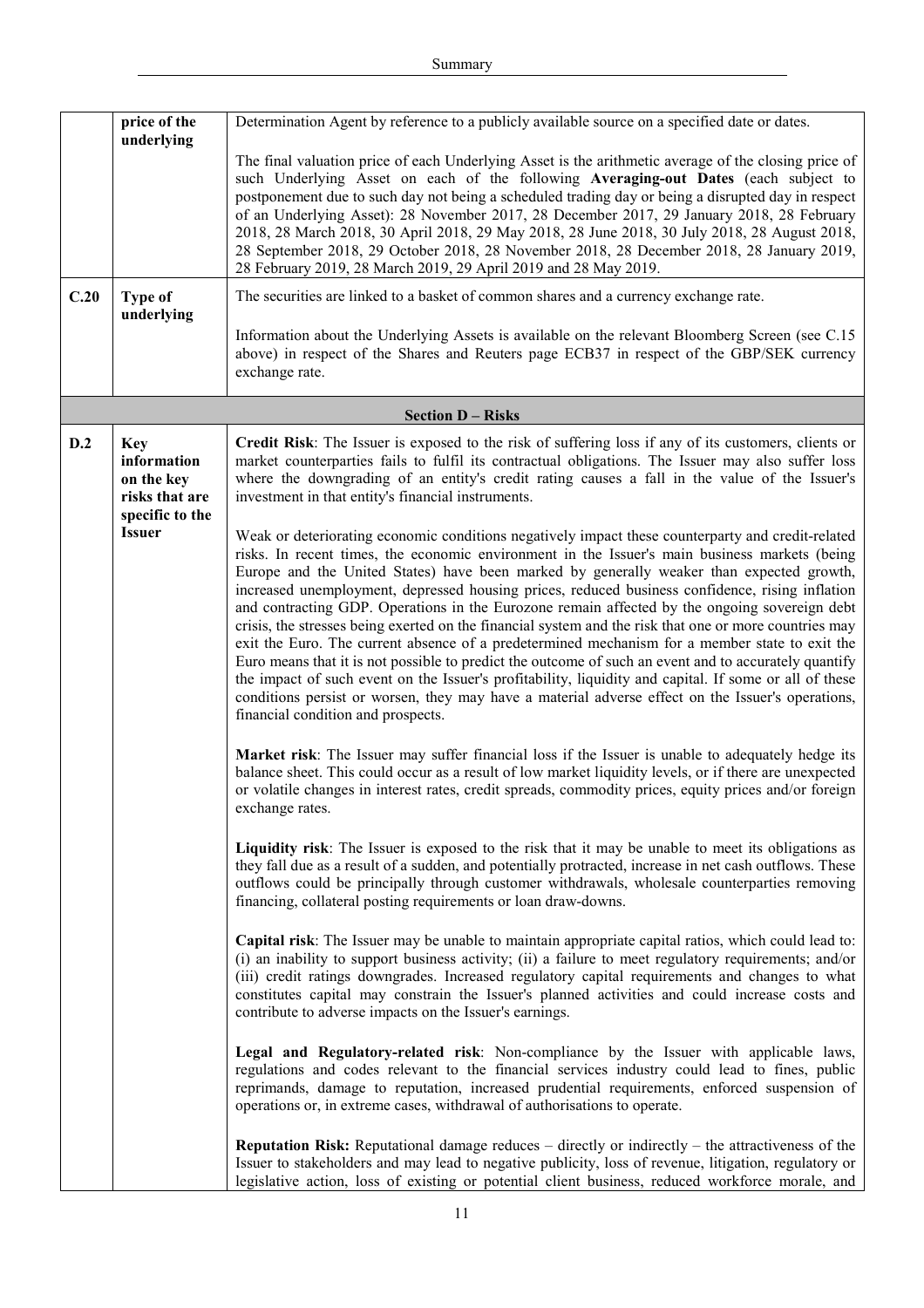|     |                                                                                                   | difficulties in recruiting talent. Sustained reputational damage could have a materially negative<br>impact on the Issuer's licence to operate and the value of the Issuer's franchise, which in turn could<br>negatively affect the Issuer's profitability and financial condition.                                                                                                                                                                                                                                                                                                                                                                                                                                            |
|-----|---------------------------------------------------------------------------------------------------|---------------------------------------------------------------------------------------------------------------------------------------------------------------------------------------------------------------------------------------------------------------------------------------------------------------------------------------------------------------------------------------------------------------------------------------------------------------------------------------------------------------------------------------------------------------------------------------------------------------------------------------------------------------------------------------------------------------------------------|
|     |                                                                                                   | <b>Infrastructure and Technology</b> : If customer transactions processed through the Issuer's systems<br>is breached, there could be a materially negative impact on the Issuer's performance or reputation.                                                                                                                                                                                                                                                                                                                                                                                                                                                                                                                   |
|     |                                                                                                   | Taxation risk: The Issuer may suffer losses arising from additional tax charges, other financial<br>costs or reputational damage due to: failure to comply with or correctly assess the application of,<br>relevant tax law; failure to deal with tax authorities in a timely, transparent and effective manner;<br>incorrect calculation of tax estimates for reported and forecast tax numbers; or provision of<br>incorrect tax advice.                                                                                                                                                                                                                                                                                      |
| D.6 | <b>Key</b><br>information<br>on the key<br>risks that are<br>specific to the<br><b>Securities</b> | Investors in Securities may lose up to the entire value of their investment. Even though the<br>Securities are stated to be repayable at an amount that is at least equal to their initial<br>purchase price (assuming a purchase price of 100% of par), the investor is exposed to the<br>credit risk of the Issuer and will lose up to the entire value of their investment if the Issuer<br>goes bankrupt or is otherwise unable to meet its payment obligations.                                                                                                                                                                                                                                                            |
|     | including a<br>risk warning                                                                       | Investors may also lose some or all of their entire investment if:                                                                                                                                                                                                                                                                                                                                                                                                                                                                                                                                                                                                                                                              |
|     | that investors<br>may lose some<br>or all of their<br>investment                                  | investors sell their Securities prior to maturity in the secondary market at an amount<br>$\bullet$<br>that is less than the initial purchase price; or                                                                                                                                                                                                                                                                                                                                                                                                                                                                                                                                                                         |
|     |                                                                                                   | the Securities are redeemed early for events or circumstances beyond the control of the<br>$\bullet$<br>Issuer (such as following an additional disruption event) and the amount paid to<br>investors is less than the initial purchase price.                                                                                                                                                                                                                                                                                                                                                                                                                                                                                  |
|     |                                                                                                   | <b>Setting of the Participation:</b> The value of the Participation percentage will not be set by the Issuer<br>until on or around the Trade Date (27 May 2014). There is a risk that the final percentage set by the<br>Issuer will be other than the indicative percentage provided in this Prospectus, although the final<br>percentage will not be less than the minimum percentage provided. Nevertheless, investors must<br>base their investment decision on the indicative percentage (and the minimum percentage) so<br>provided, and will not have a right of withdrawal from their purchase obligation when the<br>percentage is finally set, and no supplement will be published in relation to such final setting. |
|     |                                                                                                   | Risk of withdrawal of the public offering: The Issuer reserves the right to withdraw the offer for<br>reasons beyond its control, such as where the minimum subscription amount and/or the minimum<br>level of the Participation is not reached, or where extraordinary events that in the reasonable<br>discretion of the Issuer may be prejudicial to the offer. In such case, investors who have already<br>paid or delivered subscription monies for the relevant Securities will be entitled to reimbursement<br>of such amounts, but will not receive any remuneration that may have accrued in the period<br>between their payment or delivery of subscription monies and the reimbursement of the Securities.           |
|     |                                                                                                   | Return linked to performance of Underlying Assets: The return payable on the Securities is<br>linked to the change in value of the Underlying Assets and the relevant currency exchange rate on<br>the relevant observation dates over the life of the Securities. Any information about the past<br>performance of any Underlying Asset or the currency exchange rate should not be taken as an<br>indication of how prices will change in the future. Investors will not have any rights of ownership,<br>including, without limitation, any voting rights or rights to receive dividends, in respect of any<br>Underlying Asset.                                                                                             |
|     |                                                                                                   | The effect of Averaging: The return payable on the Securities will be calculated based on a final<br>valuation price which is the arithmetic average of the applicable prices of the Underlying Assets on<br>the specified Averaging-out Dates, rather than on one final valuation date. This means that if the<br>price of the Underlying Asset dramatically changes on one or more than one of the Averaging-out<br>Dates, the amount payable or deliverable on the Securities may be significantly less than it would<br>have been if the amount payable had been calculated by reference to a single value taken on a final                                                                                                 |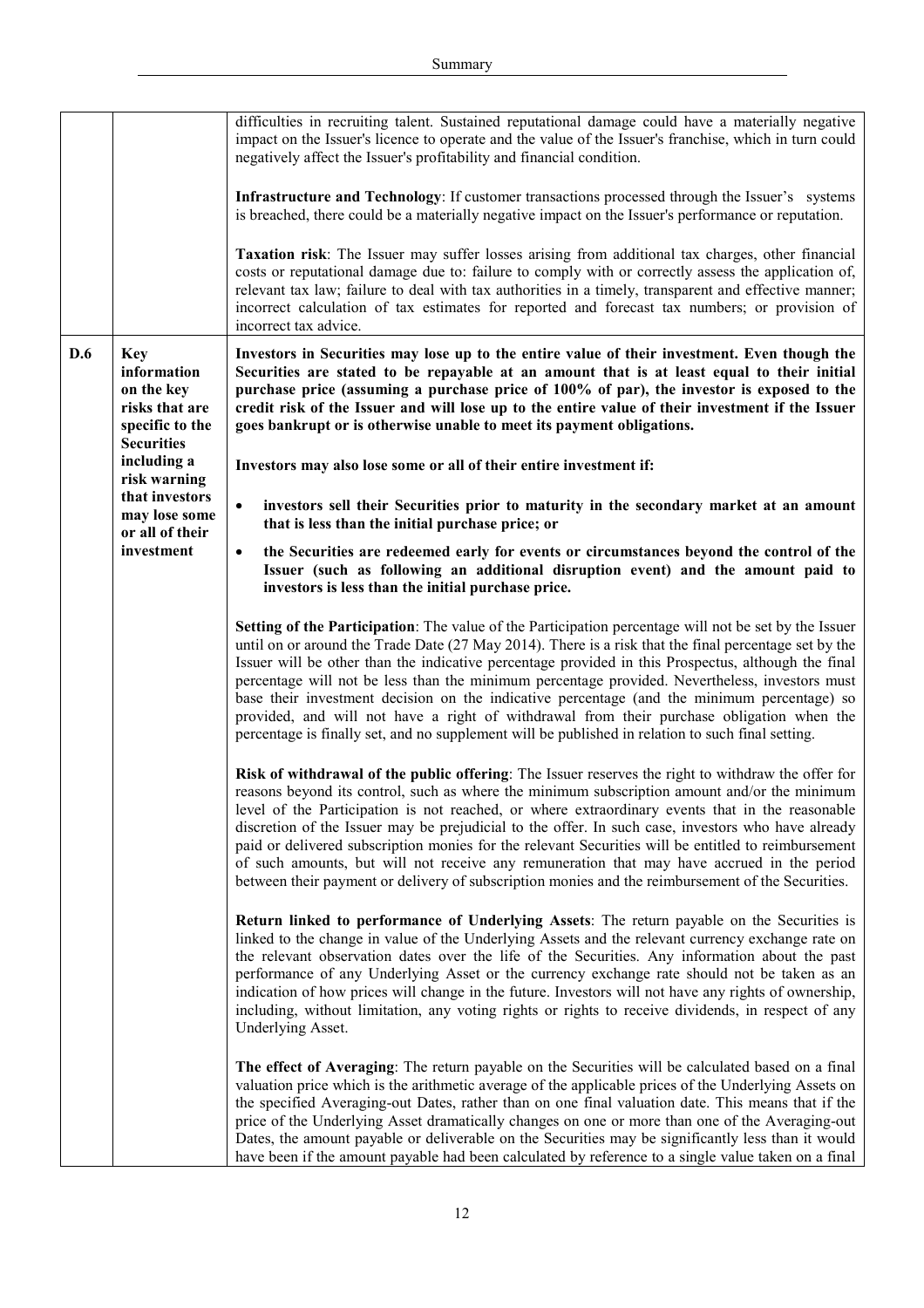|      |                                                                                                                                  | valuation date.                                                                                                                                                                                                                                                                                                                                                                                                                                                                                                                                                                                                                                                                                                                                                                                                                                                                                                                                            |
|------|----------------------------------------------------------------------------------------------------------------------------------|------------------------------------------------------------------------------------------------------------------------------------------------------------------------------------------------------------------------------------------------------------------------------------------------------------------------------------------------------------------------------------------------------------------------------------------------------------------------------------------------------------------------------------------------------------------------------------------------------------------------------------------------------------------------------------------------------------------------------------------------------------------------------------------------------------------------------------------------------------------------------------------------------------------------------------------------------------|
|      |                                                                                                                                  | Share risks: The performance of shares is dependent upon numerous economic factors, such as<br>interest and price levels in capital markets, currency developments, political factors as well as<br>company specific factors such as earnings, market position, risk situation, shareholder structure and<br>distribution policy. Any relevant share issuer may take actions without regard to the interests of any<br>investors in the Securities, which could have a negative effect on the value of the Securities.                                                                                                                                                                                                                                                                                                                                                                                                                                     |
|      |                                                                                                                                  | Substitution of Shares: Where any Share is affected by certain disruption events, the Issuer may<br>substitute such asset with a substitute share which the Determination Agent has selected as an<br>appropriate replacement. The subsequent performance or perceived value of this substitute asset<br>may cause the value of the Securities to drop and/or may result in investors receiving less than<br>expected on settlement.                                                                                                                                                                                                                                                                                                                                                                                                                                                                                                                       |
|      |                                                                                                                                  | Foreign exchange risks: Payments under the Securities will be made in a currency which is<br>different from the currency of the Underlying Assets. Therefore the investor is exposed to the<br>adverse movement of the Settlement Currency relative to the currency of the Underlying Assets<br>which will have the effect of reducing any positive return on the Securities. Investors should be<br>aware that foreign exchange rates can be volatile and are determined by various factors, including<br>supply and demand for currencies in the international foreign exchange markets, economic factors<br>including inflation rates in the countries concerned, interest rate differences between the respective<br>countries, economic forecasts, international political factors, currency convertibility, safety of<br>making financial investments in the currency concerned, speculation and measures taken by<br>governments and central banks. |
|      |                                                                                                                                  | <b>Volatile market prices:</b> The market value of the Securities is unpredictable and may be highly<br>volatile, as it can be affected by many unpredictable factors, including: market interest and yield<br>rates; fluctuations in currency exchange rates; exchange controls; the time remaining until the<br>Securities mature; economic, financial, regulatory, political, terrorist, military or other events in<br>one or more jurisdictions; changes in laws or regulations; and the Issuer's creditworthiness or<br>perceived creditworthiness.                                                                                                                                                                                                                                                                                                                                                                                                  |
|      |                                                                                                                                  | Section $E -$ Offer                                                                                                                                                                                                                                                                                                                                                                                                                                                                                                                                                                                                                                                                                                                                                                                                                                                                                                                                        |
| E.2b | <b>Reasons</b> for<br>offer and use<br>of proceeds<br>when different<br>from making<br>profit and/or<br>hedging<br>certain risks | The net proceeds from each issue of Securities will be applied by the Issuer for its general<br>corporate purposes, which include making a profit and/or hedging certain risks.                                                                                                                                                                                                                                                                                                                                                                                                                                                                                                                                                                                                                                                                                                                                                                            |
| E.3  | <b>Description of</b>                                                                                                            | The Securities are offered subject to the following conditions:                                                                                                                                                                                                                                                                                                                                                                                                                                                                                                                                                                                                                                                                                                                                                                                                                                                                                            |
|      | the terms and<br>conditions of<br>the offer                                                                                      | <b>Offer Price:</b> The Issue Price.                                                                                                                                                                                                                                                                                                                                                                                                                                                                                                                                                                                                                                                                                                                                                                                                                                                                                                                       |
|      |                                                                                                                                  | <b>Issue Price:</b> 100 per cent of the Aggregate Nominal Amount.                                                                                                                                                                                                                                                                                                                                                                                                                                                                                                                                                                                                                                                                                                                                                                                                                                                                                          |
|      |                                                                                                                                  | Aggregate Nominal Amount: As at the date of the Prospectus, up to SEK 10,000,000. The<br>Aggregate Nominal Amount as notified by the Issuer on or around the Trade Date by publication<br>on http://www.barclays.com/investorrelations/debtinvestors.                                                                                                                                                                                                                                                                                                                                                                                                                                                                                                                                                                                                                                                                                                      |
|      |                                                                                                                                  | Conditions to which the offer is subject: Offers of the Securities made prior to the Issue Date are<br>conditional on their issue. There is no pre-identified allotment criteria. The Manager will adopt<br>allotment criteria that ensures equal treatment of prospective investors. All of the Securities<br>requested through an Authorised Offeror during the Offer Period will be assigned up to the<br>maximum amount of the offer. A prospective investor will, on the Issue Date, receive 100 per cent.<br>of the amount of Securities allocated to it during the Offer Period. The Issuer reserves the right to<br>withdraw the offer of the Securities at any time on or prior to the Trade Date, if it is not possible for                                                                                                                                                                                                                      |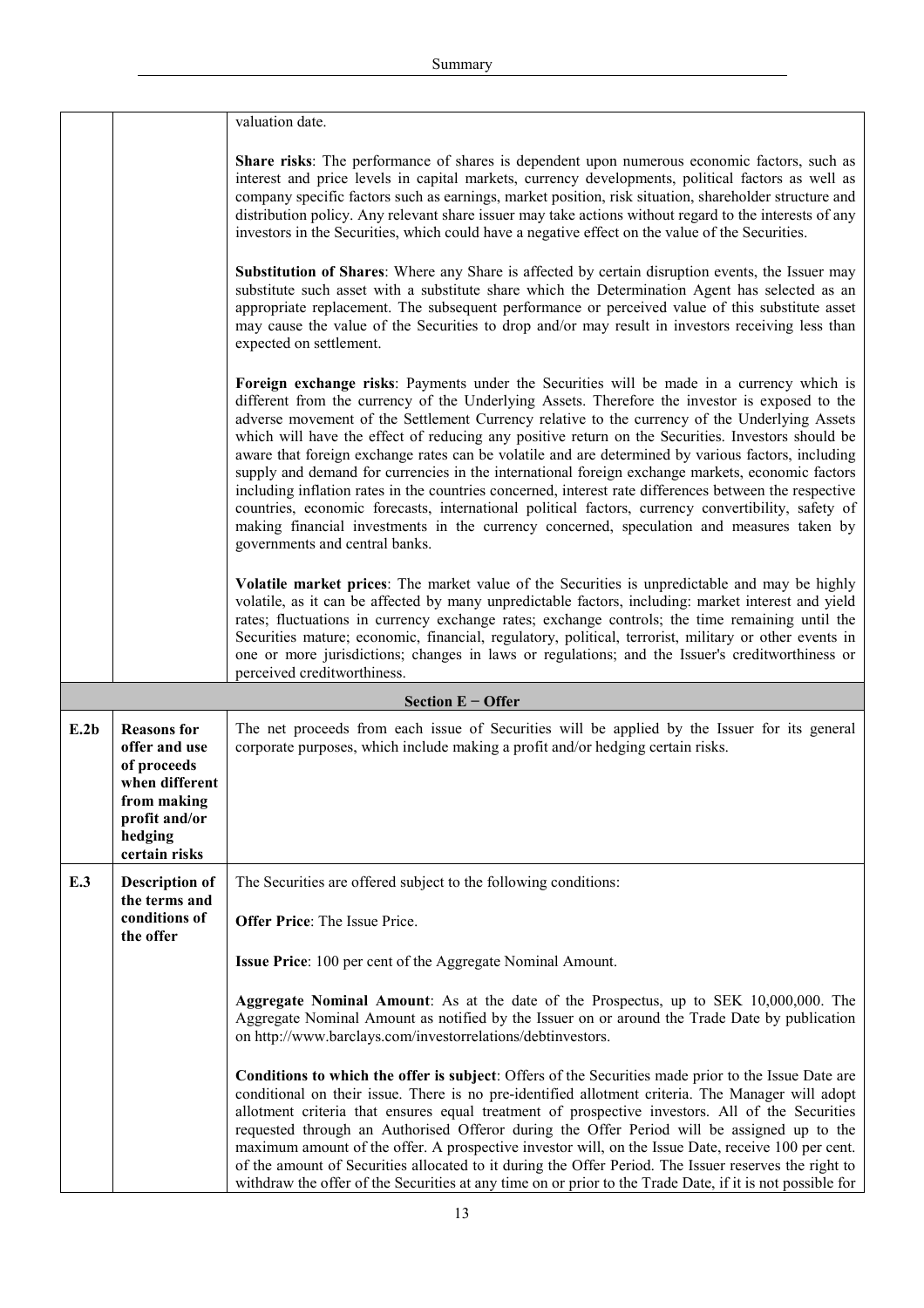|     |                                                                                                                   | the Participation to reach 75%. The Issue Date is subject to the right of the Issuer to cancel the<br>issuance of the Securities if (i) the minimum level of Participation as described above is not<br>achieved; or (ii) the proposed Aggregate Nominal Amount to be issued on the Issue Date is less<br>than SEK 10,000,000.<br>For the avoidance of doubt, if any application has been made by the potential investor, each such<br>potential investor shall not be entitled to subscribe or otherwise acquire the Securities and any<br>applications will be automatically cancelled and any purchase money will be refunded to the<br>applicant.<br>Description of the application process: Applications for the Securities can be made in Sweden<br>through an Authorised Offeror. Distribution will be in accordance with the relevant Authorised<br>Offeror's usual procedures.<br>Details of the minimum and/or maximum amount of application: The minimum amount of<br>application per investor will be SEK 10,000 in nominal amount of the Securities. The maximum |
|-----|-------------------------------------------------------------------------------------------------------------------|-------------------------------------------------------------------------------------------------------------------------------------------------------------------------------------------------------------------------------------------------------------------------------------------------------------------------------------------------------------------------------------------------------------------------------------------------------------------------------------------------------------------------------------------------------------------------------------------------------------------------------------------------------------------------------------------------------------------------------------------------------------------------------------------------------------------------------------------------------------------------------------------------------------------------------------------------------------------------------------------------------------------------------------------------------------------------------|
|     |                                                                                                                   | amount of application per investor will be SEK 10,000,000 in nominal amount of the Securities.<br>Details of the method and time limits for paying up and delivering the Securities: The total<br>payment of the Offer Price of the Securities must occur on the Issue Date to an Authorised<br>Offeror's office having received the subscription. The Securities will be made available on a<br>delivery against payment basis: the Issuer estimates that the Securities will be delivered through an<br>Authorised Offeror, against payment of the Offer Price, to prospective Securities holders in deposit<br>accounts held, directly or indirectly, by the relevant Authorised Offeror at Euroclear Sweden AB.<br>Manner in and date on which results of the offer are to be made public: Results of the offer<br>will be made public via the relevant Authorised Offeror within 5 Business Days after the end of the<br>Offer Period.                                                                                                                                   |
|     |                                                                                                                   | Process for notification to applicants of the amount allotted and the indication whether<br>dealing may begin before notification is made: Applicants will be notified directly by the<br>relevant Authorised Offeror of the success of their application. No dealings in the Securities may<br>take place prior to the Issue Date.                                                                                                                                                                                                                                                                                                                                                                                                                                                                                                                                                                                                                                                                                                                                           |
| E.4 | <b>Description of</b><br>any interest<br>material to the<br>issue/offer,<br>including<br>conflicting<br>interests | Not Applicable; no person involved in the issue or offer has any interest, or conflicting interest, that<br>is material to the issue or offer of Securities.                                                                                                                                                                                                                                                                                                                                                                                                                                                                                                                                                                                                                                                                                                                                                                                                                                                                                                                  |
| E.7 | <b>Estimated</b><br>expenses<br>charged to<br>investor by<br>issuer/offeror                                       | The Issuer will not charge any expenses to investors in connection with any issue of Securities. An<br>Authorised Offeror may, however, charge expenses to investors. Such expenses (if any) will be<br>determined by agreement between the offeror and the investors at the time of each issue.<br>The Issue Price includes a distribution fee payable by the Issuer to the Distributor which will be no<br>more than 1.2 per cent. per annum of the Issue Price of the Securities (i.e., 6.0 per cent. of the Issue<br>Price in total).                                                                                                                                                                                                                                                                                                                                                                                                                                                                                                                                     |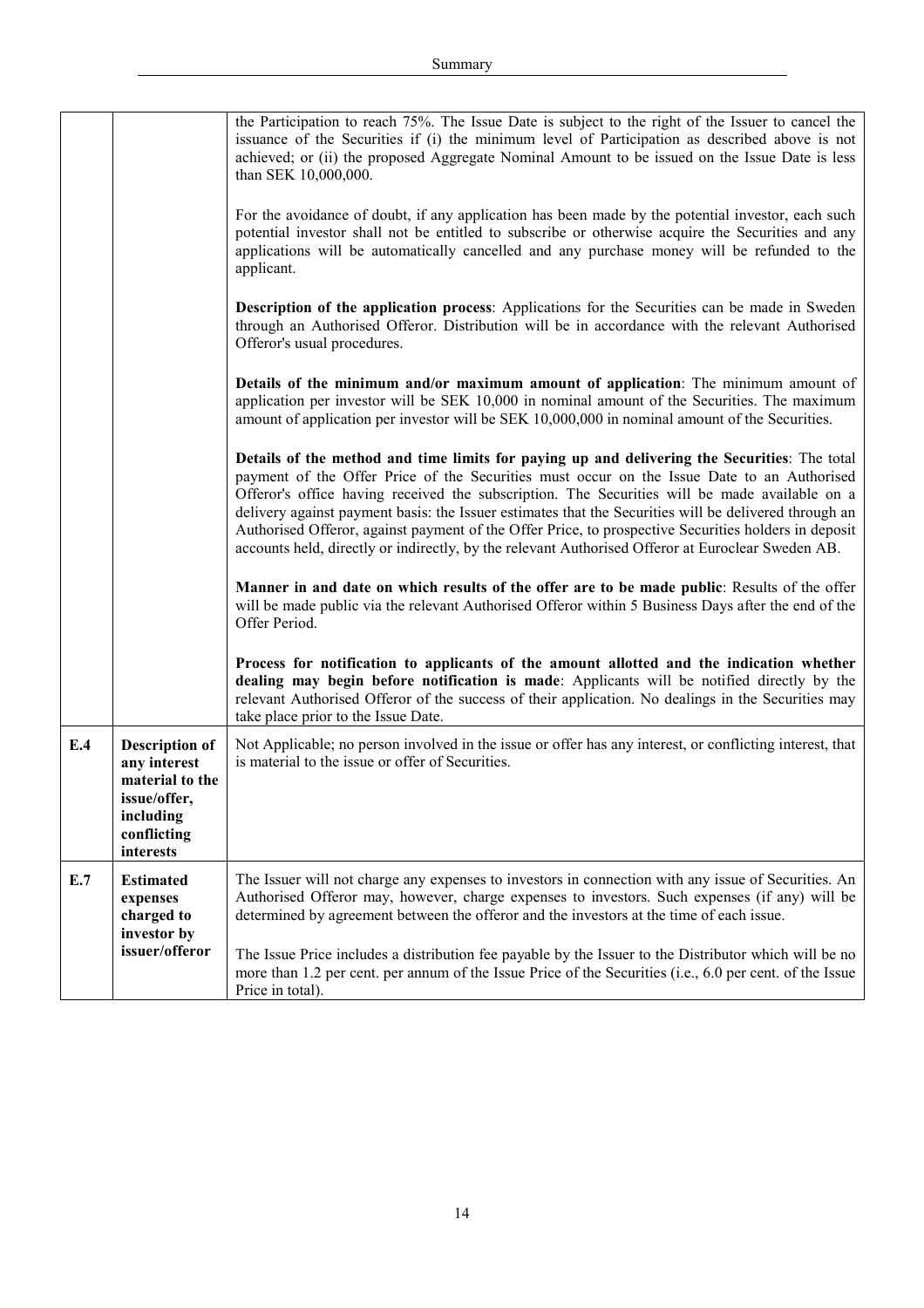### **RISK FACTORS**

Investing in the Securities involves substantial risks. The risks highlighted below represent the principal risks of investing in the Securities. These risks could negatively affect the amount which investors will receive in respect of the Securities, potentially resulting in the loss of some or all of their investment.

An investment in the Securities should only be made after assessing these principal risks, including any risks applicable to the relevant Underlying Assets. More than one risk factor may have a simultaneous effect with regard to the Securities such that the effect of a particular risk factor may not be predictable. In addition, more than one risk factor may have a compounding effect which may not be predictable. No assurance can be given as to the effect that any combination of risk factors may have on the value of the Securities.

The risks below are not exhaustive and there may be additional risks and uncertainties that are not presently known to the Issuer or that the Issuer currently believes to be immaterial but that could have a material impact on the business operations or financial condition of the Issuer or the price of or return on the Securities.

All capitalised terms that are not defined in this section will have the meanings given to them elsewhere in this Prospectus.

# **CONTENTS**

Page

| 1.   | Risks associated with the Issuer's ability to fulfil its obligations under the<br><b>Securities</b>                                                             | 16 |
|------|-----------------------------------------------------------------------------------------------------------------------------------------------------------------|----|
| 1.1  | Investors in the Securities are exposed to the credit worthings of the Issuer                                                                                   | 16 |
| 1.2  | Credit Risk: The financial condition of the Issuer's customers, clients and                                                                                     | 17 |
|      | counterparties, including other financial institutions, could adversely affect the<br><b>Issuer</b>                                                             |    |
| 1.3  | Legal and regulatory related risks: The Issuer operates within a highly regulated                                                                               | 17 |
|      | industry, and the Issuer's businesses and results are significantly affected by the                                                                             |    |
|      | laws and regulations to which it is subject                                                                                                                     |    |
| 1.4  | Market Risk: The Issuer's financial position may be adversely affected by                                                                                       | 18 |
|      | changes in both the level and volatility of prices (for example, interest rates,<br>credit spreads, commodity prices, equity prices and foreign exchange rates) |    |
| 1.5  | Funding Risk: If the Issuer does not effectively manage its liquidity (liquidity                                                                                | 18 |
|      | risk) and capital ratios (capital risk) its business could suffer                                                                                               |    |
| 1.6  | Reputation Risk: Damage to the Issuer's reputation could damage its businesses                                                                                  | 18 |
| 1.7  | Infrastructure Resilience, Technology and Cyberspace risk could materially                                                                                      | 19 |
|      | adversely affect the Issuer's operations                                                                                                                        |    |
| 1.8  | <b>Transform Programme</b>                                                                                                                                      | 19 |
| 1.9  | Taxation risk could materially adversely affect the Issuer's operations                                                                                         | 19 |
| 1.10 | The Issuer is affected by risks affecting its parent company                                                                                                    | 20 |
| 2.   | Risks relating to the potential loss of investment                                                                                                              | 20 |
| 3.   | Risks associated with the valuation, liquidity and settlement of the<br><b>Securities</b>                                                                       | 20 |
| 3.1  | Setting of Participation                                                                                                                                        | 20 |
| 3.2  | Valuation of the Securities: commissions and/or fees                                                                                                            | 20 |
| 3.3  | Possible illiquidity of the Securities in the secondary market                                                                                                  | 21 |
| 3.4  | Risk of withdrawal of the public offering                                                                                                                       | 21 |
| 3.5  | Issue of further Securities                                                                                                                                     | 21 |
| 3.6  | Certain factors affecting the value and trading price of the Securities                                                                                         | 21 |
| 3.7  | Conditions to settlement                                                                                                                                        | 22 |
| 3.8  | Change in tax law                                                                                                                                               | 22 |
| 3.9  | US Foreign Account Tax Compliance Withholding                                                                                                                   | 22 |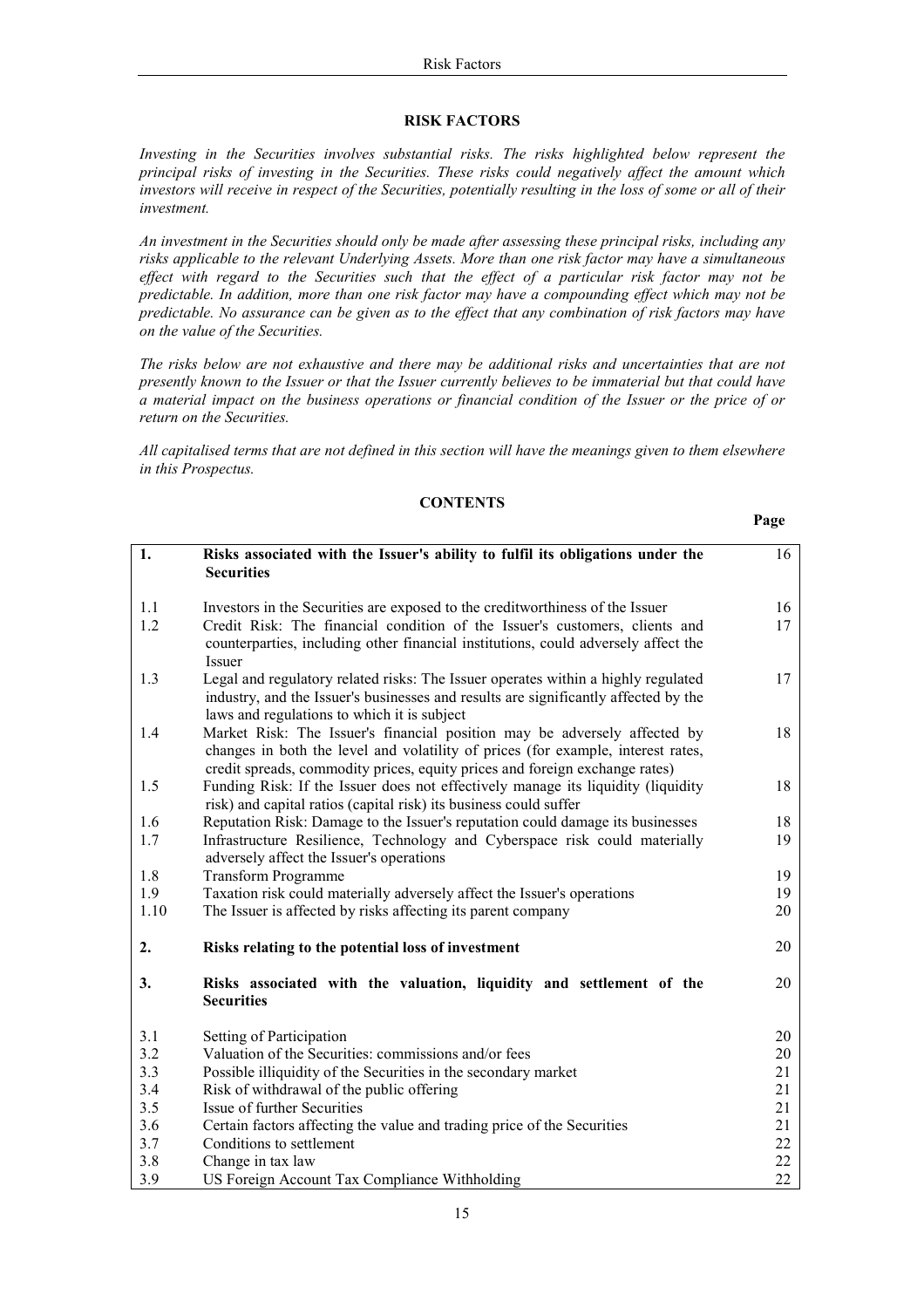| 3.10 | Withholding on Dividend Equivalent Payments                                               | 23 |
|------|-------------------------------------------------------------------------------------------|----|
| 3.11 | Proposed Financial Transaction Tax                                                        | 23 |
| 3.12 | Regulatory action in the event of a bank failure could materially adversely               | 23 |
|      | affect the value of the Securities                                                        |    |
| 3.13 | The circumstances under which the relevant U.K. resolution authority would                | 25 |
|      | exercise its proposed U.K. Bail-in Power are currently uncertain                          |    |
| 3.14 | The rights of holders of the Securities to challenge the exercise of any U.K.             | 26 |
|      | Bail-in Power by the relevant U.K. resolution authority are likely to be limited          |    |
| 3.15 | <b>Book-Entry securities</b>                                                              | 26 |
| 4.   | Risks associated with the features of the Securities                                      | 26 |
| 4.1  | Determination                                                                             | 26 |
| 4.2  | Substitution of the Issuer                                                                | 26 |
| 4.3  | Amendments to the terms and conditions of the Securities bind all investors in            | 26 |
|      | the Securities                                                                            |    |
| 4.4  | Adjustment or early redemption due to certain events                                      | 27 |
| 4.5  | Issuer event of default                                                                   | 27 |
| 4.6  | Costs associated with any early redemption of the Securities                              | 27 |
| 4.7  | Securities have foreign exchange risks                                                    | 27 |
| 5.   | Risks associated with the Securities being linked to multiple Underlying<br><b>Assets</b> | 28 |
| 5.1  | Value of the Securities is linked to the performance of the Underlying Assets             | 28 |
| 5.2  | Past performance of an Underlying Asset is not indicative of future performance           | 28 |
| 5.3  | Investors will have no claim against any Underlying Asset                                 | 28 |
| 5.4  | Hedging                                                                                   | 28 |
| 5.5  | Determination Agent alternative calculation or postponement of valuation                  | 28 |
|      | following a disruption event                                                              |    |
| 5.6  | The effect of averaging                                                                   | 29 |
| 5.7  | Risks associated with baskets comprising a number of Underlying Assets                    | 29 |
| 6.   | Risks associated with specific Underlying Assets                                          | 29 |
| 6.1  | Risks associated with common shares as Underlying Assets                                  | 29 |
| 6.2  | Share specific risks                                                                      | 30 |
| 7.   | Risks associated with conflicts of interest                                               | 30 |
| 7.1  | Conflict between the Issuer and investors                                                 | 30 |
| 7.2  | Determination Agent and conflicts of interest                                             | 30 |
| 7.3  | Distributor(s) and conflicts of interest                                                  | 31 |

#### $1.$ Risks associated with the Issuer's ability to fulfil its obligations under the Securities

#### $1.1$ Investors in the Securities are exposed to the creditworthiness of the Issuer

The Securities are direct, unsecured and unsubordinated obligations of the Issuer and will rank equally among themselves. Any payments to be made by the Issuer under the Securities are dependent upon the Issuer's ability to fulfil its obligations when they fall due. Investors are therefore exposed to the creditworthiness of the Issuer and any deterioration in the Issuer's creditworthiness or perceived creditworthiness (whether measured by actual or anticipated changes in the credit ratings of the Issuer) may adversely affect the value of the Securities.

The Issuer is a major, global financial services company and, as such, faces a variety of risks that are substantial and inherent in its businesses, and which may affect its ability to fulfil its payment, delivery or other obligations under the relevant Securities. These risks include liquidity risk, market risk, credit risk, operational risk, reputational risk, legal, regulatory and compliance risks, litigation and other contingent liabilities, competition risks, the financial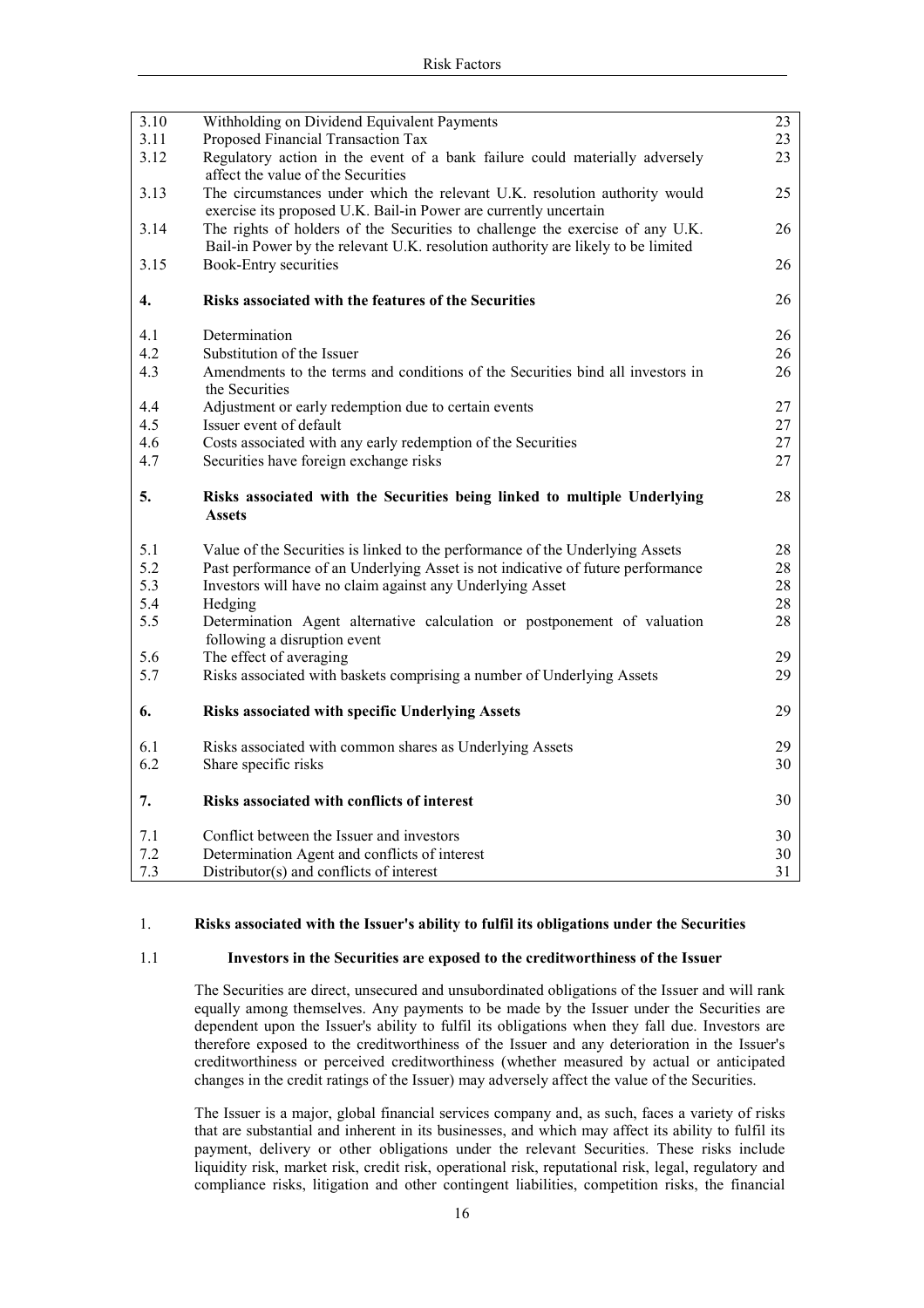condition of clients, customers and counterparties, adverse economic, monetary, political or legal developments, cross-border and foreign exchange risk, catastrophic events, risks from estimates and valuations and risks relating to strategy.

#### $1.2$ Credit Risk: The financial condition of the Issuer's customers, clients and counterparties, including other financial institutions, could adversely affect the Issuer

The Issuer is exposed to the risk of suffering loss if any of its customers, clients or market counterparties fails to fulfil its contractual obligations. The Issuer may also suffer loss where the downgrading of an entity's credit rating causes a fall in the value of the Issuer's investment in that entity's financial instruments. In addition, the Issuer may incur significant unrealised gains or losses due solely to changes in the Issuer's credit spreads or those of third parties, as these changes may affect the fair value of the Issuer's derivative instruments and the debt securities that the Group holds or issues. Weak or deteriorating economic conditions negatively impact these counterparty and credit-related risks. In recent times, the economic environment in the Issuer's main business markets (being Europe and the United States) has been marked by generally weaker than expected growth, increased unemployment, depressed housing prices, reduced business confidence, rising inflation and contracting GDP. Operations in the Eurozone remain affected by the ongoing sovereign debt crisis, the stresses being exerted on the financial system and the risk that one or more countries may exit the Euro. The current absence of a predetermined mechanism for a member state to exit the Euro means that it is not possible to predict the outcome of such an event and to accurately quantify the impact of such event on the Issuer's profitability, liquidity and capital. If some or all of these conditions persist or worsen, they may have a material adverse effect on the Issuer's operations, financial condition and prospects.

#### $1.3$ Legal and regulatory related risks: The Issuer operates within a highly regulated industry, and the Issuer's businesses and results are significantly affected by the laws and regulations to which it is subject

As a global financial services firm, the Issuer is subject to extensive and comprehensive regulation under the laws of the various jurisdictions in which it does business. These laws and regulations significantly affect the way that the Issuer does business, and can restrict the scope of its existing businesses and limit its ability to expand its product offerings or to pursue acquisitions, or can make its products and services more expensive for clients and customers. Non-compliance by the Issuer with applicable laws, regulations and codes relevant to the financial services industry could lead to fines and/or substantial monetary damages, public reprimands, damage to reputation, increased prudential requirements, changes to the Group's structure and/or strategy, enforced suspension of operations or, in extreme cases, withdrawal of authorisations to operate.

Other significant legal risks faced by the Issuer include the risk that key contractual or intellectual property rights are not adequately protected or are not enforced as originally expected, as well as the risk from regulatory investigations and proceedings and private actions brought by third parties. The nature of any future disputes and legal or regulatory investigations or proceedings, and the likelihood of their occurring, cannot be predicted in advance. Furthermore, the outcome of any on-going disputes and legal or regulatory investigations or proceedings is difficult to predict. However, it is likely that in connection with any such on-going and future matters the Group will incur significant expense and one or more of them could expose the Issuer to substantial monetary damages; other penalties and injunctive relief; potential regulatory restrictions on the Group's business; and/or negative effect on the Group's reputation. Where provisions have already been taken for on-going matters these are based on the best currently available information, however the appropriate level of provisions are kept under on-going review and there is a risk that provisions may need to be increased to the extent that experience with any such matters is not in line with management estimates.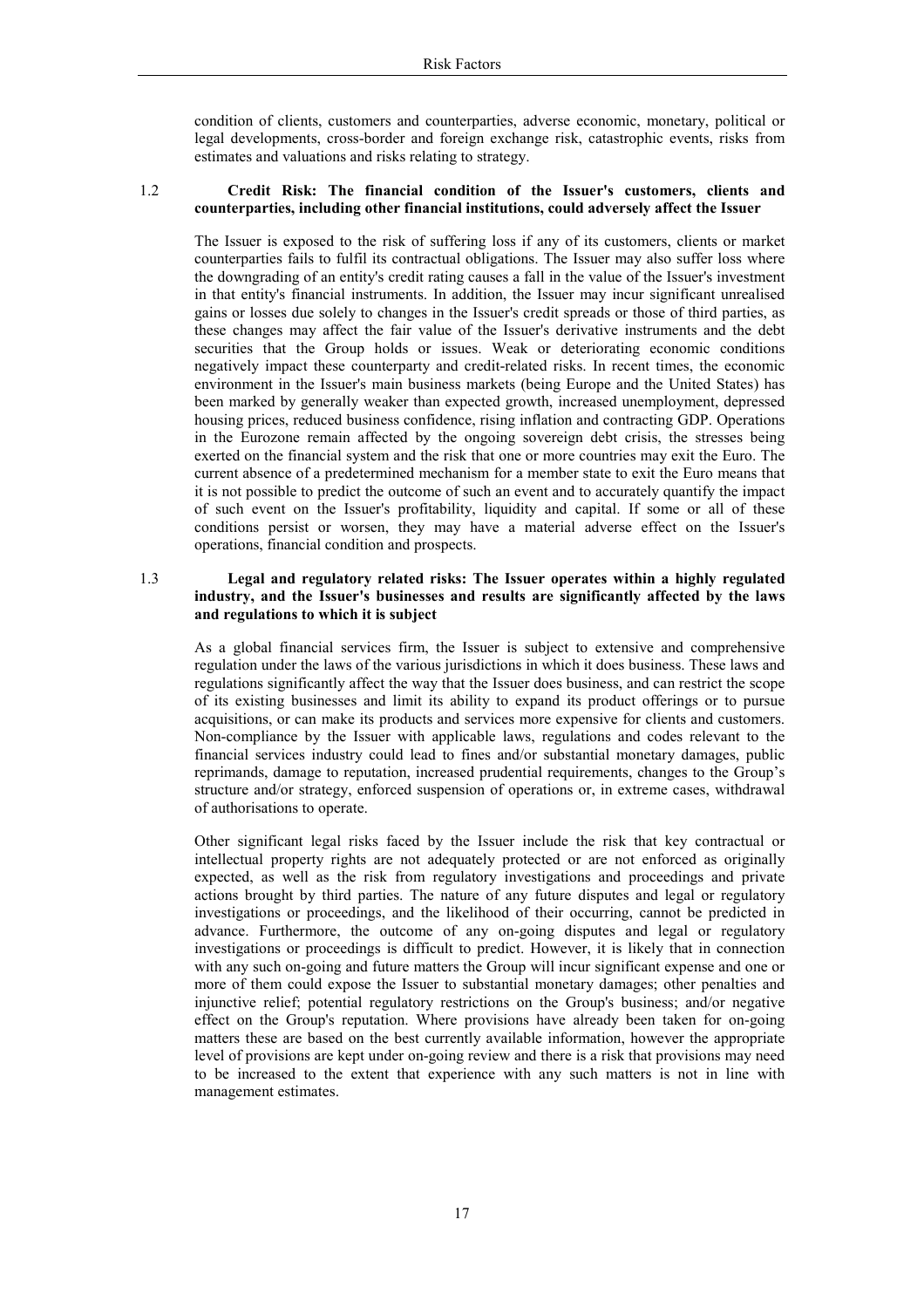1.4 Market Risk: The Issuer's financial position may be adversely affected by changes in both the level and volatility of prices (for example, interest rates, credit spreads, commodity prices, equity prices and foreign exchange rates)

1.5

The Issuer's financial position may be adversely affected by changes in both the level and volatility of prices. The Issuer is at risk from its earnings or capital being reduced due to: (i) changes in the level or volatility of positions in its trading books, primarily in the Investment Bank, including changes in interest rates, inflation rates, credit spreads, commodity prices, equity and bond prices and foreign exchange levels, (ii) the Issuer being unable to hedge its banking book balance sheet at prevailing market levels, and (iii) the Issuer's defined benefit pensions obligations increasing or the value of the assets backing these defined benefit pensions obligations decreasing due to changes in either the level or volatility of prices. These market risks could lead to significantly lower revenues, which could have an adverse impact on the Issuer's results of operations, financial condition and prospects. Funding Risk: If the Issuer does not effectively manage its liquidity (liquidity risk) and capital ratios (capital risk) its business could suffer

Funding risk is the risk that the Issuer may not be able to achieve its business plans due to: being unable to maintain appropriate capital ratios (Capital risk); being unable to meet its obligations as they fall due (Liquidity risk); adverse changes in interest rate curves impacting structural hedges of non-interest bearing assets/liabilities or foreign exchange rates on capital ratios (Structural risk).

Should the Group be unable to maintain or achieve appropriate capital ratios this could lead to: an inability to support business activity; a failure to meet regulatory requirements; changes to credit ratings, which could also result in increased costs or reduced capacity to raise funding; and/or the need to take additional measures to strengthen the Group's capital or leverage position. Basel III and the fourth Capital Requirements Directive ("CRD IV") have increased the amount and quality of capital that the Group is required to hold. CRD IV requirements adopted in the UK may change, whether as a result of further changes to CRD IV agreed by EU legislators, binding regulatory technical standards being developed by the European Banking Authority or changes to the way in which the UK's Prudential Regulation Authority ("PRA") interprets and applies these requirements to UK banks (including as regards individual model approvals granted under CRD II and III). Such changes, either individually and/or in aggregate, may lead to further unexpected enhanced requirements in relation to the Group's CRD IV capital.

Additional capital requirements will also arise from other proposals, including the recommendations of the UK Independent Commission on Banking, the EU High Level Expert Group Review (Liikanen Review) and section 165 of the Dodd-Frank Act. It is not currently possible to predict with accuracy the detail of secondary legislation or regulatory rulemaking expected under any of these proposals, and therefore the likely consequences to the Group. However, it is likely that these changes in law and regulation would require changes to the legal entity structure of the Group and how its businesses are capitalised and funded and/or are able to continue to operate and as such could have an adverse impact on the operations, financial condition and prospects of the Group. Any such increased capital requirements or changes to what is defined to constitute capital may also constrain the Group's planned activities, lead to forced asset sales and/or balance sheet reductions, increase costs and/or impact on the Group's earnings. Moreover, during periods of market dislocation, or when there is significant competition for the type of funding that the Group needs, increasing the Group's capital resources in order to meet targets may prove more difficult and/or costly.

#### Reputation Risk: Damage to the Issuer's reputation could damage its businesses  $1.6$

Damage may occur to the Issuer's brand arising from any association, action or inaction which is perceived by stakeholders to be inappropriate or unethical. Failure to appropriately manage reputation risk may reduce  $-$  directly or indirectly  $-$  the attractiveness of the Issuer to stakeholders, including customers and clients, and may lead to negative publicity, loss of revenue, litigation, higher scrutiny and/or intervention from regulators, regulatory or legislative action, loss of existing or potential client business, reduced workforce morale, and difficulties in recruiting and retaining talent. Sustained damage arising from conduct and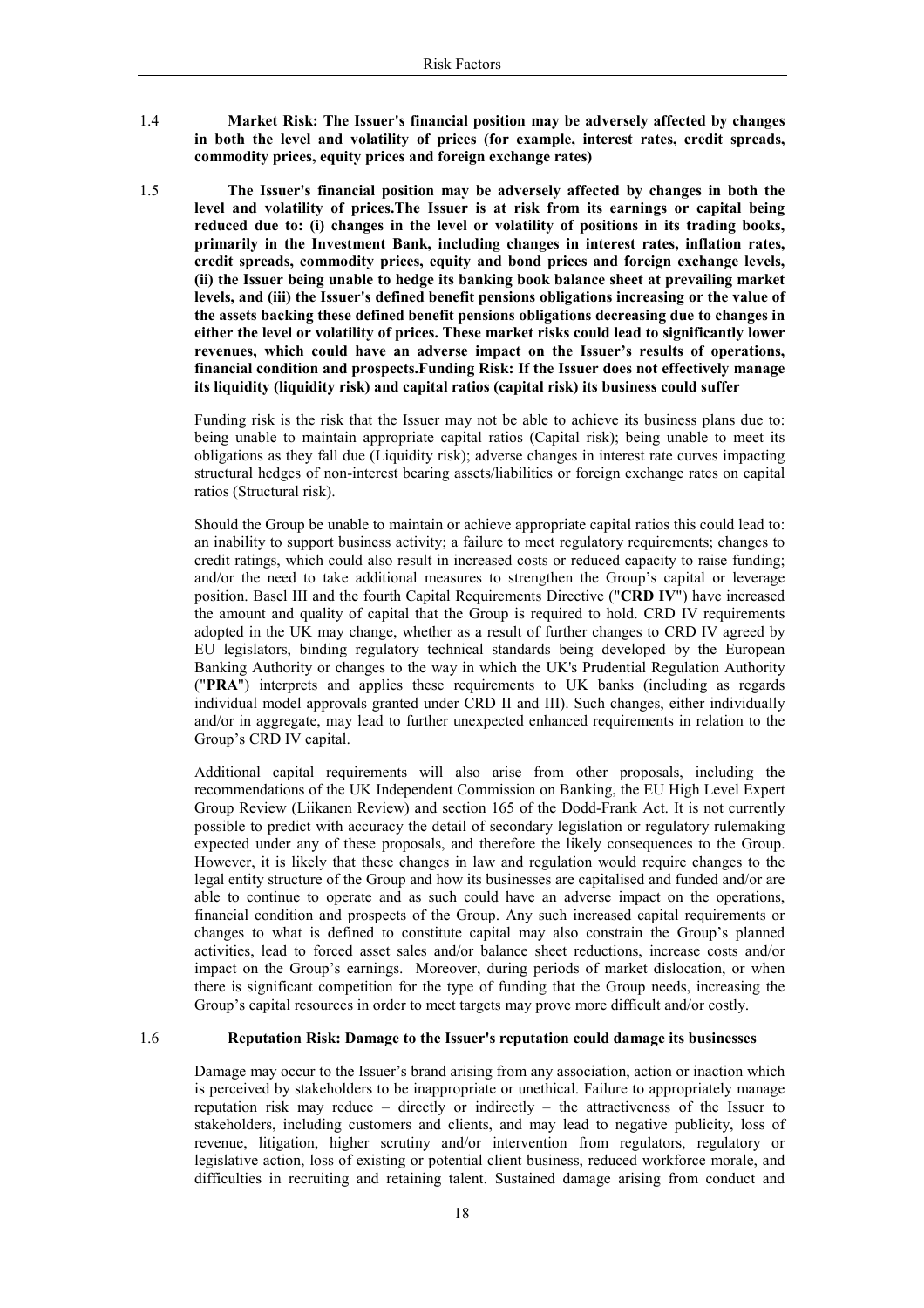reputation risks could have a materially negative impact on the Issuer's ability to operate fully and the value of the Issuer's franchise, which in turn could negatively affect the Issuer's results of operations, financial condition and prospects.

#### 1.7 **Infrastructure and Technology Resilience**

The Issuer is exposed to risks to its infrastructure resilience and maintaining a banking infrastructure which allows its customers to access their accounts and make payments in a timely fashion. Any disruption in a customer's access to their account information or delays in making payments will have a significant impact on the Issuer's reputation and may also lead to potentially large costs to both rectify the issue and reimburse losses incurred by customers.

#### 1.8 **Transform Programme**

The "Transform Programme" represents the current strategy of the Group, both for improved financial performance and cultural change, and the Group expects to incur significant restructuring charges and costs associated with implementing this strategic plan. The successful development and implementation of such strategic plans requires difficult, subjective and complex judgements, including forecasts of economic conditions in various parts of the world and is subject to significant execution risks. For example, the Group's ability to implement successfully the Transform Programme and other strategic plans may be adversely impacted by a significant global macroeconomic downturn, legacy issues, limitations in the Group's management or operational capacity or significant and unexpected regulatory change in countries in which the Group operates. Moreover, progress on the various components of the Transform Programme (including reduction in costs relative to net operating income), is unlikely to be uniform or linear, and certain targets may be achieved slower than others, if at all.

Failure to implement successfully the Transform Programme could have a material adverse effect on the Group's ability to achieve the stated targets, estimates (including with respect to future capital and leverage ratios and dividends payout ratios) and other expected benefits of the Transform Programme and there is also a risk that the costs associated with implementing the strategy may be higher than the financial benefits expected to be achieved through the programme. In addition, the goals of embedding a culture and set of values across the Group and achieving lasting and meaningful change to the Group's culture may not succeed, which could negatively impact the Group's operations, financial condition and prospects.

#### 1.9 Taxation risk could materially adversely affect the Issuer's operations

The Issuer is subject to the tax laws in all countries in which it operates, including tax laws adopted at the EU level, and is impacted by a number of double taxation agreements between countries.

There is risk that the Issuer could suffer losses due to additional tax charges, other financial costs or reputational damage due to: failure to comply with, or correctly assess the application of, relevant tax law; failure to deal with the tax authorities in a timely, transparent and effective manner (including in relation to historic transactions which might have been perceived as aggressive in tax terms); incorrect calculation of tax estimates for reported and forecast tax numbers; or provision of incorrect tax advice. Such charges, or conducting any challenge to a relevant tax authority, could lead to adverse publicity, reputational damage and potentially to costs materially exceeding current provisions, in each case to an extent which could have an adverse effect on the Issuer's operations, financial conditions and prospects.

In addition, any changes to the tax regimes applicable to the Issuer could have a material adverse effect on it. For example, depending on the terms of the final form of legislation as implemented, the introduction of the proposed EU Financial Transaction Tax could adversely affect certain of the Issuer's businesses and have a material adverse effect on the Issuer's operations, financial conditions and prospects.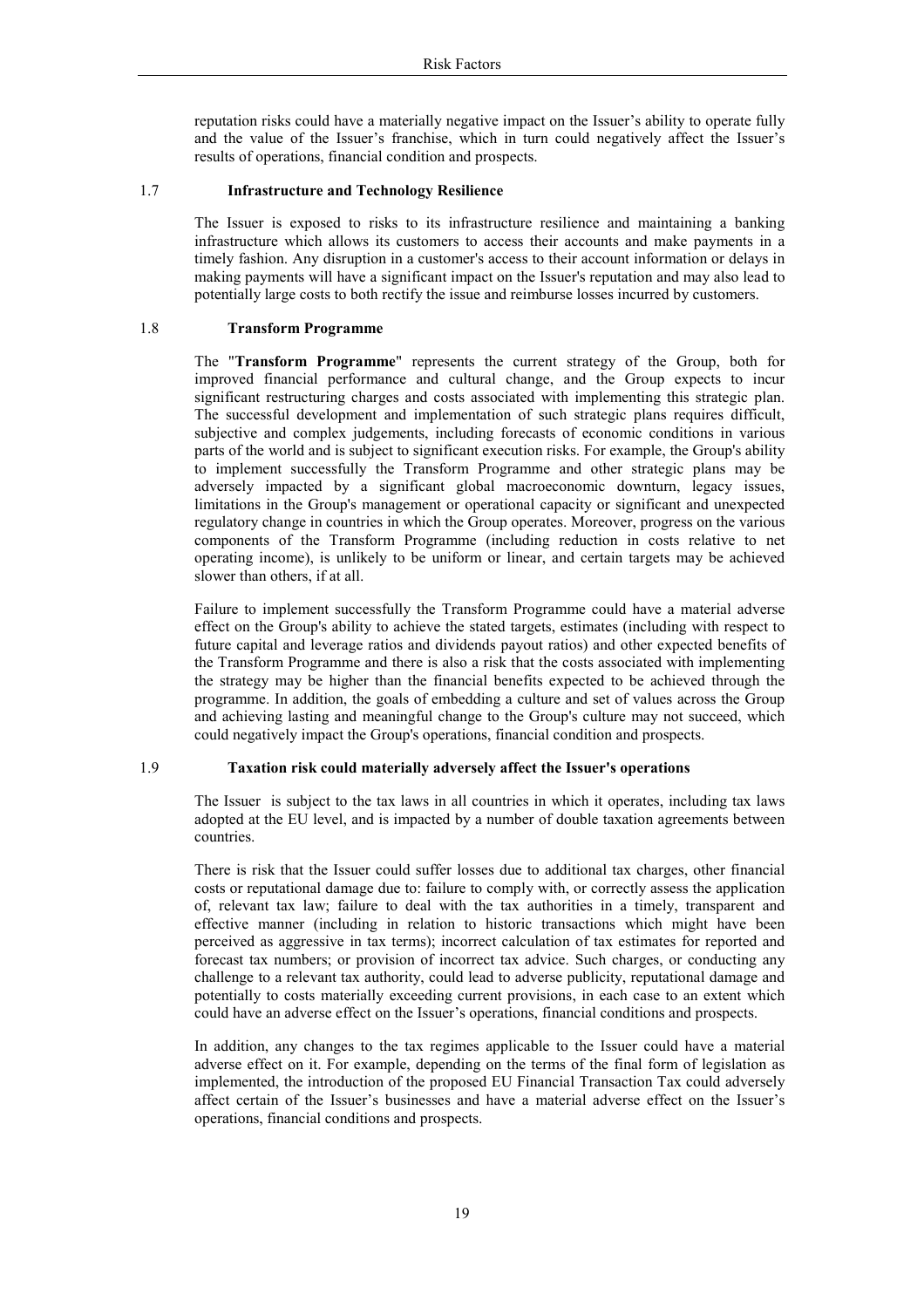#### 1.10 The Issuer is affected by risks affecting its parent company

The Issuer is also affected by risks affecting its parent company, Barclays PLC. Risks that affect Barclays PLC can also affect the Issuer as there is substantial overlap in the businesses of the Issuer and Barclays PLC. Further, the Issuer can be negatively affected by risks and other events affecting Barclays PLC even where the Issuer is not directly affected. For example, where Barclays PLC's reputation is damaged, the Issuer's reputation would likely also be damaged which could negatively affect the Issuer.

For more information on the risks outlined in this paragraph, including information relating to the Issuer's framework for managing risks, please see:

the section 'Risk Management' in the joint Annual Report of the Issuer and Barclays  $(i)$ PLC, as filed with the US Securities and Exchange Commission on Form 20-F (the "Joint" Annual Report"), from page 69 to page 160, and

 $(ii)$ the section 'Risk Review' in the Annual Report of the Issuer containing the audited consolidated financial statements of the Issuer in respect of the year ended 31 December 2013 (the "2013 Issuer Annual Report), from page 50 to page 136,

which are each incorporated by reference herein.

#### $2.$ Risks relating to the potential loss of investment

Even though the Securities are stated to be repayable at an amount that is at least equal to their initial purchase price (assuming a purchase price of 100% of par), the investor is exposed to the credit risk of the Issuer and will lose up to the entire value of their investment if the Issuer goes bankrupt or is otherwise unable to meet its payment obligations.

Investors may also lose some or all of their entire investment if:

- investors sell their Securities prior to maturity in the secondary market at an amount that is less than the initial purchase price; or
- the Securities are redeemed early for events or circumstances beyond the control of the Issuer (such as following an additional disruption event) and the amount paid to investors is less than the initial purchase price.

The obligations of the Issuer under the Securities are not secured and the Securities are not protected by the Financial Services Compensation Scheme or any other government or private protection scheme.

 $\overline{3}$ . Risks associated with the valuation, liquidity and settlement of the Securities

#### $3.1$ **Setting of Participation**

The percentage Participation value will not be set by the Issuer until on or around the Trade Date (27 May 2014) (based on prevailing market conditions at the time). The final percentage set by the Issuer may be other than the indicative percentage provided in this Prospectus, although the final percentage will not be less than the minimum percentage provided. Nevertheless, investors must base their investment decision on the indicative percentage (and the minimum percentage) so provided, and will not have a right of withdrawal from their purchase obligation when the percentage is finally set, and no supplement will be published in relation to such final setting.

#### $3.2$ Valuation of the Securities: commissions and/or fees

Investors should be aware that the issue price includes commissions and/or other fees paid by the Issuer to distributors as payment for distribution services. This can cause a difference between the theoretical value of the Securities and any bid and offer prices quoted by the Issuer, any affiliate or any third party, which may result in investors receiving less than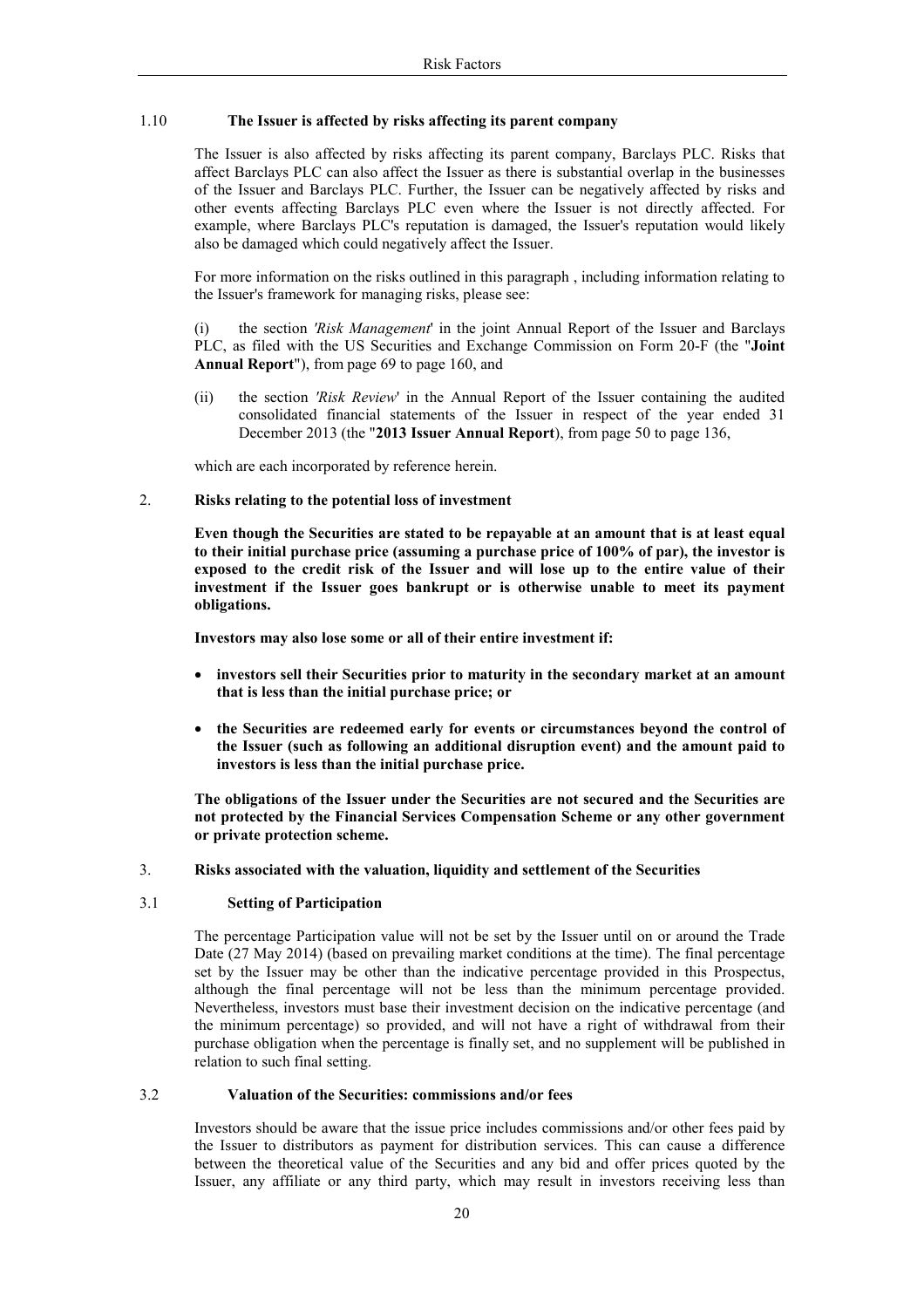expected on any disposal of the securities. Information with respect to the amount of these inducements, commissions and fees may be obtained from the Issuer or distributor upon request.

In this respect, investors should also note that, in certain circumstances at a time immediately following the issue of the Securities, the secondary market price of the Securities may be less than the Issue Price.

#### Possible illiquidity of the Securities in the secondary market  $3<sub>3</sub>$

Investors should be aware that a secondary trading market for the Securities may not develop and that, even if a secondary market does develop, it is not possible to predict the prices at which the Securities will trade in such secondary market. Such prices may not accurately reflect the theoretical value of the Securities.

The Issuer is under no obligation to make a market in or to repurchase the Securities. Therefore, investors may not be able to sell their Securities easily or at prices that will provide them with a yield comparable to similar investments that have a developed secondary market. The number of Securities is also relatively small, further adversely affecting the liquidity of the Securities.

The Issuer will list the Securities on a stock exchange but the fact that the Securities are listed will not necessarily lead to greater liquidity.

The number of the Securities outstanding or held by persons other than the Issuer's affiliates could be reduced at any time due to early redemptions of the Securities. Accordingly, the liquidity of the market for the Securities could vary materially over the term of the Securities.

A lack of liquidity in the secondary market for the Securities may have a severely adverse effect on the market value of the Securities and may result in investors: (i) being unable to sell their Securities on the secondary market, or (ii) receiving less than the initial price paid for the Securities.

#### $3.4$ Risk of withdrawal of the public offering

The Issuer may reserve the right to withdraw the offer for reasons beyond its control, such as where the minimum subscription amount and/or the minimum level of the Participation is not reached, or extraordinary events, substantial change of the political, financial, economic, legal, monetary or market conditions at national or international level and/or adverse events regarding the financial or commercial position of the Issuer and/or other relevant events that in the reasonable discretion of the Issuer may be prejudicial to the offer. In such circumstances, the offer will be deemed to be null and void.

In such case, investors who have already paid or delivered subscription monies for the Securities will be entitled to reimbursement of such amounts, but will not receive any remuneration that may have accrued in the period between their payment or delivery of subscription monies and the reimbursement of the Securities.

#### $3.5$ **Issue of further Securities**

If additional securities or options with the same characteristics or linked to the same Underlying Assets are subsequently issued, either by the Issuer or another issuer, the supply of securities with these characteristics or linked to these Underlying Assets in the primary and secondary markets will increase and may cause the price at which the Securities trade in the secondary market to decline.

#### 36 Certain factors affecting the value and trading price of the Securities

The value or quoted trading price of the Securities (including any price quoted by the Issuer) at any time will reflect changes in market conditions and other factors which cannot be predicted in advance, including: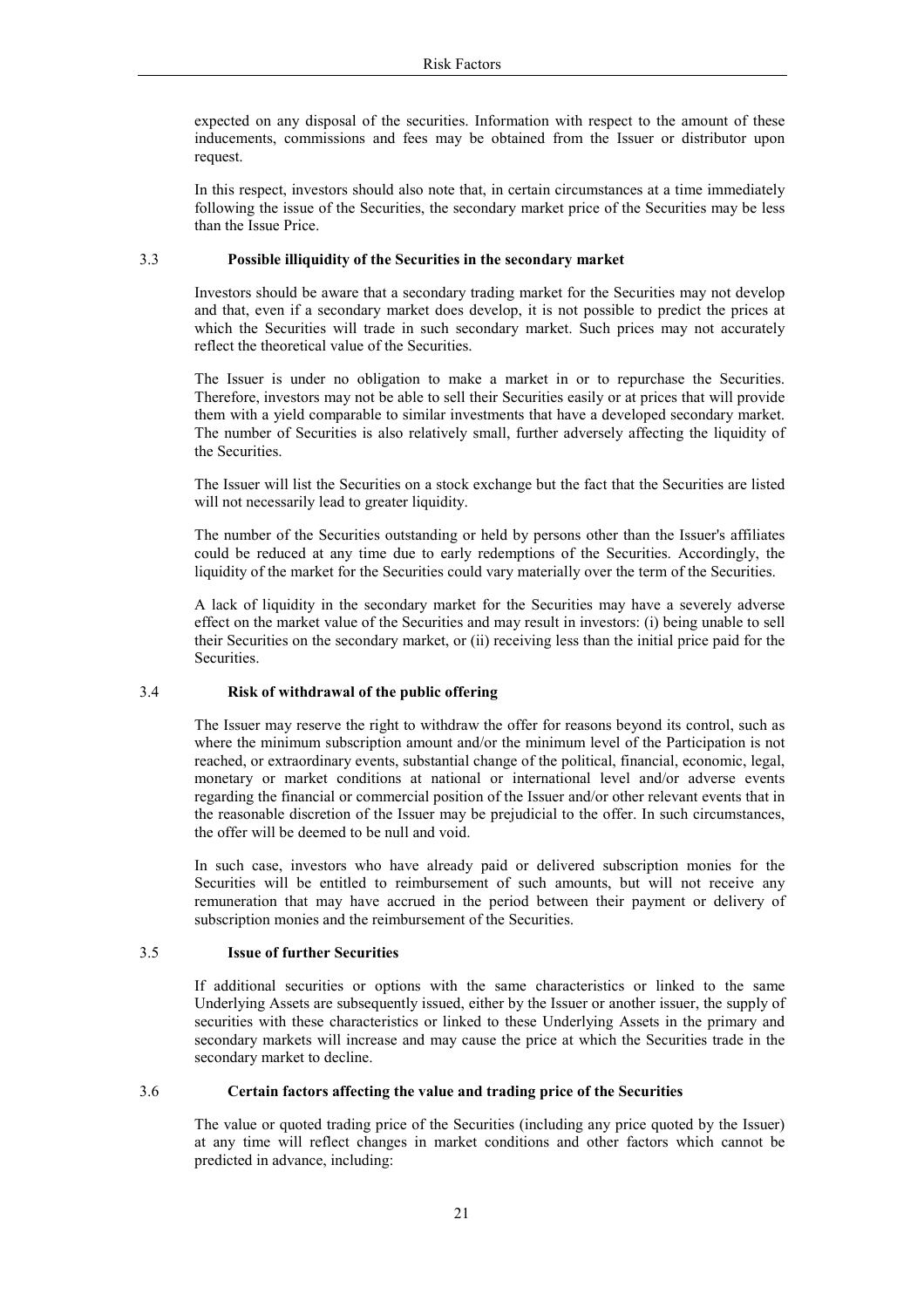- market interest and yield rates;
- fluctuations in currency exchange rates;
- the time remaining until the Securities mature;
- economic, financial, regulatory, political, terrorist, military or other events in one or more jurisdictions, including events affecting capital markets generally or the stock exchanges on which the Securities are traded:
- the Issuer's creditworthiness or perceived creditworthiness (whether measured by reference to credit ratings or otherwise); and
- the performance of the Underlying Assets.

In addition, during any period when the Issuer may elect to redeem the Securities, and potentially prior to this period, the market value of the Securities will generally not rise above the price at which they can be redeemed.

These changes may affect the market price of the Securities, including any market price received by an investor in any secondary market transaction and may be: (i) different from the value of the Securities as determined by reference to the Issuer's pricing models, and (ii) less than the issue price. As a result, if investors sell their Securities prior to the Scheduled Redemption Date, they may receive back less than their initial investment or even zero.

Any price quoted by a third party dealer may differ significantly from any price quoted by the Issuer or any of its affiliates. Furthermore, investors who sell their Securities are likely to be charged a commission for such secondary market transaction.

#### 3.7 **Conditions to settlement**

Payments of any settlement amounts due may be subject to certain conditions to settlement as specified in the terms and conditions of the Securities. If the Issuer determines that any condition to settlement to be satisfied by an investor has not been satisfied in full, payment of the amount payable to such investor will not become due until all such conditions to settlement have been satisfied in full, and no additional amounts will be payable by the Issuer because of any resulting delay or postponement. However, the conditions to settlement will not be capable of being satisfied if the conditions to settlement are not satisfied by the relevant time on the day that is 180 calendar days following the Final Settlement Cut-off Date. Therefore, if an investor fails to comply with the conditions, the obligations of the Issuer to that investor may be discharged without any payment.

#### 38 Change in tax law

Investors should be aware that tax regulations and their application by the relevant taxation authorities are subject to change, possibly with retrospective effect, and that this could negatively affect the value of the Securities. Any such change may cause the tax treatment of the Securities to change from the tax position at the time of purchase and may render the statements in this Prospectus concerning the relevant tax law and practice to be inaccurate or insufficient to cover the material tax considerations in respect of the Securities. It is not possible to predict the precise tax treatment which will apply at any given time and changes in tax law may give the Issuer the right to amend the terms and conditions of the Securities, or redeem the Securities

#### 39 **US Foreign Account Tax Compliance Withholding**

A 30 per cent, FATCA withholding tax will be imposed on certain payments to certain non-US financial institutions that fail to comply with information reporting requirements or certification requirements in respect of their direct and indirect United States shareholders and/or United States accountholders. United States accountholders subject to such information reporting or certification requirements may include holders of the Securities.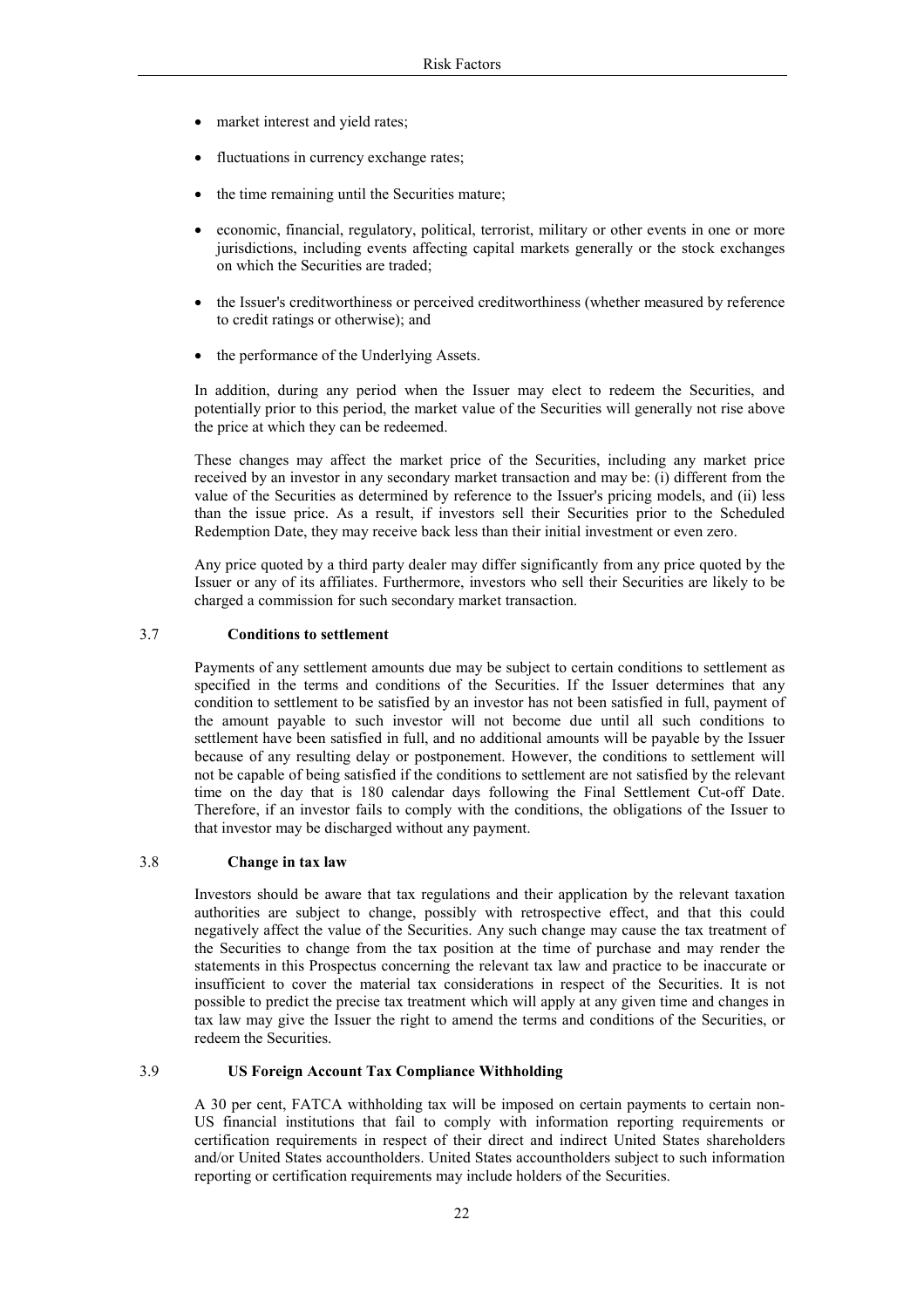If any amount were to be deducted or withheld from payments on the Securities as a result of FATCA, an investor's return on the Securities may be significantly less than expected.

See 'Taxation – United States Taxation' as contained in the Base Prospectus incorporated by reference into this Prospectus, for more information.

#### 3.10 **Withholding on Dividend Equivalent Payments**

The US Treasury Department has issued proposed regulations under section  $871(m)$  of the US Internal Revenue Code of 1986, as amended which address payments contingent on or determined by reference to dividends paid on US equities. Regulations under section  $871(m)$ could ultimately require the Issuer to treat all or a portion of any payment in respect of the Securities as a 'dividend equivalent' payment that is subject to withholding tax at a rate of 30 per cent (or a lower rate under an applicable treaty).

If any amount were to be deducted or withheld from payments on the Securities as a result of the above, investors may receive significantly less than expected.

See '*Taxation – United States Taxation*' as contained in the Base Prospectus incorporated by reference to this Prospectus, for more information.

#### 3.11 **Proposed Financial Transaction Tax**

On 14 February 2013, the European Commission published its proposal for a council directive on a common system of financial transaction tax ("FTT") to be implemented by 11 Member States, including France, Germany, Spain, Italy and Portugal. If all participating Member States implement the council directive in their domestic law by the end of 2013, the European Commission suggest that the FTT may apply in those 11 Member States from mid-2014.

Under the form initially proposed by the European Commission, broadly, FTT will be levied on any financial institution (such as banks, investment service providers, credit institutions and pension funds) party to financial transactions which relate to shares, securities and derivatives (on its own account or for the account of another person) and either (i) such shares, securities or derivatives are issued by or (ii) such financial institution is or (iii) such financial institution is not but the other party to the financial transaction is, a person established or resident in a participating Member State. Financial transactions do not include primary market transactions (i.e. subscriptions and issuances of the Securities) but do include secondary market transactions (i.e. sales and transfers of Securities). These proposals also give both counterparties to a financial transaction joint and several liability for FTT levied on any counterparty that is a financial institution.

However, the FTT proposal remains subject to negotiation between the participating Member States and is also the subject of legal challenge. The FTT proposal may therefore be altered prior to any implementation and, although the European Commission has suggested the FTT may apply from mid-2014, the timing of implementation remains unclear. Additional EU Member States may also decide to participate.

Investors in the Securities should therefore be aware that some transactions in relation to the Securities may be subject to FTT from mid-2014 and the cost of FTT may be borne by holders of Securities.

#### 3 1 2 Regulatory action in the event of a bank failure could materially adversely affect the value of the Securities

European resolution regime and loss absorption at the point of non-viability

The draft Recovery and Resolution Directive (the "RRD") will need to be formally adopted by the EU Council and the European Parliament and is expected to enter into force in 2015. The stated aim of the RRD is to provide supervisory authorities, including the relevant U.K. resolution authority, with common tools and powers to address banking crises pre-emptively in order to safeguard financial stability and minimise taxpayers' exposure to losses.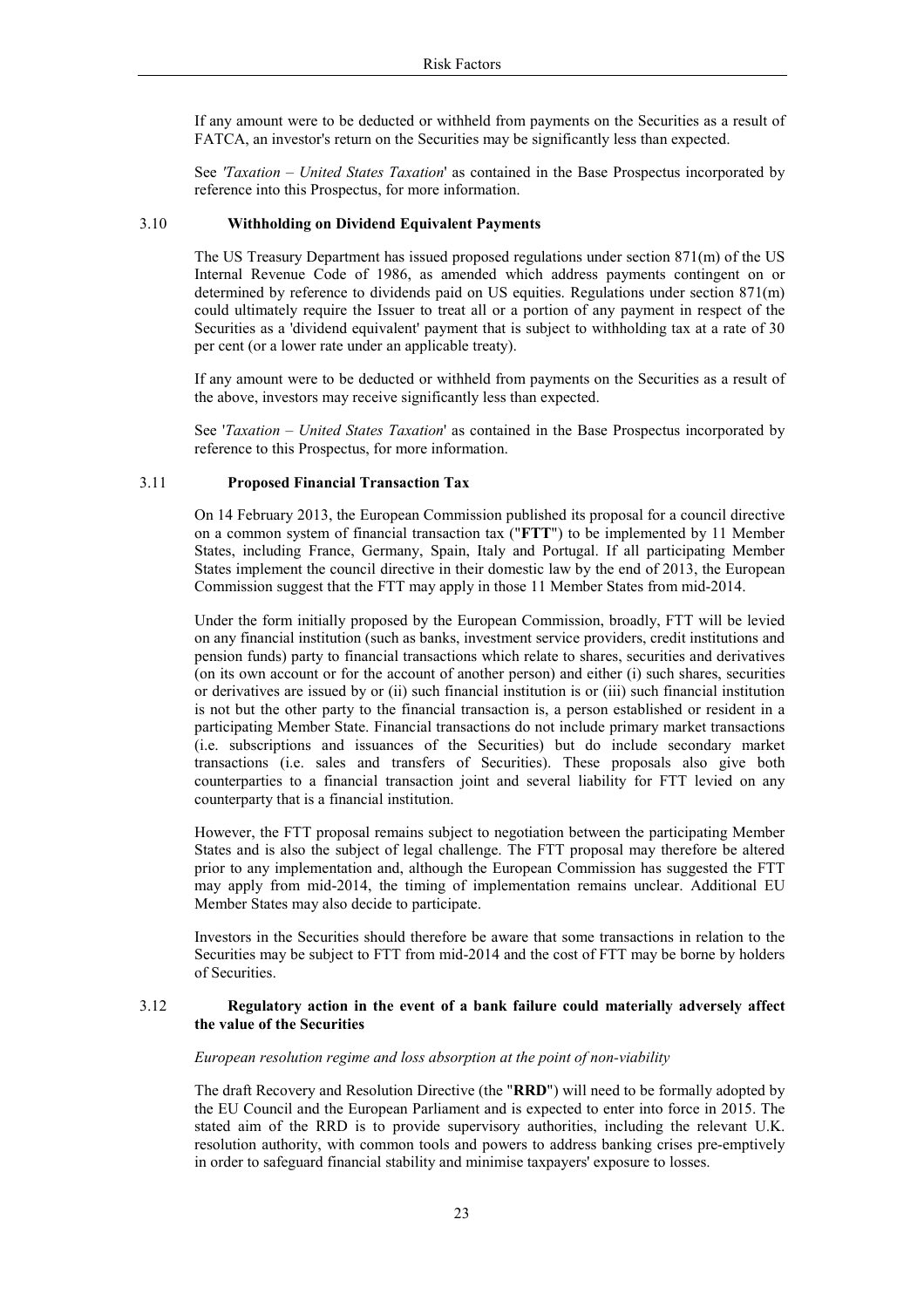The powers proposed to be granted to supervisory authorities under the draft RRD include (but are not limited to) the introduction of a statutory 'write-down and conversion power' and a "bail-in' power, which would give the relevant U.K. resolution authority the power to cancel all or a portion of the principal amount of, or interest on, certain unsecured liabilities (which could include the Securities) of a failing financial institution and/or to convert certain debt claims (which could include the Securities) into another security, including ordinary shares of the surviving Group entity, if any. It is currently contemplated that the majority of measures set out in the draft RRD will be implemented with effect from 1 January 2015, with the bail-in power for eligible liabilities (which could include any Securities) expected to be introduced by 1 January 2016. However, the draft RRD is not in final form, and changes could be made to it in the course of the final legislative process and anticipated implementation dates could change. Moreover, as discussed under *'Bail-in option in the Banking Act'* below, the amendments to the Banking Act 2009 of the UK, as amended (the "UK Banking Act") are likely to accelerate the implementation timeframe of some or all of these resolution powers in the United Kingdom.

In addition to a 'write-down and conversion power' and a 'bail-in' power, the powers currently proposed to be granted to the relevant U.K. resolution authority under the draft RRD include the power to (i) direct the sale of the relevant financial institution or the whole or part of its business on commercial terms without requiring the consent of the shareholders or complying with the procedural requirements that would otherwise apply, (ii) transfer all or part of the business of the relevant financial institution to a 'bridge bank' (a publicly controlled entity) and (iii) transfer the impaired or problem assets of the relevant financial institution to an asset management vehicle to allow them to be managed over time. In addition, the draft RRD proposes, among the broader powers proposed to be granted to the relevant resolution authority, to provide powers to the relevant resolution authority to amend the maturity date and/or any interest payment date of debt instruments or other eligible liabilities of the relevant financial institution and/or impose a temporary suspension of payments.

The draft RRD contains proposed safeguards for shareholders and creditors in respect of the application of the 'write down and conversion' and 'bail-in' powers which aim to ensure that they do not incur greater losses than they would have incurred had the relevant financial institution been wound up under normal insolvency proceedings.

There remains uncertainty regarding the ultimate nature and scope of these powers and, when implemented, how they would affect the Issuer, the Group and the Securities. Accordingly, it is not yet possible to assess the full impact of the draft RRD on the Issuer, the Group and on holders of the Securities, and there can be no assurance that, once it is implemented, the manner in which it is implemented or the taking of any actions by the relevant U.K. resolution authority currently contemplated in the draft RRD would not adversely affect the rights of holders of the Securities, the price or value of an investment in the Securities and/or the Issuer's ability to satisfy its obligations under the Securities.

The exercise of any such power or any suggestion of such exercise could, therefore, materially adversely affect the value of any Securities subject to the RRD and could lead to the holders of the Securities losing some or all of their investment in the Securities.

#### U.K. resolution regime

In the United Kingdom, the UK Banking Act provides for a regime (the "resolution regime") to allow the Bank of England (or, in certain circumstances, U.K. HM Treasury (the "U.K. Treasury")) to resolve failing banks in the United Kingdom, in consultation with the PRA, the Financial Conduct Authority (the "FCA") and U.K. Treasury, as appropriate. Under the Banking Act, these authorities are given powers, including (a) the power to make share transfer orders pursuant to which all or some of the securities issued by a U.K. bank may be transferred to a commercial purchaser or the U.K. government; and (b) the power to transfer all or some of the property, rights and liabilities of a U.K. bank to a commercial purchaser or Bank of England entity. A share transfer order can extend to a wide range of securities, including shares and bonds issued by a U.K. bank (including the Issuer) or its holding company (Barclays PLC) and warrants for such shares and bonds. Certain of these powers have been extended to companies within the same group as a U.K. bank.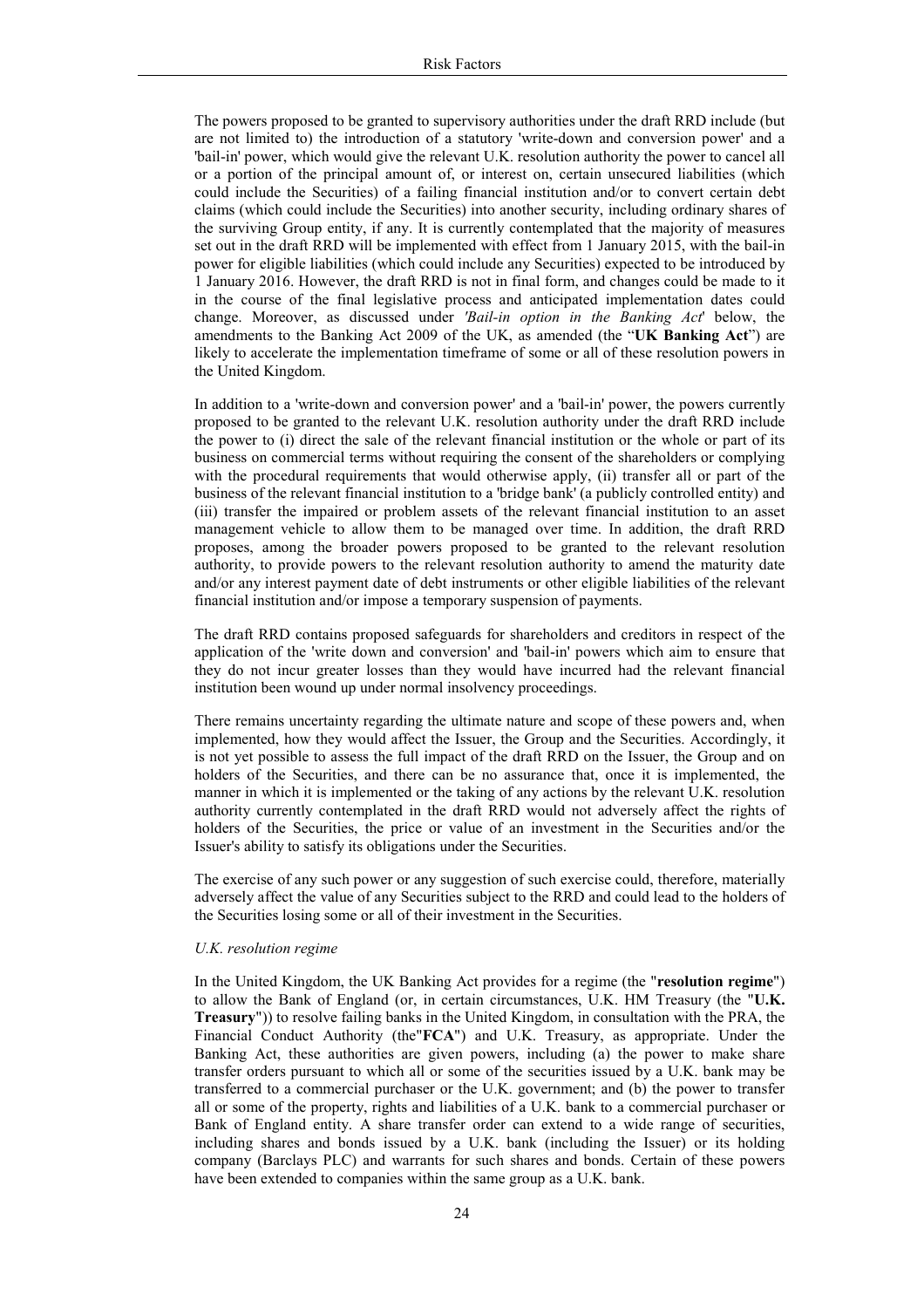The Banking Act also gives the authorities powers to override events of default or termination rights that might be invoked as a result of the exercise of the resolution powers. The Banking Act powers apply regardless of any contractual restrictions and compensation may be payable in the context of both share transfer orders and property appropriation.

The Banking Act also gives the Bank of England the power to override, vary or impose contractual obligations between a U.K. bank, its holding company and its group undertakings for reasonable consideration, in order to enable any transferee or successor bank to operate effectively. There is also power for the U.K. Treasury to amend the law (excluding provisions made by or under the Banking Act) for the purpose of enabling it to use the regime powers effectively, potentially with retrospective effect.

If these powers were to be exercised in respect of the Issuer (or any member of the Group), there could be a material adverse effect on the rights of holders of Securities, including through a material adverse effect on the price of the Securities.

#### Bail-in option in the Banking Act

On December 18, 2013, the U.K. Financial Services (Banking Reform) Act 2013 (the "Banking Reform Act") became law in the United Kingdom. Among the changes introduced by the Banking Reform Act, the Banking Act is amended to insert a bail-in option as part of the powers of the U.K. resolution authority. The bail-in option will come into force on such date as shall be stipulated by the U.K. Treasury.

The bail-in option is introduced as an additional power available to the U.K. resolution authority, to enable it to recapitalise a failed institution by allocating losses to its shareholders and unsecured creditors in a manner that ought to respect the hierarchy of claims in an insolvency of a relevant financial institution, consistent with shareholders and creditors of financial institutions not receiving less favourable treatment than they would have done in insolvency. The bail-in option includes the power to cancel a liability or modify the terms of contracts for the purposes of reducing or deferring the liabilities of the bank under resolution and the power to convert a liability from one form to another. The conditions for use of the bail-in option are, in summary, that (i) the regulator determines that the bank is failing or likely to fail, (ii) it is not reasonably likely that any other action can be taken to avoid the bank's failure and (iii) the U.K. resolution authority determines that it is in the public interest to exercise the bail-in power.

The U.K. Government has expressed that it was confident that such bail-in option could be introduced without the risk of having to adapt to a radically different regime when the RRD is implemented, given the legislative progress of the RRD. However, the RRD is still in draft form and changes could be made to the expected powers, which may require amendments to the bail-in option included in the Banking Act.

In addition, the Banking Act may be amended and/or other legislation may be introduced in the United Kingdom to amend the resolution regime that would apply in the event of a bank failure or to provide regulators with other resolution powers.

#### 3.13 The circumstances under which the relevant U.K. resolution authority would exercise its proposed U.K. Bail-in Power are currently uncertain

Despite there being proposed pre-conditions for the exercise of the U.K. Bail-in Power, there remains uncertainty regarding the specific factors which the relevant U.K. resolution authority would consider in deciding whether to exercise the U.K. Bail-in Power with respect to the relevant financial institution and/or securities, such as the Securities, issued by that institution.

Moreover, as the final criteria that the relevant U.K. resolution authority would consider in exercising any U.K. Bail-in Power are expected to provide it with considerable discretion, holders of the Securities may not be able to refer to publicly available criteria in order to anticipate a potential exercise of any such U.K. Bail-in Power and consequently its potential effect on the Issuer, the Group and the Securities.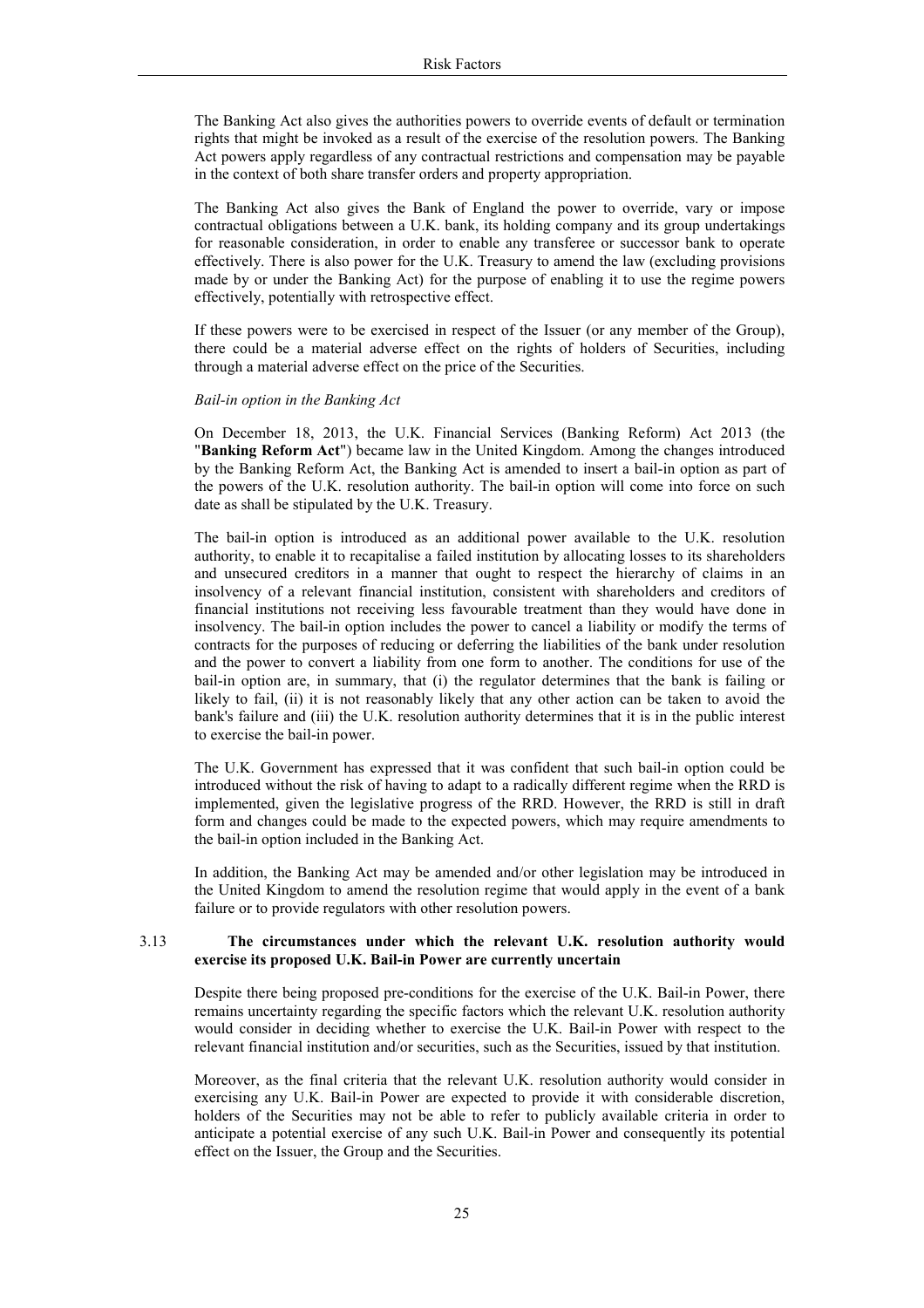#### 3.14 The rights of holders of the Securities to challenge the exercise of any U.K. Bail-in Power by the relevant U.K. resolution authority are likely to be limited

There is some uncertainty as to the extent of any due process rights or procedures that will be provided to holders of securities (including the Securities) subject to the U.K. Bail-in Power and to the broader resolution powers of the relevant U.K. resolution authority when the final RRD rules are implemented in the United Kingdom. Holders of the Securities may have only limited rights to challenge and/or seek a suspension of any decision of the relevant U.K. resolution authority to exercise its U.K. Bail-in Power or to have that decision reviewed by a judicial or administrative process or otherwise.

#### 3.15 **Book-Entry securities**

Investors will hold the Securities in dematerialised and/or uncertificated form ("Book-Entry Securities") and will not be the legal owners of the Book-Entry Securities and may be exposed to additional costs and expenses.

Rights in the Book-Entry Securities will be held through custodial and depositary links through the relevant clearing systems. This means that investors in Book-Entry Securities:

- will only be able to enforce rights in respect of the Book-Entry Securities indirectly through the intermediary depositaries and custodians; and
- in the event of any insolvency or liquidation of an intermediary, could receive less than they otherwise would have if they had invested directly in the Book-Entry Securities.

In addition, investors may incur fees, charges, costs, taxes, duties and/or other expenses and liabilities in connection with the acquisition, delivery, holding, settlement, transfer or disposal of Book-Entry Securities. These expenses and liabilities, which may vary amongst different investors and will depend on the rules and procedures applicable to the relevant Book-Entry Securities, could reduce an investor's return.

#### $\overline{4}$ . Risks associated with the features of the Securities

#### $4.1$ **Determination**

Any determination made by the Issuer or, if applicable, an affiliate of the Issuer, in its capacity as Determination Agent will, if exercised in good faith and in a commercially reasonable manner, and in the absence of manifest error, be conclusive and binding on all persons (including, without limitation, the investors), notwithstanding the disagreement of such persons or other financial institutions, rating agencies or commentators. Any such determination could adversely affect the value of the Securities.

#### **Substitution of the Issuer** 42

In accordance with the terms and conditions of the Securities, the Issuer may be substituted as the principal obligor under the Securities by any company which has an equivalent rating of long-term unsecured, unsubordinated and unguaranteed debt obligations from an internationally recognised rating agency. This may impact the listings of the Securities and, in particular, it may be necessary for the substituted issuer to reapply for listing on the relevant market or stock exchange on which the Securities are listed. In addition, following such a substitution, investors will become subject to the credit risk of the substitute issuer.

#### $4.3$ Amendments to the terms and conditions of the Securities bind all investors in the **Securities**

The terms and conditions of the Securities may be amended by the Issuer in certain circumstances (such as to cure a manifest error or where the amendment is of a minor or technical nature and/or where such amendment will not materially and adversely affect the interests of investors) without the consent of the investors and in certain other circumstances, with the required consent of a defined majority of the investors. The terms and conditions of the Securities contain provisions for investors to call and attend meetings to vote upon such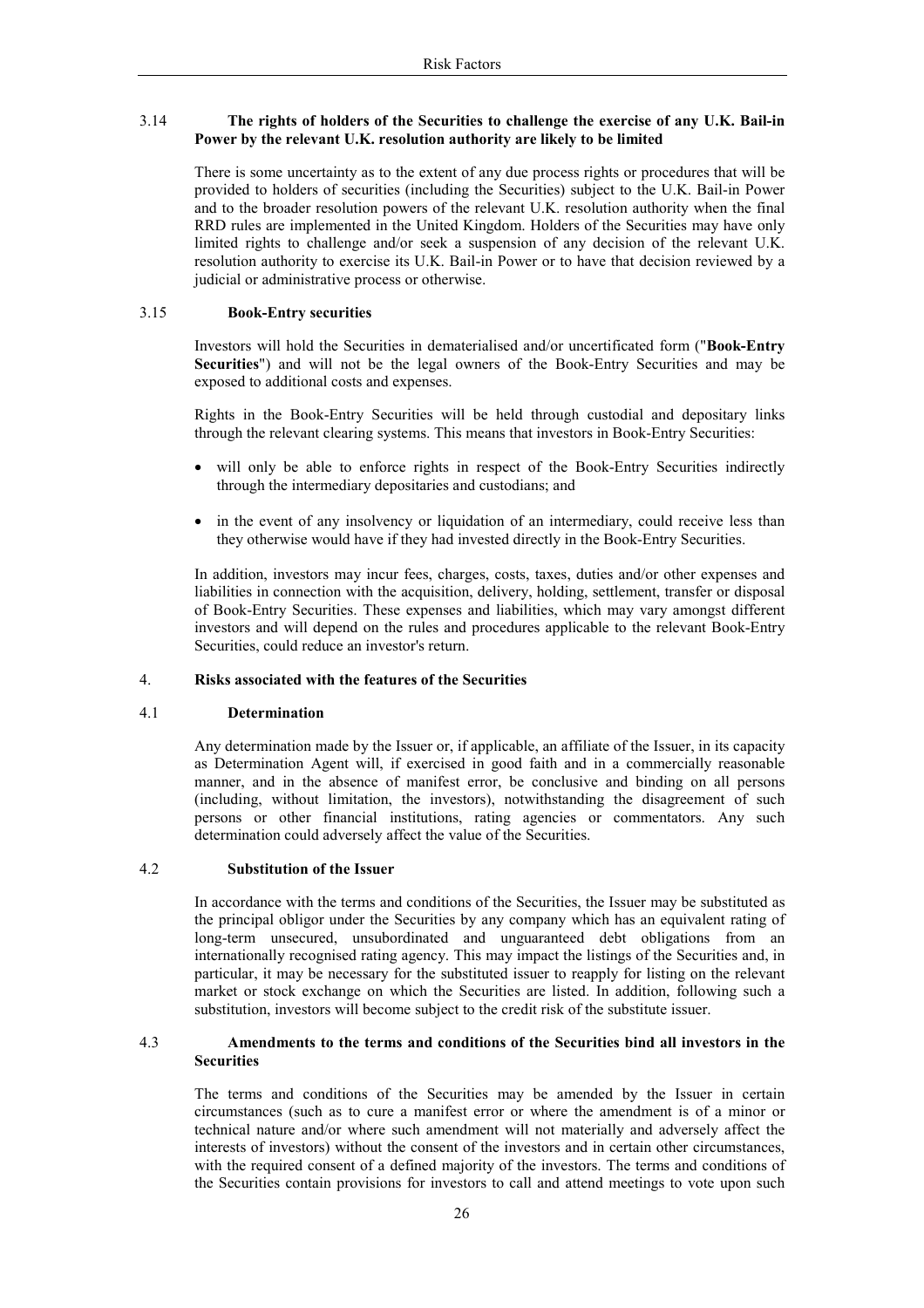matters or to pass a written resolution in the absence of such a meeting. Resolutions passed at such a meeting, or passed in writing, can bind all investors, including investors that did not attend or vote, or who do not consent to the amendment.

#### $4.4$ Adjustment or early redemption due to certain events

There are certain Issuer-specific or external events which may have an impact on the terms and conditions of the Securities or on their redemption, including: (i) a change in applicable law, a currency disruption, an extraordinary market disruption or a tax event affecting the Issuer's ability to fulfil its obligations under the Securities, or (ii) a disruptive event relating to the existence, continuity, trading, valuation, pricing or publication of an Underlying Asset (each referred to as an 'Additional Disruption Event').

If an Additional Disruption Event occurs, the Issuer may;

- adjust the terms and conditions of the Securities (without the consent of investors); or
- elect to redeem the Securities prior to their Scheduled Redemption Date (following which the Issuer shall pay the holder of each Security an amount equal to the Early Cash Settlement Amount of the Securities),

in each case, in accordance with the terms and conditions of the Securities.

Any adjustment made to the terms and conditions of the Securities may have a negative effect on the value of the Securities, and any Early Cash Settlement Amount received by investors may be less than their initial investment and could be zero.

In addition, if the Issuer determines that the performance of any of its absolute or contingent obligations under the Securities has become illegal, in whole or in part, for any reason, the Issuer may redeem the Securities. In such circumstances, if and to the extent permitted by law, the Issuer shall pay the holder of each Security an amount equal to the Early Cash Settlement Amount of the Securities. Investors should note that any amount received from the Issuer in such circumstances may be less than their initial investment and could be zero.

#### 4.5 **Issuer event of default**

On an event of default by the Issuer (such as a failure to pay interest or return capital, or if the Issuer is subject to a winding-up order) investors may choose to require immediate redemption of their Securities at the Early Cash Settlement Amount. Any amount received by investors in such circumstances may be less than their initial investment and could be zero.

#### Costs associated with any early redemption of the Securities 4.6

If the Securities are redeemed prior to their Scheduled Redemption Date, the Issuer may take into account when determining the relevant settlement amount or entitlement, and deduct therefrom, an amount in respect of all costs, losses and expenses (if any) incurred (or expected to be incurred) by or on behalf of the Issuer in connection with the redemption of the Securities. Such costs, losses and expenses will reduce the amount received by investors on redemption and may reduce the relevant settlement to zero.

#### 4.7 Securities have foreign exchange risks

The terms and conditions of the Securities provide that payment under the Securities will be made in a currency which is different from the currency of the Underlying Assets, therefore the investor is: (i) exposed to the adverse movement of the Settlement Currency relative to the currency of the Underlying Assets; and/or (ii) not able to benefit from the positive movement of the Settlement Currency relative to the currency of the Underlying Assets, and/or the investor's home currency.

Investors should be aware that foreign exchange rates can be highly volatile and are determined by various factors, including supply and demand for currencies in the international foreign exchange markets, economic factors including inflation rates in the countries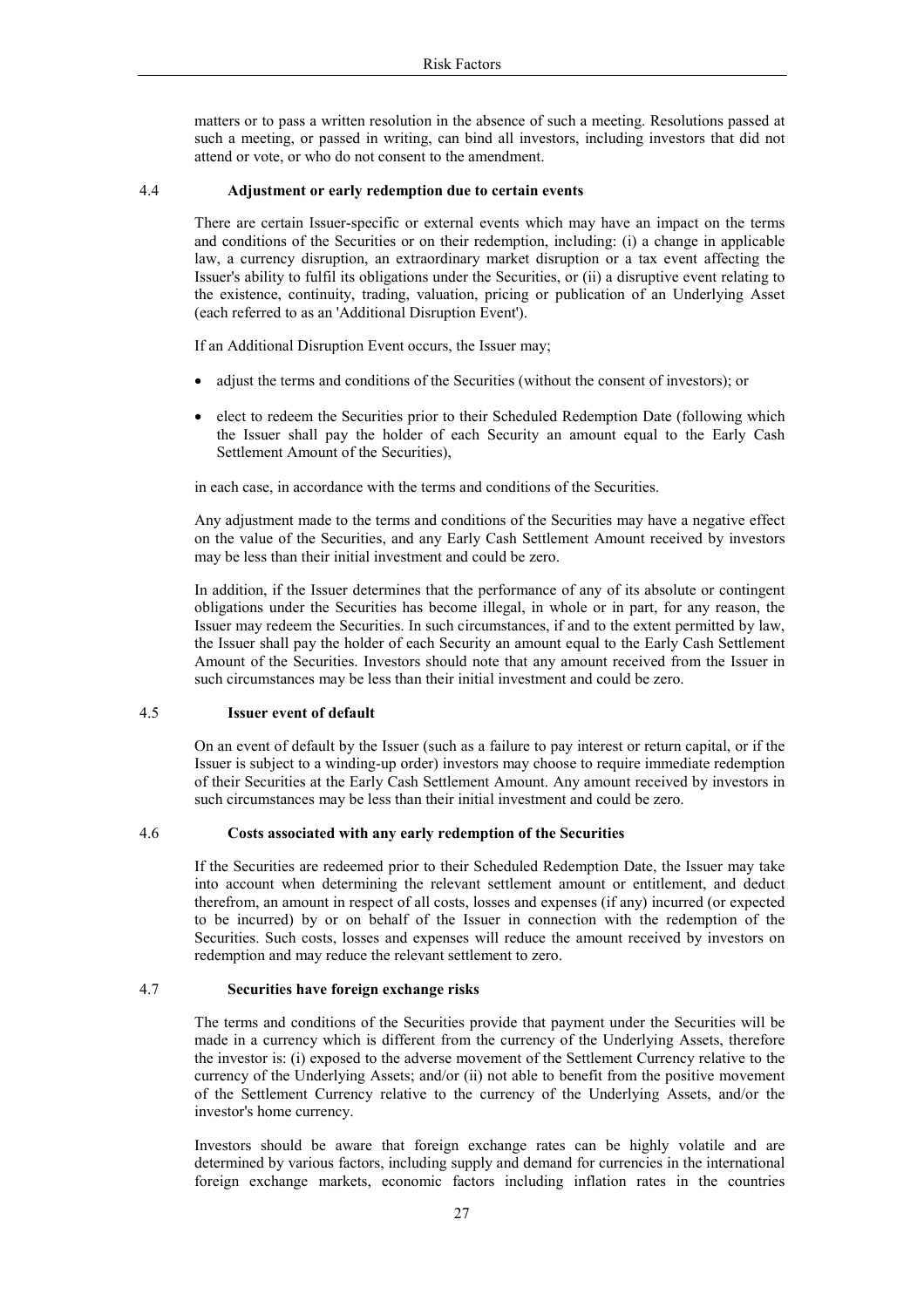concerned, interest rate differences between the respective countries, economic forecasts, international political factors, currency convertibility, safety of making financial investments in the currency concerned, speculation and measures taken by governments and central banks. Such measures include, without limitation, imposition of regulatory controls or taxes, issuance of a new currency to replace an existing currency, alteration of the exchange rate or exchange characteristics by devaluation or revaluation of a currency or imposition of exchange controls with respect to the exchange or transfer of a specified currency that would affect exchange rates as well as the availability of a specified currency.

#### 5. Risks associated with the Securities being linked to multiple Underlying Assets

### Value of the Securities is linked to the performance of the Underlying Assets

As the terms and conditions of the Securities reference multiple Underlying Assets, investors in the Securities are exposed to the performance of the Underlying Assets. The price or performance of the Underlying Assets may be subject to unpredictable change over time, which may depend on many factors, including financial, political, military or economic events, government actions and the actions of market participants. Any of these events could have a negative effect on the value of the Underlying Assets which in turn could adversely affect the value of the Securities.

Investors should also refer to the relevant 'Risks associated with specific Underlying Asset(s)' for specific risks relating to the Securities.

#### Past performance of an Underlying Asset is not indicative of future performance 52

Any information about the past performance of an Underlying Asset available at the time of issuance of the Securities should not be regarded as indicative of any future performance of such Underlying Asset, or as an indication of the range of, trends or fluctuations in the price or value of such Underlying Asset that may occur in the future. It is therefore not possible to predict the future value of the Securities based on such past performance.

#### $53$ Investors will have no claim against any Underlying Asset

Investors should be aware that the Underlying Assets will not be held by the Issuer for the benefit of the investors and investors will not have any claim in respect of any Underlying Asset or any rights of ownership, including, without limitation, any voting rights or rights to receive dividends or any other distributions in respect of the Underlying Assets. In addition, investors will have no claim against any share issuer, index sponsor, fund issuer, fund sponsor or any other third party in relation to an Underlying Asset; such parties have no obligation to act in the interests of investors.

#### Hedging 5.4

 $5.1$ 

Investors intending to purchase the Securities to hedge against the market risk associated with investing in a product linked to the performance of an Underlying Asset should recognise the complexities of utilising the Securities in this manner. Due to fluctuating supply and demand for the Securities and various other factors, investors should be aware of the risk that the value of the Securities may not correlate with movements of the Underlying Assets.

#### 5.5 Determination Agent alternative calculation or postponement of valuation following a disruption event

A 'disruption event' may occur which prevents valuation of an Underlying Asset as planned. The Determination Agent will determine on any given day whether such a disruption event (including, for example, the failure to open of an exchange on a calculation date) has occurred. In such instance the Determination Agent may;

- Postpone valuation; or
- Provide for an alternative valuation to be calculated; or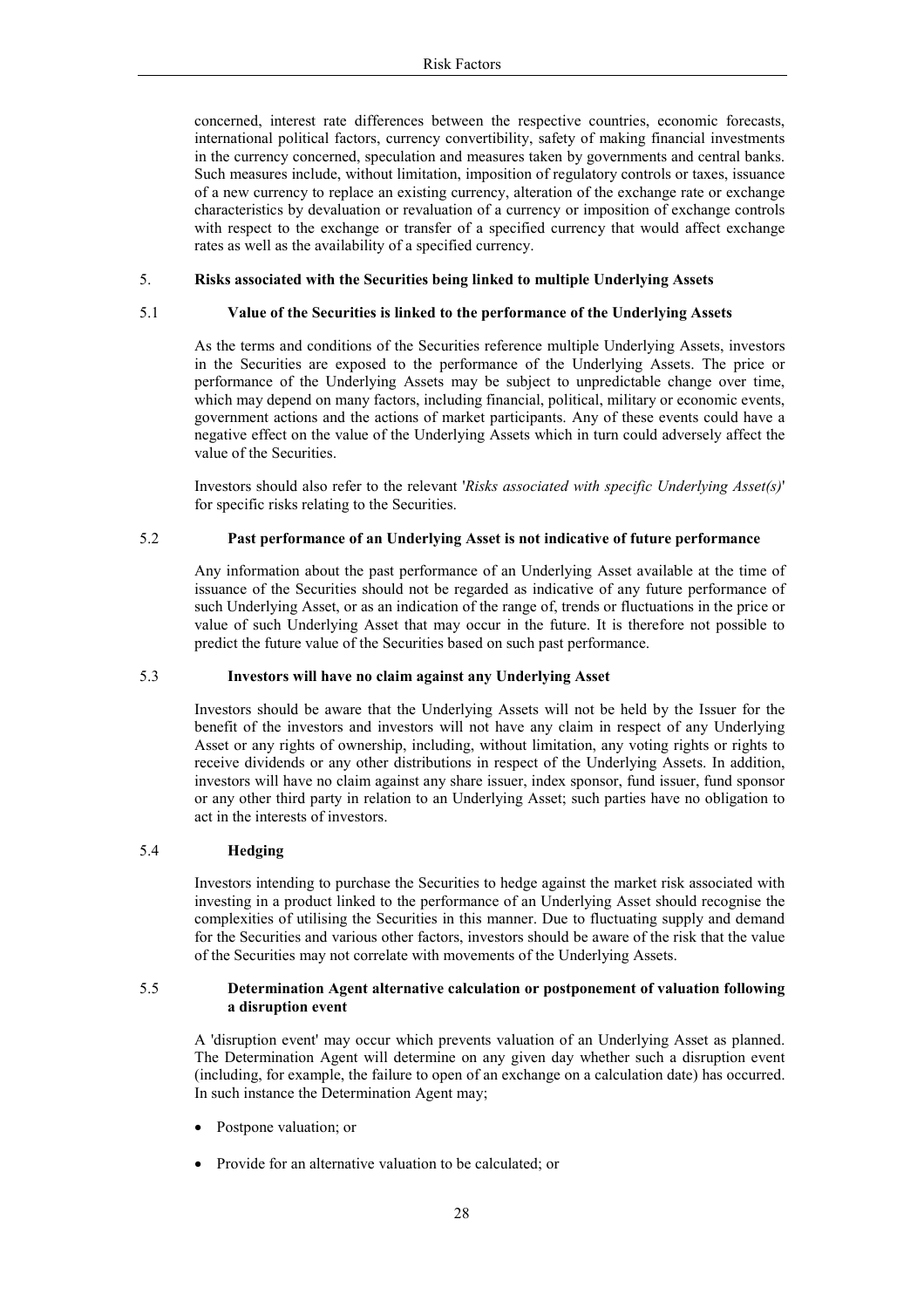• Calculate an alternative valuation.

Such action by the Determination Agent may have a negative effect on the value of the Securities and/or may result in the postponement of the redemption date.

Investors should refer to the risk factor set out below under 'Share Specific Risks' for further detail in respect of such disruption events.

#### 5.6 The effect of averaging

The amount payable in respect of the Securities will be calculated based on a final price which is the arithmetic average of the applicable prices of the Underlying Assets on the specified Averaging-out Dates, rather than on one initial valuation/pricing date or final valuation/pricing date. This means that if the applicable price or value of an Underlying Asset dramatically changes on or more one of the Averaging-out Dates, the amount payable on the Securities may be significantly less than it would have been if the amount payable or deliverable had been calculated by reference to a single value taken on a final valuation date.

#### 5.7 Risks associated with baskets comprising a number of Underlying Assets

The Securities reference a basket of assets as Underlying Assets, and investors are exposed to the performance of each Underlying Asset in the basket and should refer to the relevant risk section (e.g. 'Risks associated with common shares as Underlying Assets' and 'Share specific risks'). Investors should also consider the level of interdependence, or 'correlation', between each of the basket constituents with respect to the performance of the basket.

Investors should be aware that the performance of a basket with fewer constituents will be more affected by changes in the values of any particular basket constituent than a basket with a greater number of basket constituents.

Investors should be aware that, even in the case of a positive performance of one or more constituents, the performance of the basket as a whole may be negative if the performance of the other constituents is negative to a greater extent.

#### 6 **Risks associated with specific Underlying Assets**

#### 61 Risks associated with common shares as Underlying Assets

The performance of common shares is dependent upon macroeconomic factors, such as interest and price levels on the capital markets, currency developments and political factors as well as company specific factors such as earnings, market position, risk situation, shareholder structure and distribution policy.

#### $(a)$ **Common shares**

#### $(i)$ Actions by share issuer may negatively affect the value of the Securities

The issuer of common shares of a company has not participated in establishing the terms and conditions of the Securities or the preparation of this Prospectus relating to the Securities and the Issuer will not make any investigation or enquiry in connection with any such share issuer. Consequently, there can be no assurance that all events occurring prior to the relevant issue date that would affect the trading price of the relevant shares has been publicly disclosed. Subsequent disclosure of any such events or the disclosure of or failure to disclose material future events concerning the share issuer could affect the trading price of the share and therefore the trading price of the Securities. Investors should also note that the issuer of any common shares may or may not take actions in respect of common shares without regard to the interests of any investors in the Securities and any of these actions could have a negative effect on the value of the Securities.

#### $(ii)$ No dividends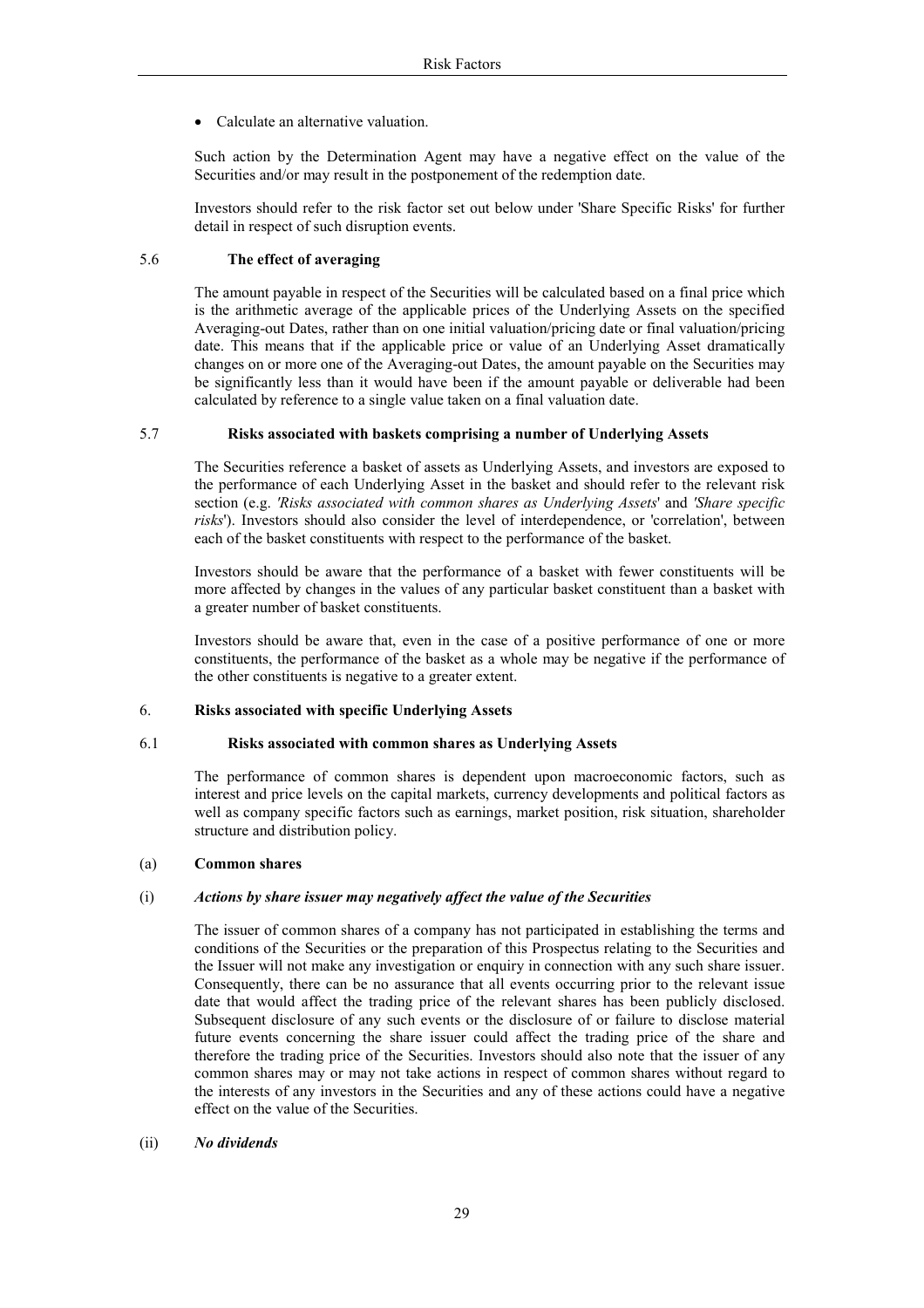Investors in the Securities will not participate in dividends or any other distributions paid on the Underlying Assets.

#### 6.2 Share specific risks

#### $(a)$ **Extraordinary events**

Certain extraordinary events relating to the underlying shares or the issuer of the relevant underlying shares (such as a share-for-share merger where the relevant company is not the surviving entity) may result in the amendment of the terms and conditions of the Securities, the early redemption of the Securities or the replacement of the deliverable shares for substitute shares.

#### $(b)$ Potential adjustment event

On the occurrence of an event which has a diluting or concentrating effect on the value of the Underlying Asset, a "Potential Adjustment Event" as defined in the terms and conditions of the Securities, the Determination Agent may amend the terms and conditions of the Securities, or may opt to deliver additional Securities or cash to the investor to account for the diluting or concentrative effect of the event.

#### $(c)$ **Substitution of Shares**

Where the Determination Agent determines that a Share is affected by an Extraordinary Event, the Issuer has the option to substitute such Share with another share, as selected by the Determination Agent. The subsequent performance or perceived value of this substitute Share may cause the value of the Securities to drop and/or may result in investors receiving less than expected on settlement.

Any of the above adjustments may have a negative effect on the value of the Securities.

#### $7.$ Risks associated with conflicts of interest

#### $7.1$ Conflict between the Issuer and investors

The Issuer and its affiliates may engage in trading and market-making activities and may hold long or short positions in instruments or derivative products based on or related to the relevant Underlying Assets for their proprietary accounts or for other accounts under their management. To the extent that the Issuer, directly or through its affiliates, serves as issuer, agent, manager, sponsor or underwriter of such instruments, its interests with respect to such products may be adverse to those of the investors.

In connection with the offering of the Securities, the Issuer and/or any of its affiliates may enter into one or more hedging transactions with respect to the Underlying Asset(s) or related derivatives. In connection with such hedging activities or with respect to proprietary or other trading activities by the Issuer and/or any of its affiliates, the Issuer and/or any of its affiliates may enter into transactions in derivatives related to the Underlying Asset(s) which may, but are not intended to, affect the market price, liquidity or value of the Securities and which could be adverse to the interests of investors. The Issuer and/or any of its affiliates may pursue such hedging or related derivatives actions and take such steps as they deem necessary or appropriate to protect their interests without regard to the consequences for any investor.

Certain affiliates of the Issuer may from time to time, by virtue of their status as underwriter, adviser or otherwise, possess or have access to information relating to the Securities, the Underlying Assets and any derivative instruments referencing them. Such affiliates will not be obliged to and will not disclose any such information to an investor of the Securities.

#### $7.2$ Determination Agent and conflicts of interest

As the Determination Agent is the same entity as the Issuer, potential conflicts of interest may exist between the Determination Agent and investors, including with respect to the exercise of certain powers that the Determination Agent has. The Determination Agent has the authority: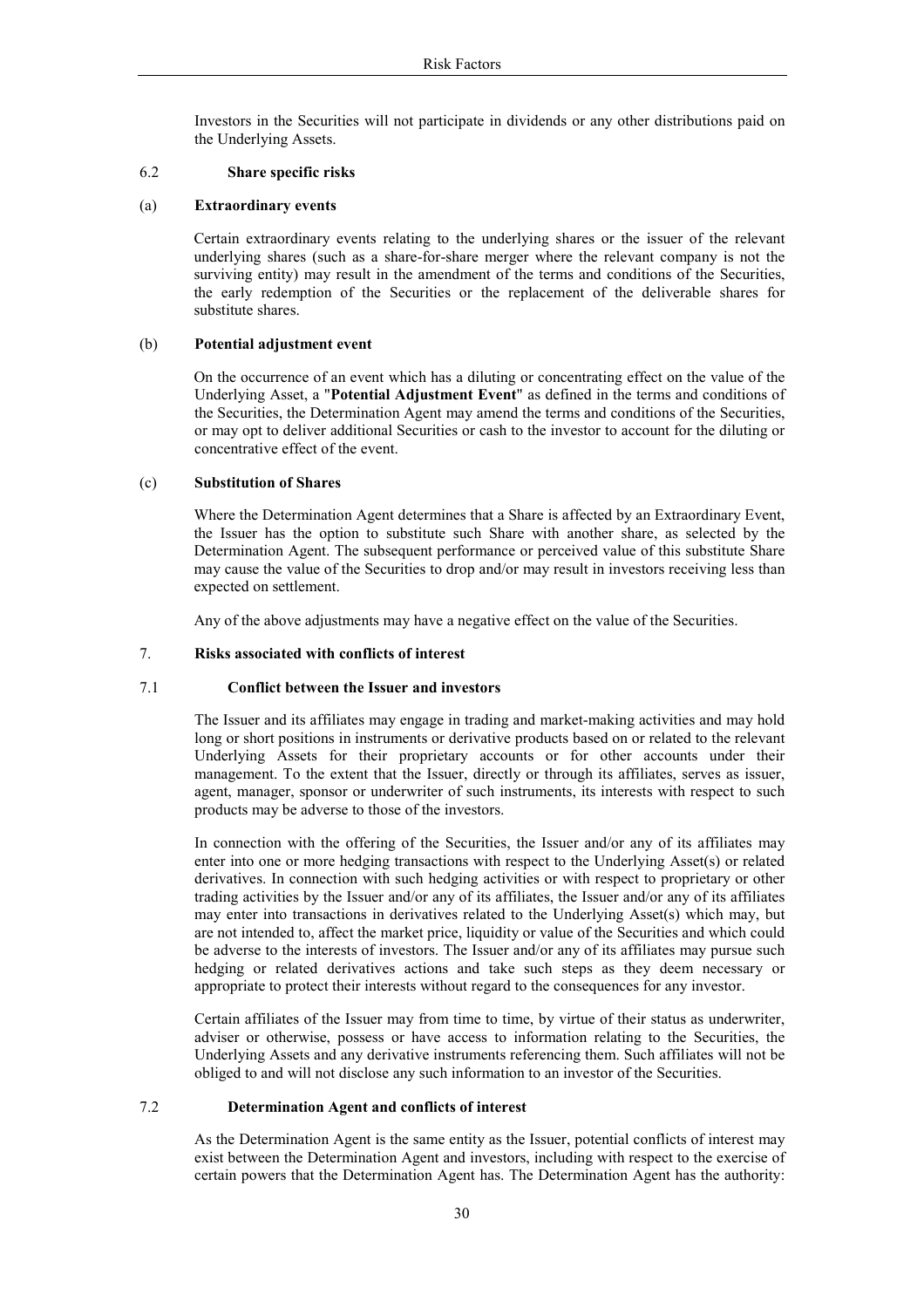(i) to determine whether certain specified events relating to the Securities have occurred, and (ii) to determine any resulting adjustments and calculations to be made to the Securities as a result of the occurrence of such events. Any determination made by the Determination Agent may adversely affect the value of the Securities.

#### $7.3$ Distributor(s) and conflicts of interest

Potential conflicts of interest may arise in relation to the Securities offered through public distribution, as the appointed manager(s) and/or distributor(s) will act pursuant to a mandate granted by the Issuer and may (to the extent permitted by law) receive commissions and/or fees on the basis of the services performed and the outcome of the placement of the Securities.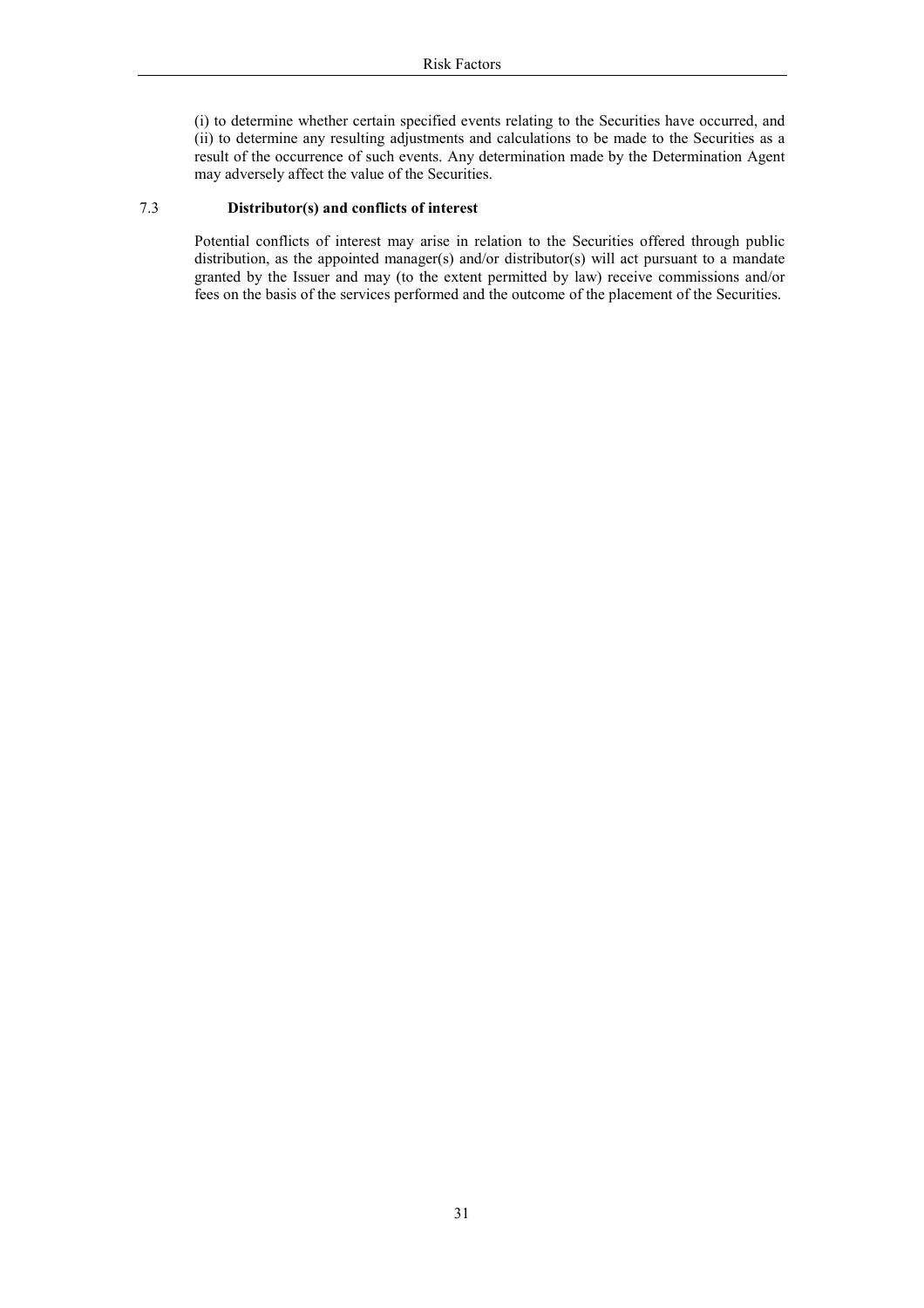## **INFORMATION INCORPORATED BY REFERENCE**

The following information has been filed with the CSSF and shall be incorporated by reference in, and form part of, this Prospectus:

- the GSSP Base Prospectus 9, dated 19 August 2013 relating to the issue of securities under the  $\bullet$ Global Structured Securities Programme by Barclays Bank PLC (the "Base Prospectus");
- the sections set out below from the joint Annual Report of the Issuer and Barclays PLC, as filed with the US Securities and Exchange Commission (the "SEC") on Form 20-F in respect of the years ended 31 December 2012 and 31 December 2013 (the "Joint Annual Report"); and
- the Annual Reports of the Issuer containing the audited consolidated financial statements of the Issuer in respect of the years ended 31 December 2012 (the "2012 Issuer Annual Report") and 31 December 2013 (the "2013 Issuer Annual Report"), respectively.

Page

### Documents Incorporated by Reference Cross-Reference List

## **Base Prospectus**

| Terms and Conditions of the Securities                                | 84-160, 165-242 |
|-----------------------------------------------------------------------|-----------------|
| Introduction                                                          | 84              |
| Form, Title, Transfer, Calculations and Payments under the Securities | $85 - 101$      |
| Interest, Optional Early Redemption and Final Redemption              | $101 - 153$     |
| Equity Linked Conditions and Disruption Events                        | $154 - 160$     |
| <b>General Conditions</b>                                             | 165-242         |
| Clearance, Settlement and Transfer Restrictions                       | 261             |
| Taxation                                                              | 263-302         |
| Purchase and Sale                                                     | $303 - 312$     |
| <i>Index</i>                                                          | 318-323         |

## **Joint Annual Report**

| Corporate Governance Report                                              | $29 - 53$ |
|--------------------------------------------------------------------------|-----------|
| Directors' report                                                        | 54-58     |
| <b>Board of Directors</b>                                                | 59-61     |
| People                                                                   | $62 - 64$ |
| <b>Remuneration Report</b>                                               | 65-106    |
| Risk Review                                                              | 107-210   |
| <b>Financial Review</b>                                                  | 211-242   |
| Risk Management                                                          | 346-390   |
| Shareholder Information                                                  | 391-404   |
| <b>Additional Information</b>                                            | 405-443   |
| Independent Registered Public Accounting Firm's report for Barclays Bank | 444       |
| PLC in respect of the years ended 31 December 2012 and 31 December 2013  |           |
| Barclays Bank PLC Data                                                   | 445       |

#### 2013 Issuer Annual Report

| About Barclays - Strategic Report                    | 1-44       |
|------------------------------------------------------|------------|
| Governance                                           | $45 - 49$  |
| Directors' Report                                    | $45 - 47$  |
| Statement of Directors' and Officers' responsibility | $48 - 49$  |
| <i>Risk Review</i>                                   | 50-136     |
| Overview                                             | 50-51      |
| Risk factors                                         | 52-61      |
| Credit risk                                          | 62-93      |
| Market risk                                          | 94-98      |
| Funding risk – Capital                               | $99 - 103$ |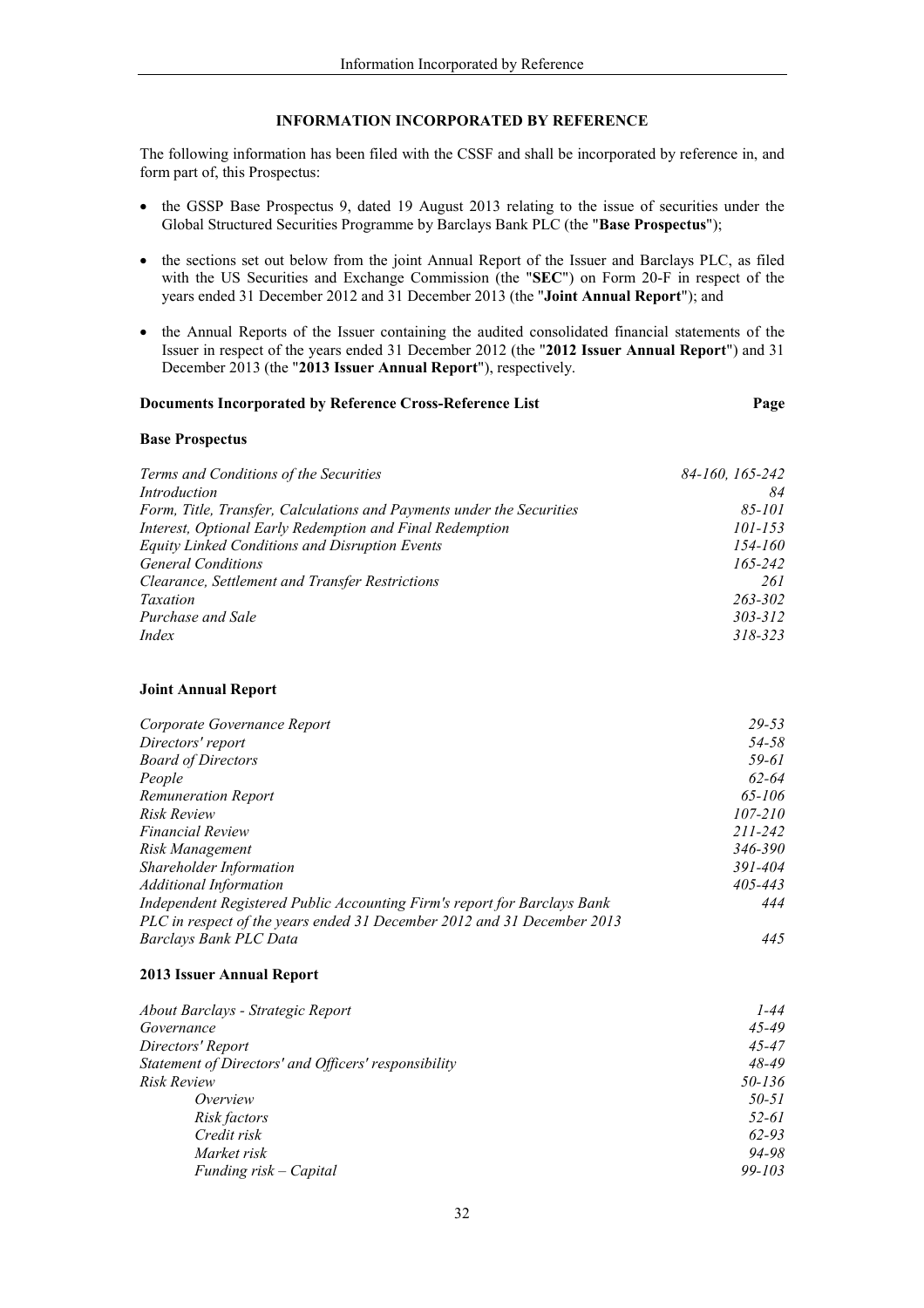| Funding risk – Liquidity                                                           | 104-124                |
|------------------------------------------------------------------------------------|------------------------|
| Operational risk                                                                   | 125                    |
| Reputation risk                                                                    | $126 - 127$            |
| Conduct risk                                                                       | 128-129                |
| Supervision and Regulation                                                         | 130-136                |
| <i>Financial review</i>                                                            | 137-158                |
| Key performance indicators                                                         | 137-138                |
| Income statement commentary                                                        | 139                    |
| Balance sheet commentary                                                           | 140                    |
| Segmental analysis                                                                 | $142 - 143$<br>144-145 |
| <b>UK Retail and Business Banking</b><br><b>Europe Retail and Business Banking</b> | 146-147                |
| Africa Retail and Business Banking                                                 | 148-149                |
| Barclaycard                                                                        | 150-151                |
| <b>Investment Bank</b>                                                             | 152-153                |
| Corporate Banking                                                                  | 154-155                |
| <b>Wealth and Investment Management</b>                                            | 156-157                |
| Head office Functions and Other Operations                                         | 158                    |
| Presentation of Information                                                        | 159-160                |
| Independent Auditors' report                                                       | 161-163                |
| Consolidated financial statements                                                  | 164-169                |
| Consolidated income statement                                                      | 164                    |
| Consolidated statement of comprehensive income                                     | 165                    |
| Consolidated balance sheet                                                         | 166                    |
| Consolidated statement of changes in equity                                        | 167-168                |
| Consolidated cash flow statement                                                   | 169                    |
| Notes to financial statements                                                      | 170-285                |
| <b>2012 Issuer Annual Report</b>                                                   | Page                   |
|                                                                                    |                        |
|                                                                                    | 4-6                    |
| Governance                                                                         |                        |
| Directors' Report                                                                  | $4 - 5$<br>6           |
| Directors' and Officers' responsibility<br>About Barclays - Strategic Report       | $7 - 10$               |
| <b>Risk Review</b>                                                                 | $11 - 105$             |
| Overview                                                                           | 11                     |
| Credit risk                                                                        | $23 - 59$              |
| Market risk                                                                        | $60 - 65$              |
| Funding risk – Capital                                                             | 66-70                  |
| Funding risk – Liquidity                                                           | 71-95                  |
| Operational risk                                                                   | 96                     |
| Conduct risk                                                                       | 97                     |
| Conduct risk                                                                       | 98                     |
| Supervision and Regulation                                                         | 99-105                 |
| <b>Financial Review</b>                                                            | 106-127                |
| Key performance indicators                                                         | 106-108                |
| Income statement commentary                                                        | 109                    |
| Balance sheet commentary                                                           | 110-111                |
| Analysis of results by business                                                    | 112-113                |
| Segmental Analysis                                                                 | 112                    |
| UK Retail and Business Banking                                                     | 114-115                |
| <b>Europe Retail and Business Banking</b>                                          | 116-117                |
| Africa Retail and Business Banking                                                 | 118-119                |
| Barclaycard                                                                        | 120-121                |
| <b>Investment Bank</b>                                                             | 123-124                |
| Corporate Banking                                                                  | 124-125<br>126         |
| <b>Wealth and Investment Management</b>                                            | 127                    |
| Head Office and Other Operations<br>Presentation of Information                    | 128                    |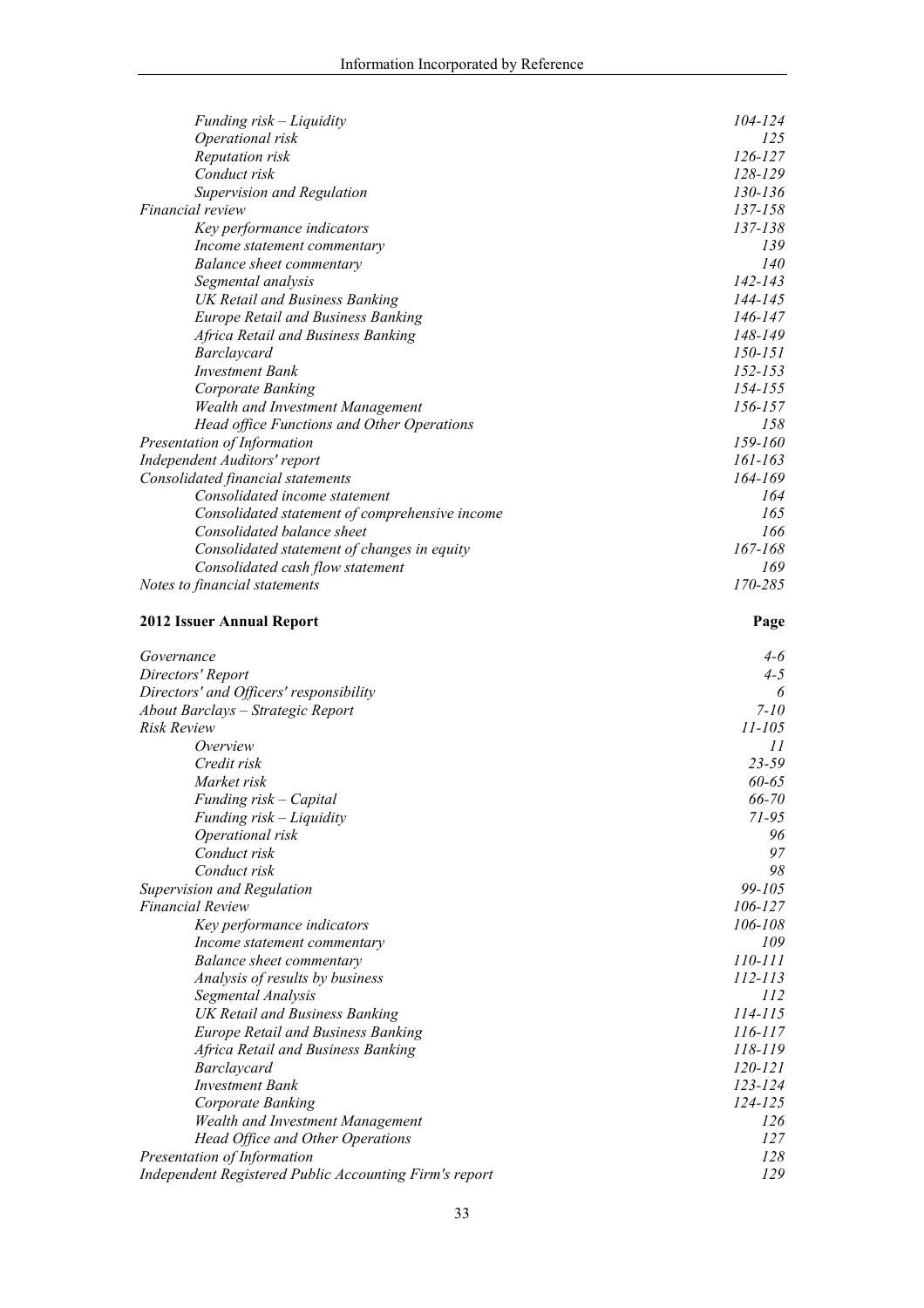| Independent Auditors' report                   | 130         |
|------------------------------------------------|-------------|
| <b>Consolidated Financial Statements</b>       | $131 - 136$ |
| Consolidated income statement                  | 131         |
| Consolidated statement of comprehensive income | 132         |
| Consolidated balance sheet                     | 133         |
| Consolidated statement of changes in equity    | $134 - 135$ |
| Consolidated cash flow statement               | 136         |
| Notes to financial statements                  | 137-226     |

The Issuer has applied International Financial Reporting Standards ("IFRS") as issued by the International Accounting Standards Board and as adopted by the European Union (the "EU") in the financial statements incorporated by reference above. An overview of the significant accounting policies for the Issuer is included in the 2012 Issuer Annual Report and the 2013 Issuer Annual Report.

The above documents may be inspected: (i) during normal business hours at the registered office of the Issuer; (ii) at http://group.barclays.com/about-barclays/investor-relations/results-announcements; (iii) at the specified office of the Issue and Paying Agent as described in the section entitled 'General Information'; and (iv) on the website of the Luxembourg Stock Exchange (www.bourse.lu).

The information incorporated by reference which is not included in the Cross-Reference List is considered as additional information and is not required by the relevant schedules of Commission Regulation (EC) No 809/2004, as amended.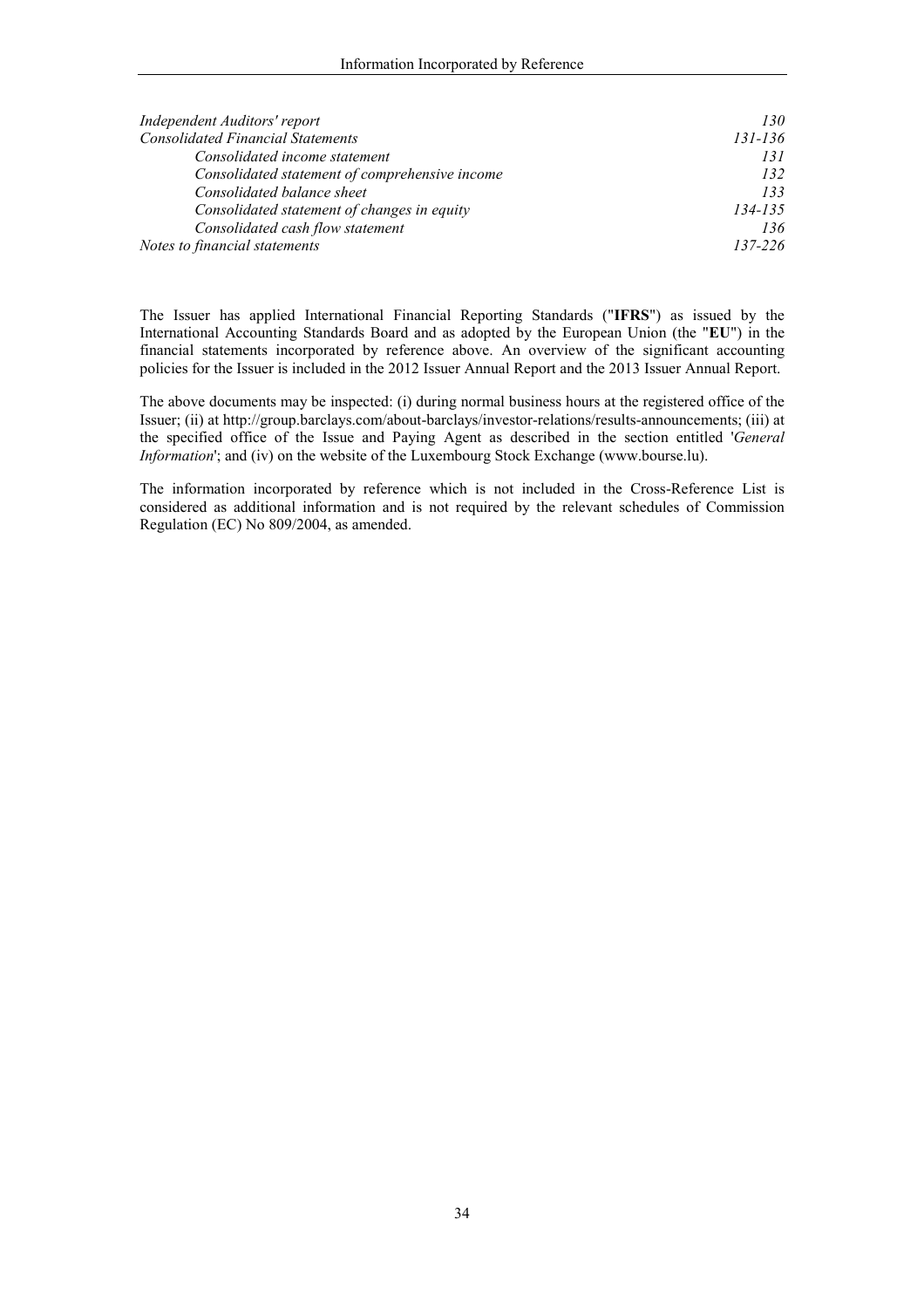#### **INFORMATION RELATING TO THE ISSUER**

This section provides a description of the Issuer's business activities as well as certain financial information in respect of the Issuer.

#### The Issuer and the Group

The Issuer (together with its subsidiary undertakings, the "**Bank Group**") is a public limited company registered in England and Wales under number 1026167. The liability of the members of the Issuer is limited. It has its registered and head office at 1 Churchill Place, London, E14 5HP, United Kingdom (telephone number  $+44$  (0)20 7116 1000). The Issuer was incorporated on 7 August 1925 under the Colonial Bank Act 1925 and on 4 October 1971 was registered as a company limited by shares under the Companies Acts 1948 to 1967. Pursuant to The Barclays Bank Act 1984, on 1 January 1985, the Issuer was re-registered as a public limited company and its name was changed from 'Barclays Bank International Limited' to 'Barclays Bank PLC'. The whole of the issued ordinary share capital of the Issuer is beneficially owned by Barclays PLC. Barlcays PLC (together with its subsidiary undertakings, the "Group") is the ultimate holding company of the Group and one of the largest financial services companies in the world by market capitalisation. $\frac{1}{2}$ 

The Group is a major global financial services provider engaged in retail and commercial banking, credit cards, investment banking, wealth management and investment management services with an extensive international presence in Europe, United States, Africa and Asia. Together with its predecessor companies, the Bank Group has over 300 years of history and expertise in banking. Today the Bank Group operates in over 50 countries and, as at 31 December 2013, employed approximately 140,000 people. The Bank Group moves, lends, invests and protects money for customers and clients worldwide. The whole of the issued ordinary share capital of the Issuer is beneficially owned by Barclays PLC.

The short term unsecured obligations of the Issuer are rated A-1 by Standard & Poor's Credit Market Services Europe Limited<sup>1</sup>, P-1 by Moody's Investors Service Ltd.<sup>2</sup> and F1 by Fitch Ratings Limited<sup>3</sup> and the long-term obligations of the Issuer are rated A by Standard & Poor's Credit Market Services Europe Limited<sup>4</sup>, A2 by Moody's Investors Service Ltd.<sup>5</sup> and A by Fitch Ratings Limited<sup>6</sup>.

Based on the Bank Group's audited financial information for the year ended 31 December 2013, the Bank Group had total assets of £1,312,840 million (2012: £1,488,761 million), total net loans and advances<sup>7</sup> of £468,664 million (2012: £464,777 million), total deposits<sup>8</sup> of £482,770 million (2012:

<sup>2</sup>P-1' Issuers (or supporting institutions) rated Prime-1 have a superior ability to repay short-term debt obligations.

<sup>3</sup>An 'F1' rating indicates the highest short-term credit quality and the strongest intrinsic capacity for timely payment of financial commitments; may have an added '+' to denote any exceptionally strong credit feature.

<sup>1</sup> Source: Bloomberg (last accessed 19 March 2014).

Notes on Issuer ratings: The information in these footnotes has been extracted from information made available by each rating agency referred to below. The Issuer confirms that such information has been accurately reproduced and that, so far as it is aware, and is able to ascertain from information published by such rating agencies, no facts have been omitted which would render the reproduced information inaccurate or misleading.

<sup>&</sup>lt;sup>1</sup>A short-term obligation rated 'A-1' is rated in the highest category by Standard & Poor's. The obligor's capacity to meet its financial commitment on the obligation is strong. Within this category, certain obligations are designated with a plus sign (+). This indicates that the obligor's capacity to meet its financial commitment on these obligations is extremely strong.

<sup>&</sup>lt;sup>4</sup>An obligation rated 'A' is somewhat more susceptible to the adverse effects of changes in circumstances and economic conditions than obligations in higher-rated categories. However, the obligor's capacity to meet its financial commitment on the obligation is still strong. The ratings from 'AA' to 'CCC' may be modified by the addition of a plus  $(+)$  or minus  $(.)$  sign to show relative standing within the major rating categories.

<sup>&</sup>lt;sup>5</sup>Obligations rated 'A' are considered upper-medium grade and are subject to low credit risk. Note: Moody's appends numerical modifiers 1, 2, and 3 to each generic rating classification from 'Aa' through 'Caa'. The modifier 1 indicates that the obligation ranks in the higher end of its generic rating category; the modifier 2 indicates a mid-range ranking; and the modifier 3 indicates a ranking in the lower end of that generic rating category.

<sup>&</sup>lt;sup>6</sup>An 'A' rating indicates high credit quality and denotes expectations of low default risk. The capacity for payment of financial commitments is considered strong. This capacity may, nevertheless, be more vulnerable to adverse business or economic conditions than is the case for higher ratings.

<sup>&</sup>lt;sup>7</sup>Total net loans and advances include balances relating to both bank and customer accounts.

<sup>&</sup>lt;sup>8</sup>Total deposits include deposits from bank and customer accounts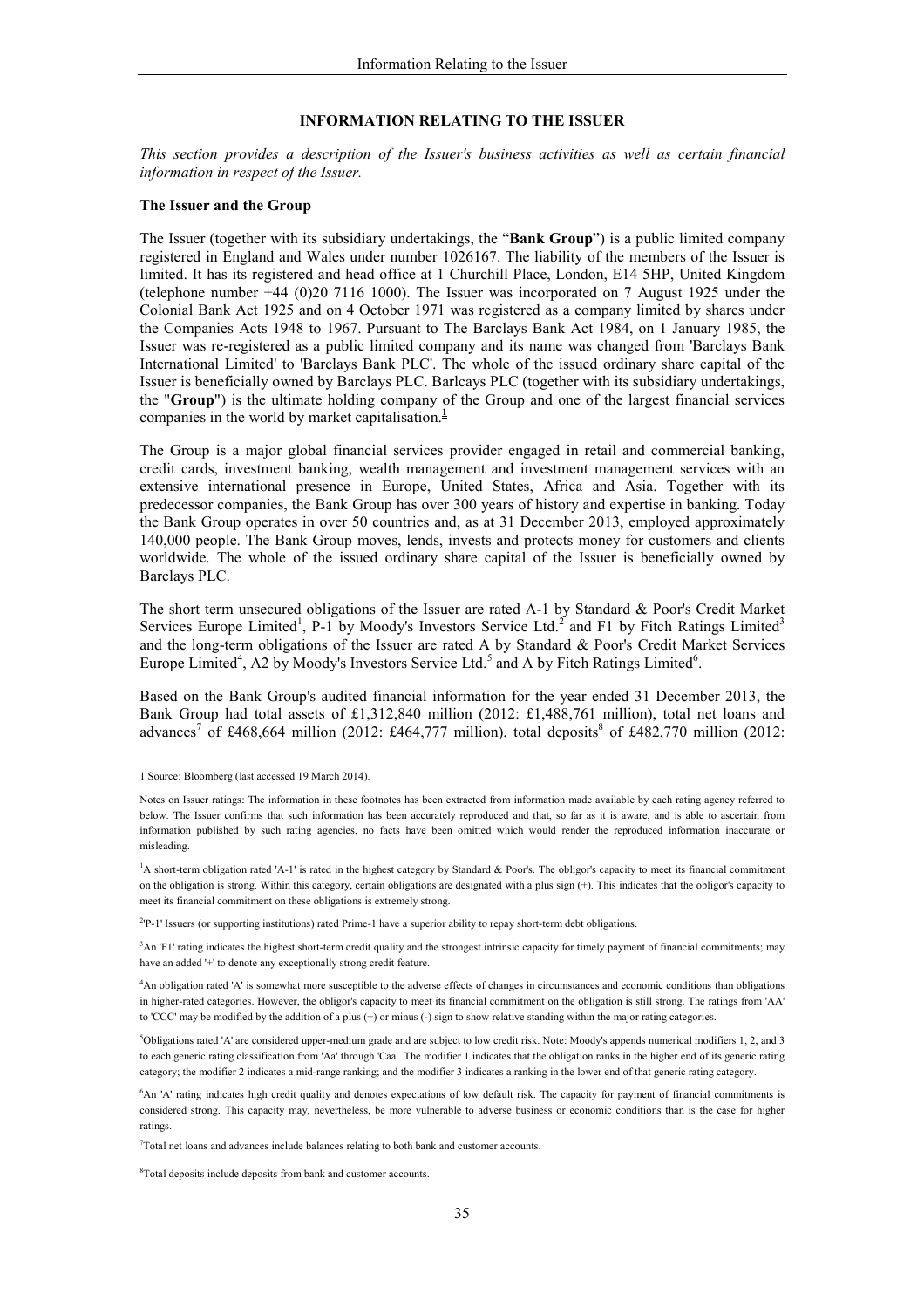£462,512 million), and total shareholders' equity of £63,220 million (2012: £59,923 million) (including non-controlling interests of £2,211 million (2012: £2,856 million)). The profit before tax from continuing operations of the Bank Group for the year ended 31 December 2013 was £2,855 million  $(2012; \text{\pounds}650 \text{ million})$  after credit impairment charges and other provisions of £3,071 million (2012) £3,340 million). The financial information in this paragraph is extracted from the audited consolidated financial statements of the Issuer for the year ended 31 December 2013.

### Investors should have regard to the Issuer and group disclosure set out in the Joint Annual Report (each as defined in the section of this Prospectus entitled 'Information Incorporated by Reference').

### **Acquisitions, Disposals and Recent Developments**

#### Strategic combination of Barclays Africa with Absa Group Limited

On 6 December 2012, the Issuer entered into an agreement to combine the majority of its Africa operations (the "African Business") with Absa Group Limited ("Absa"). Under the terms of the combination, Absa acquired Barclays Africa Limited, holding company of the African Business, for a consideration of 129,540,636 Absa ordinary shares (representing a value of approximately £1.3 billion for Barclays Africa Limited). The combination completed on 31 July 2013 and, on completion, the Issuer's stake in Absa increased from 55.5 per cent to 62.3 per cent. Absa was subsequently renamed Barclays Africa Group Limited but continues to trade under the name Absa.

### Prudential Regulation Authority Capital Adequacy Review

In 2013 the UK Financial Policy Committee asked the UK's Prudential Regulation Authority ("PRA") to take steps to ensure that, by the end of 2013, major UK banks and building societies, including the Group, held capital resources equivalent to 7 per cent of their risk weighted assets. As part of its review, the PRA also introduced a 3 per cent leverage ratio target, which the PRA requested the Group plan to achieve by 30 June 2014. The PRA's calculations for both capital and leverage ratios were based on Capital Requirements Directive ("CRD IV") definitions, applied on a fully loaded basis with further prudential adjustments.

In order to achieve these targets within the PRA's expected timeframes the Group formulated and agreed with the PRA a plan comprised of capital management and leverage exposure actions which was announced on 30 July 2013. The Group has executed on this plan in 2013 by: completing an underwritten rights issue to raise approximately £5.8 billion (net of expenses) in common equity tier 1 capital; issuing £2.1 billion (equivalent) CRD IV qualifying contingent convertible Additional Tier 1 securities with a 7% fully loaded CET1 ratio trigger; and reducing PRA leverage exposure to £1,363 billion. These actions resulted in the Group reporting a fully loaded CRD IV CET1 ratio of 9.3% and an estimated PRA leverage ratio of just under 3% as at 31 December 2013.

### **Legal, Competition and Regulatory Matters**

The Group face legal, competition and regulatory challenges, many of which are beyond their control. The extent of the impact on the Group of the legal, competition and regulatory matters in which the Group are or may in the future become involved cannot always be predicted but may materially impact their respective operations, financial results and condition and prospects.

### **Lehman Brothers**

### **Background Information**

In September 2009, motions were filed in the United States Bankruptcy Court for the Southern District of New York (the "Bankruptcy Court") by Lehman Brothers Holdings Inc. ("LBHI"), the SIPA Trustee for Lehman Brothers Inc. (the "Trustee") and the Official Committee of Unsecured Creditors of Lehman Brothers Holdings Inc. (the "Committee"). All three motions challenged certain aspects of the transaction pursuant to which Barclays Capital Inc. ("BCI") and other companies in the Group acquired most of the assets of Lehman Brothers Inc. ("LBI") in September 2008, as well as the court order approving the sale (the "Sale"). The claimants sought an order voiding the transfer of certain assets to BCI, requiring BCI to return to the LBI estate any excess value BCI allegedly received, and declaring that BCI is not entitled to certain assets that it claims pursuant to the Sale documents and order approving the Sale (the "Rule 60 Claims"). In January 2010, BCI filed its response to the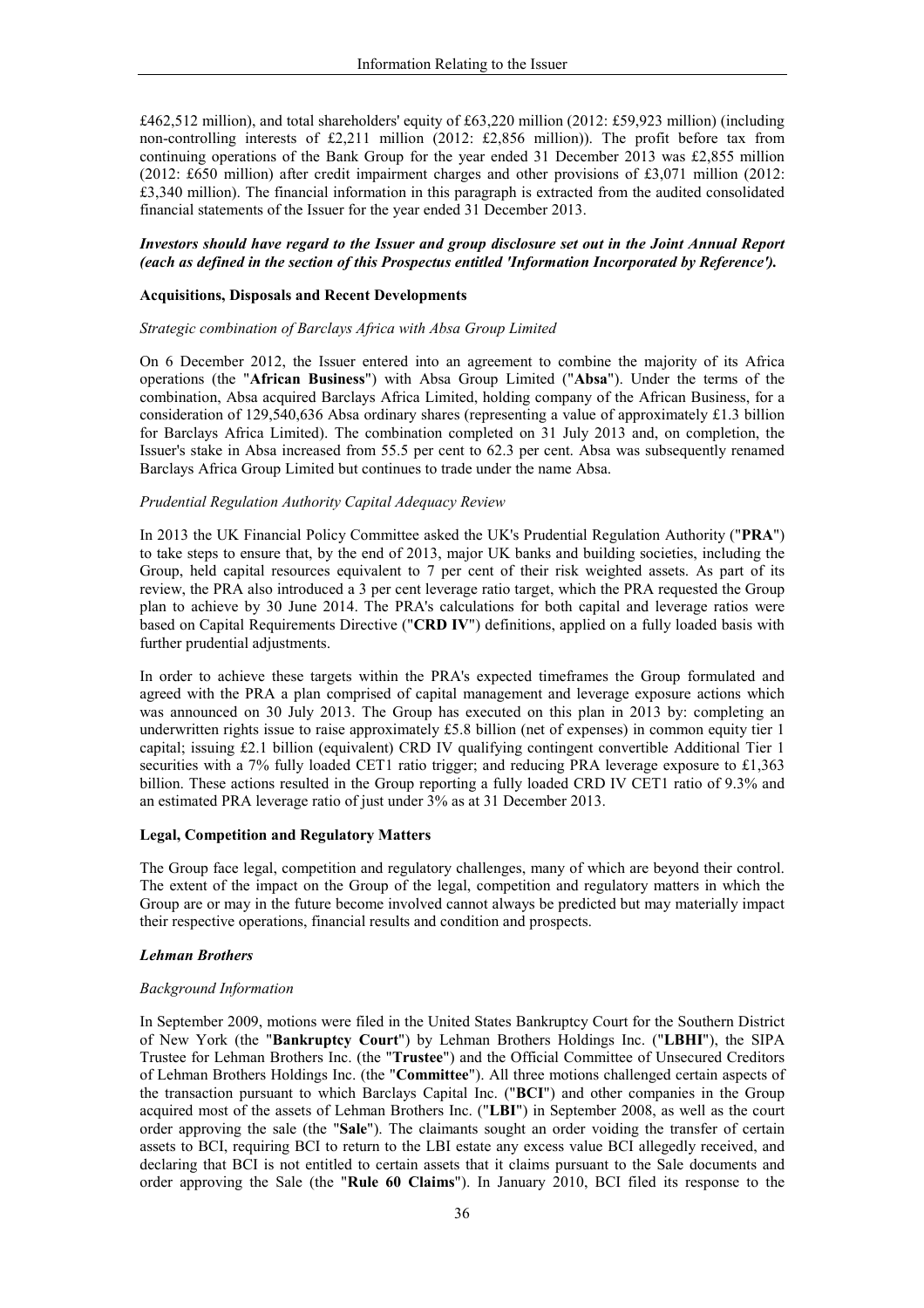motions and also filed a motion seeking delivery of certain assets that LBHI and LBI had failed to deliver as required by the Sale documents and the court order approving the Sale (together with the Trustee's competing claims to those assets, the "Contract Claims").

#### **Status**

In February 2011, the Bankruptcy Court issued an Opinion rejecting the Rule 60 Claims and deciding some of the Contract Claims in the Trustee's favour and some in favour of the Group. In July 2011, the Bankruptcy Court entered final Orders implementing its Opinion. The Group and the Trustee each appealed the Bankruptcy Court's adverse rulings on the Contract Claims to the US District Court for the Southern District of New York (the "SDNY"). LBHI and the Committee did not appeal the Bankruptcy Court's ruling on the Rule 60 Claims. After briefing and argument, the SDNY issued an Opinion in June 2012, reversing one of the Bankruptcy Court's rulings on the Contract Claims that had been adverse to the Group and affirming the Bankruptcy Court's other rulings on the Contract Claims. In July 2012, the SDNY issued an amended Opinion, correcting certain errors but not otherwise modifying the rulings, along with an agreed judgement implementing the rulings in the Opinion (the "Judgement")

Under the Judgement, the Group is entitled to receive: (i) US\$ 1.1 billion  $(f0.7)$  billion) from the Trustee in respect of 'clearance box' assets ("Clearance Box Assets"); and (ii) property held at various institutions in respect of the exchange-traded derivatives accounts transferred to BCI in the Sale (the "ETD Margin"). The Trustee has appealed the SDNY's adverse rulings to the US Court of Appeals for the Second Circuit (the "Second Circuit"). The current Judgement is stayed pending resolution of the Trustee's appeal.

Approximately US\$ 4.3 billion  $(f2.6)$  billion) of the assets to which the Group is entitled as part of the acquisition had not been received by 31 December 2013, approximately US\$ 2.7 billion  $(f1.6)$  billion) of which have been recognised as a receivable on the balance sheet as at that date. The unrecognised amount, approximately US\$ 1.6 billion  $(£1.0$  billion) as of 31 December 2013 effectively represents a provision against the uncertainty inherent in the litigation and potential post-appeal proceedings and issues relating to the recovery of certain assets held by an institution outside the US. To the extent the Group ultimately receives in the future assets with a value in excess of the approximately US\$ 2.7 billion (£1.6 billion) recognised on the balance sheet as of 31 December 2013, it would result in a gain in income equal to such excess. It appears that the Trustee may dispute the Group's entitlement to certain of the ETD Margin even in the event the Group prevails in the pending Second Circuit appeal proceedings. Moreover, there is uncertainty regarding recoverability of a portion of the ETD Margin not yet delivered to the Group that is held by an institution outside the US. Thus, the Group cannot reliably estimate how much of the ETD Margin it is ultimately likely to receive. Nonetheless, if the SDNY's rulings are unaffected by future proceedings, but conservatively assuming the Group does not receive any ETD Margin that the Group believes may be subject to a post-appeal challenge by the Trustee or to uncertainty regarding recoverability, the Group will receive assets in excess of the US\$ 2.7 billion (£1.6 billion) recognised as a receivable on the Group's balance sheet as at 31 December 2013. In a worst case scenario in which the Second Circuit reverses the SDNY's rulings and determines that the Group is not entitled to any of the Clearance Box Assets or ETD Margin, the Group estimates that, after taking into account its effective provision, its total losses would be approximately US\$ 6 billion (£3.6 billion). Approximately US\$ 3.3 billion (£2 billion) of that loss would relate to Clearance Box Assets and ETD Margin previously received by the Group and prejudgement and post-judgement interest on such Clearance Box Assets and ETD Margin that would have to be returned or paid to the Trustee. In this context, the Group is satisfied with the valuation of the asset recognised on its balance sheet and the resulting level of effective provision.

### Other

In May 2013 Citibank N.A. ("Citi") filed an action against the Issuer in the SDNY alleging breach of an indemnity contract. In November 2008, the Issuer provided an indemnity to Citi in respect of losses incurred by Citi between 17 and 19 September 2008 in performing foreign exchange settlement services for LBI as LBI's designated settlement member with CLS Bank International. Citi did not make a demand for payment under this indemnity until 1 February 2013 when it submitted a demand that included amounts which the Issuer concluded it was not obligated to pay. Citi proceeded to file the action in May 2013, in which it claimed that the Issuer was responsible for a "principal loss" of US\$ 90.7 million, but also claimed that the Issuer was obligated to pay Citi for certain alleged "funding"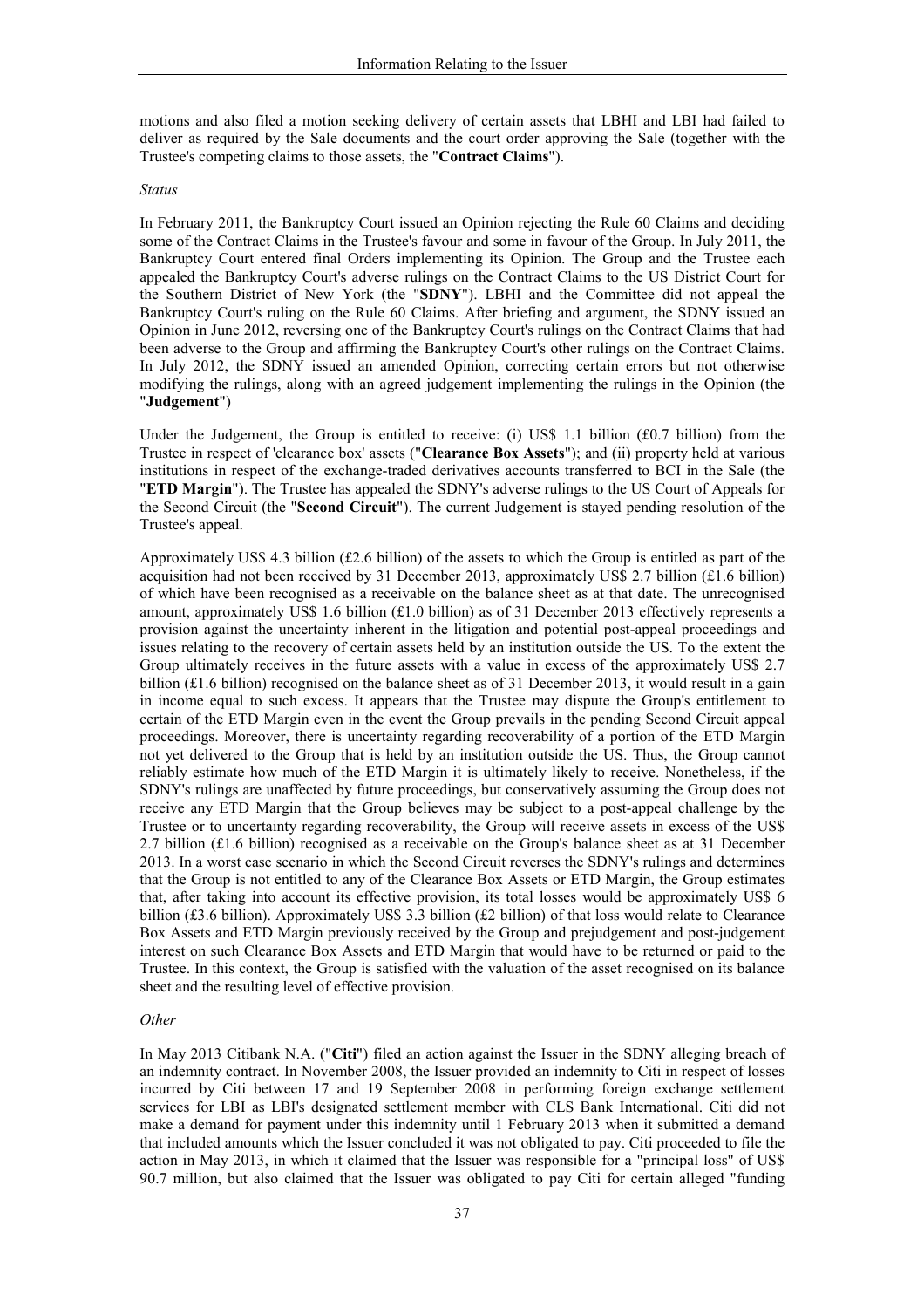losses" from September 2008 to December 2012. In a June 2013 filing with the SDNY, Citi claimed that, in addition to the US\$ 90.7 million principal loss claim, it was also claiming funding losses in an amount of at least US\$ 93.5 million, consisting of alleged interest losses of over US\$ 55 million and alleged capital charges of US\$ 38.5 million. Both parties filed motions for partial summary judgement, and in November 2013 the SDNY ruled that: (i) Citi may only claim statutory prejudgment interest from 1 February 2013, the date upon which it made its indemnification demand on the Issuer; (ii) to the extent that Citi can prove it incurred actual funding losses in the form of interest and capital charges between September 2008 and December 2012, it is entitled to recover these losses under the indemnity provided by the Issuer; and (iii) the Issuer is entitled under the contract to demonstrate, as a defence to the funding loss claim, that Citi had no funding losses between September 2008 and December 2012 due to the fact that it held LBI deposits during that period in an amount greater than the principal amount Citi claims it lost in performing CLS services for LBI between 17 and 19 September 2008. Citi and the Issuer have reached an agreement in principle to settle this action (subject to negotiation and execution of definitive documentation).

### **American Depositary Shares**

#### **Background Information**

Barclays PLC, the Issuer, and various current and former members of Barclays PLC's Board of Directors have been named as defendants in five proposed securities class actions consolidated in the SDNY. The consolidated amended complaint, filed in February 2010, asserted claims under Sections 11, 12(a) (2) and 15 of the Securities Act of 1933, alleging that registration statements relating to American Depositary Shares representing preferred stock, series 2, 3, 4 and 5 (the "Preferred Stock ADS") offered by the Issuer at various times between 2006 and 2008 contained misstatements and omissions concerning (amongst other things) the Issuer's portfolio of mortgage-related (including US subprime-related) securities, the Issuer's exposure to mortgage and credit market risk, and the Issuer's financial condition

#### **Status**

In January 2011, the SDNY granted the defendants' motion to dismiss the complaint in its entirety, closing the case. In February 2011, the plaintiffs filed a motion asking the SDNY to reconsider in part its dismissal order, and, in May 2011, the SDNY denied in full the plaintiffs' motion for reconsideration. The plaintiffs appealed both the dismissal and the denial of the motion for reconsideration to the Second Circuit.

In August 2013, the Second Circuit upheld the dismissal of the plaintiffs' claims related to the series 2, 3 and 4 offerings, finding that they were time barred. However, the Second Circuit ruled that the plaintiffs should have been permitted to file a second amended complaint in relation to the series 5 offering claims, and remanded the action to the SDNY for further proceedings consistent with the Second Circuit's decision. In September 2013, the plaintiffs filed a second amended complaint, which purports to assert claims concerning the series 5 offering as well as dismissed claims concerning the series 2, 3 and 4 offerings, and the defendants have moved to dismiss.

The Issuer considers that these Preferred Stock ADS-related claims against it are without merit and is defending them vigorously.

## Mortgage Related Activity and Litigation

The Group's activities within the US residential mortgage sector during the period of 2005 through 2008 included sponsoring and underwriting approximately US\$ 39 billion of private-label securitisations; economic underwriting exposure of approximately US\$ 34 billion for other privatelabel securitisations; sales of approximately US\$ 0.2 billion of loans to government sponsored enterprises, (the "GSEs"); and sales of approximately US\$ 3 billion of loans to others. In addition, during this time period, approximately US\$ 19.4 billion of loans (net of approximately US\$ 500 million of loans sold during this period and subsequently repurchased) were also originated and sold to third parties by mortgage originator affiliates of an entity that the Group acquired in 2007 (the "Acquired Subsidiary").

In connection with the Group's loan sales and sponsored private-label securitisations, the Group provided certain loan level representations and warranties ('R&Ws') generally relating to the underlying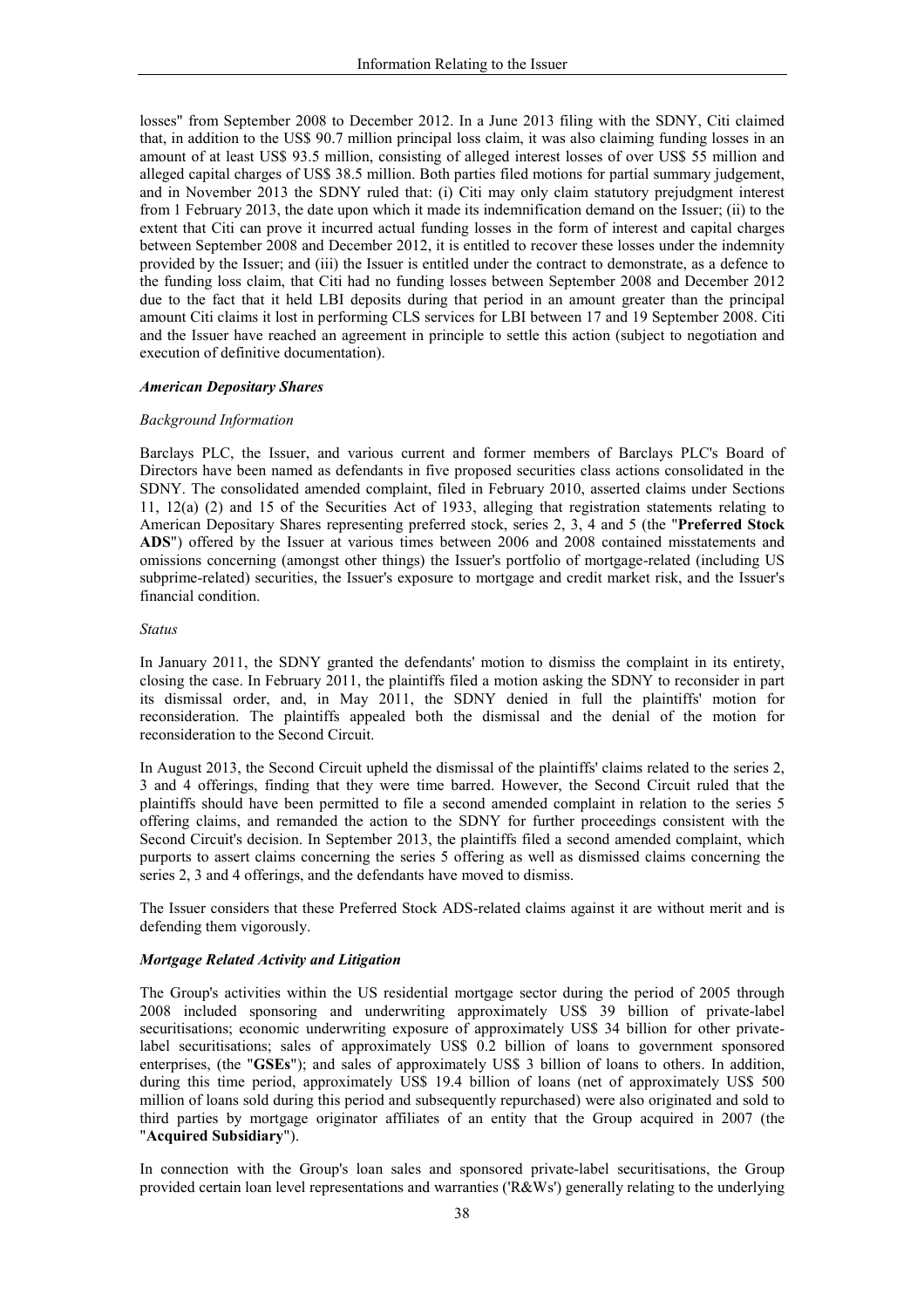mortgages, the property, mortgage documentation and/or compliance with law. The Group was the sole provider of R&Ws with respect to approximately US\$ 5 billion of Group sponsored securitisations, approximately US\$ 0.2 billion of sales of loans to GSEs, and the approximately US\$ 3 billion of loans sold to others. In addition, the Acquired Subsidiary was the sole provider of R&Ws on all of the loans it sold to third parties. Other than approximately US\$ 1 billion of loans sold to others for which R&Ws expired prior to 2012, there are no stated expiration provisions applicable to the R&Ws made by the Group or the Acquired Subsidiary. The Group's R&Ws with respect to the US\$ 3 billion of loans sold to others are related to loans that were generally sold at significant discounts and contained more limited R&Ws than loans sold to GSEs, the loans sold by the Acquired Subsidiary or those provided by the Group on approximately US\$ 5 billion of the Group's sponsored securitisations discussed above. R&Ws on the remaining approximately US\$ 34 billion of the Group's sponsored securitisations were primarily provided by third party originators directly to the securitisation trusts with a Group subsidiary, as depositor to the securitisation trusts, providing more limited R&Ws. Under certain circumstances, the Group and/or the Acquired Subsidiary may be required to repurchase the related loans or make other payments related to such loans if the R&Ws are breached. The unresolved repurchase requests received on or before 31 December 2013 associated with all R&Ws made by the Group or the Acquired Subsidiary on loans sold to GSEs and others and private-label activities had an original unpaid principal balance of approximately US\$ 1.7 billion at the time of such sale.

### **Repurchase Claims**

Substantially all of the unresolved repurchase requests discussed above relate to civil actions that have been commenced by the trustees for certain residential mortgage-backed securities ("RMBS") securitisations, in which the trustees allege that the Group and/or the Acquired Subsidiary must repurchase loans that violated the operative R&Ws. The trustees in these actions have alleged that the operative R&Ws may have been violated with respect to a greater (but unspecified) amount of loans than the amount of loans previously stated in specific repurchase requests made by such trustees.

### **Residential Mortgage-Backed Securities Claims**

The US Federal Housing Finance Agency ("FHFA"), acting for two US government-sponsored enterprises, Fannie Mae and Freddie Mac, filed lawsuits against 17 financial institutions in connection with Fannie Mae's and Freddie Mac's purchases of RMBS. The lawsuits allege, amongst other things, that the RMBS offering materials contained materially false and misleading statements and/or omissions. The Issuer and/or certain of its affiliates or former employees are named in two of these lawsuits, relating to sales between 2005 and 2007 of RMBS, in which a Group subsidiary was lead or co-lead underwriter. Both complaints demand, amongst other things: rescission and recovery of the consideration paid for the RMBS; and recovery for Fannie Mae's and Freddie Mac's alleged monetary losses arising out of their ownership of the RMBS. The complaints are similar to a number of other civil actions filed against the Issuer and/or certain of its affiliates by a number of other plaintiffs relating to purchases of RMBS. The Group considers that the claims against it are without merit and intends to defend them vigorously.

The original face amount of RMBS related to the claims against the Group in the FHFA actions and the other civil actions referred to above against the Group totalled approximately US\$ 9 billion, of which approximately US\$ 2.6 billion was outstanding as at 31 December 2013. Cumulative losses reported on these RMBS as at 31 December 2013 were approximately US\$ 0.5 billion. If the Group were to lose these actions the Group believes it could incur a loss of up to the outstanding amount of the RMBS at the time of judgement (taking into account further principal payments after 31 December 2013), plus any cumulative losses on the RMBS at such time and any interest, fees and costs, less the market value of the RMBS at such time and less any reserves taken to date. The Group has estimated the total market value of these RMBS as at 31 December 2013 to be approximately US\$ 1.6 billion. The Group may be entitled to indemnification for a portion of such losses.

### **Regulatory Inquiries**

The Group has received inquiries, including subpoenas, from various regulatory and governmental authorities regarding its mortgage-related activities, and is cooperating with such inquiries.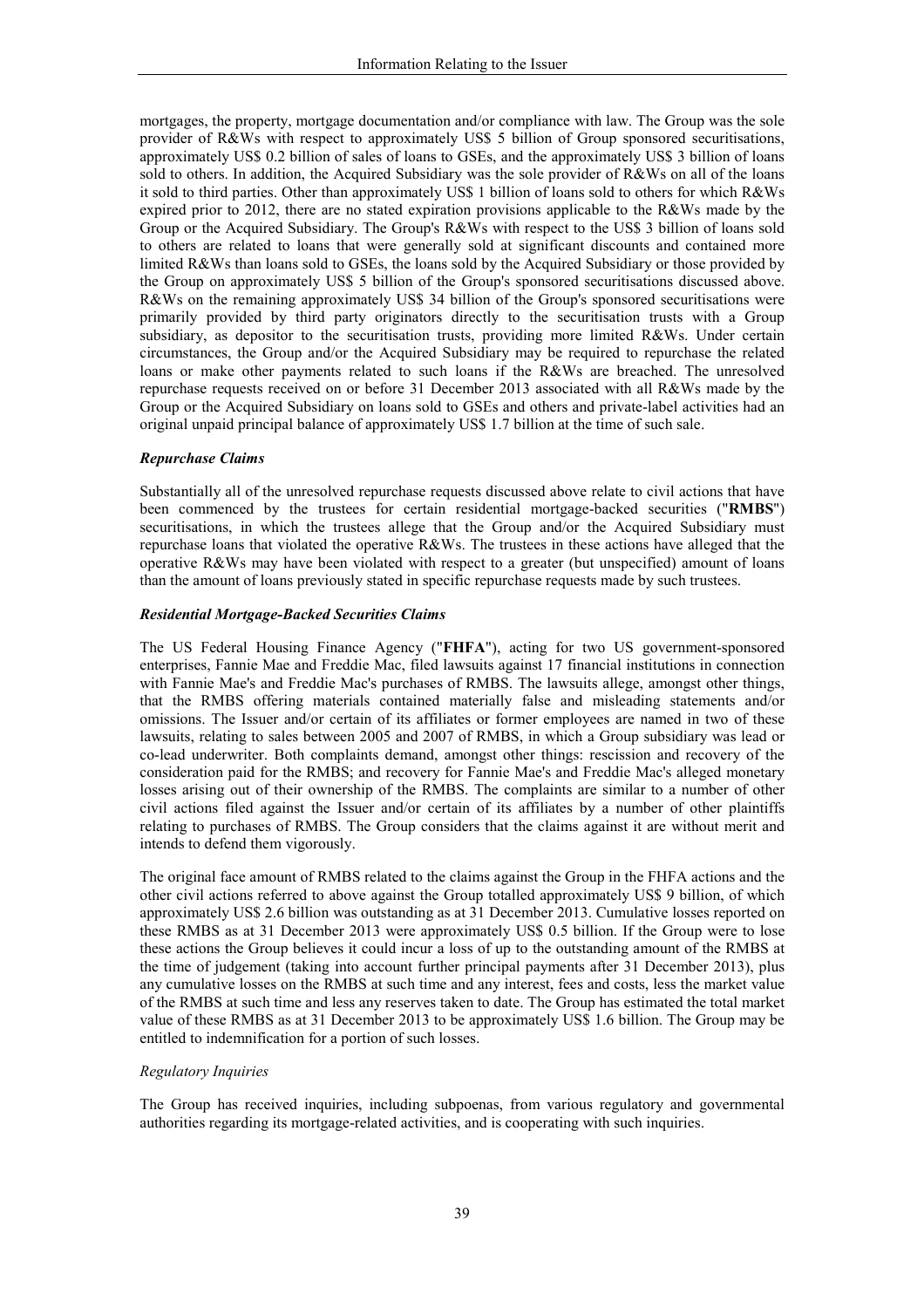## **Devonshire Trust**

### **Background Information**

In January 2009, the Issuer commenced an action in the Ontario Superior Court seeking an order that its early terminations of two credit default swaps under an ISDA Master Agreement with the Devonshire Trust ("Devonshire"), an asset-backed commercial paper conduit trust, were valid. On the same day that the Issuer terminated the swaps, Devonshire purported to terminate the swaps on the ground that the Issuer had failed to provide liquidity support to Devonshire's commercial paper when required to do so.

### **Status**

In September 2011, the Ontario Superior Court ruled that the Issuer's early terminations were invalid, Devonshire's early terminations were valid and, consequently, Devonshire was entitled to receive back from the Issuer cash collateral of approximately C\$ 533 million together with accrued interest. The Issuer appealed the Ontario Superior Court's decision to the Court of Appeal for Ontario. In July 2013, the Court of Appeal delivered its decision dismissing the Issuer's appeal. In September 2013, the Issuer sought leave to appeal the decision to the Supreme Court of Canada. In January 2014, the Supreme Court of Canada denied the Issuer's application for leave to appeal the decision of the Court of Appeal. The Issuer is considering its continuing options with respect to this matter. If the Court of Appeal's decision is unaffected by any future proceedings, the Issuer estimates that its loss would be approximately C\$500 million, less any impairment provisions recognised to date. These provisions take full account of the Court of Appeal's decision.

## **LIBOR** and other Benchmarks Civil Actions

Following the settlements of the investigations referred to in Legal, Competition and Regulatory Matters – Investigations into LIBOR, ISDAfix, other Benchmarks and Foreign Exchange Rates, a number of individuals and corporates in a range of jurisdictions have threatened or brought civil actions against the Group in relation to LIBOR and/or other benchmarks. The majority of the USD LIBOR cases, which have been filed in various US jurisdictions, have been consolidated for pre-trial purposes in the SDNY.

The complaints are substantially similar and allege, amongst other things, that the Issuer and the other banks individually and collectively violated provisions of the US Sherman Act, the US Commodity Exchange Act ("CEA"), the US Racketeer Influenced and Corrupt Organizations Act ("RICO"). and various state laws by manipulating USD LIBOR rates. The lawsuits seek unspecified damages with the exception of three lawsuits, in which the plaintiffs are seeking a combined total of approximately US\$ 910 million in actual damages against all defendants, including the Issuer, plus punitive damages. Some of the lawsuits seek trebling of damages under the US Sherman Act and RICO. Certain of the civil actions are proposed class actions that purport to be brought on behalf of (amongst others) plaintiffs that (i) engaged in USD LIBOR-linked over-the-counter transactions ("OTC Class"); (ii) purchased USD LIBOR-linked financial instruments on an exchange ("Exchange-Based Class"); (iii) purchased USD LIBOR-linked debt securities ("Debt Securities Class"); (iv) purchased adjustable-rate mortgages linked to USD LIBOR; or (v) issued loans linked to USD LIBOR.

In March 2013, the SDNY issued a decision dismissing the majority of claims against the Issuer and the other banks in three lead proposed class actions ("Lead Class Actions") and three lead individual actions ("Lead Individual Actions"). Following the decision, plaintiffs in the Lead Class Actions sought permission to either file an amended complaint or appeal an aspect of the March 2013 decision. In August 2013, the SDNY denied the majority of the motions presented in the Lead Class Actions. As a result, the Debt Securities Class has been dismissed entirely; the claims of the Exchange-Based Class have been limited to claims under the CEA; and the claims of the OTC Class have been limited to claims for unjust enrichment and breach of the implied covenant of good faith and fair dealing. Subsequent to the SDNY's March 2013 decision, the plaintiffs in the Lead Individual Actions filed a new action in California state court (since moved to the SDNY) based on the same allegations as those initially alleged in the proposed class action cases discussed above. Various plaintiffs may attempt to bring appeals of some or all of the SDNY's decisions in the future.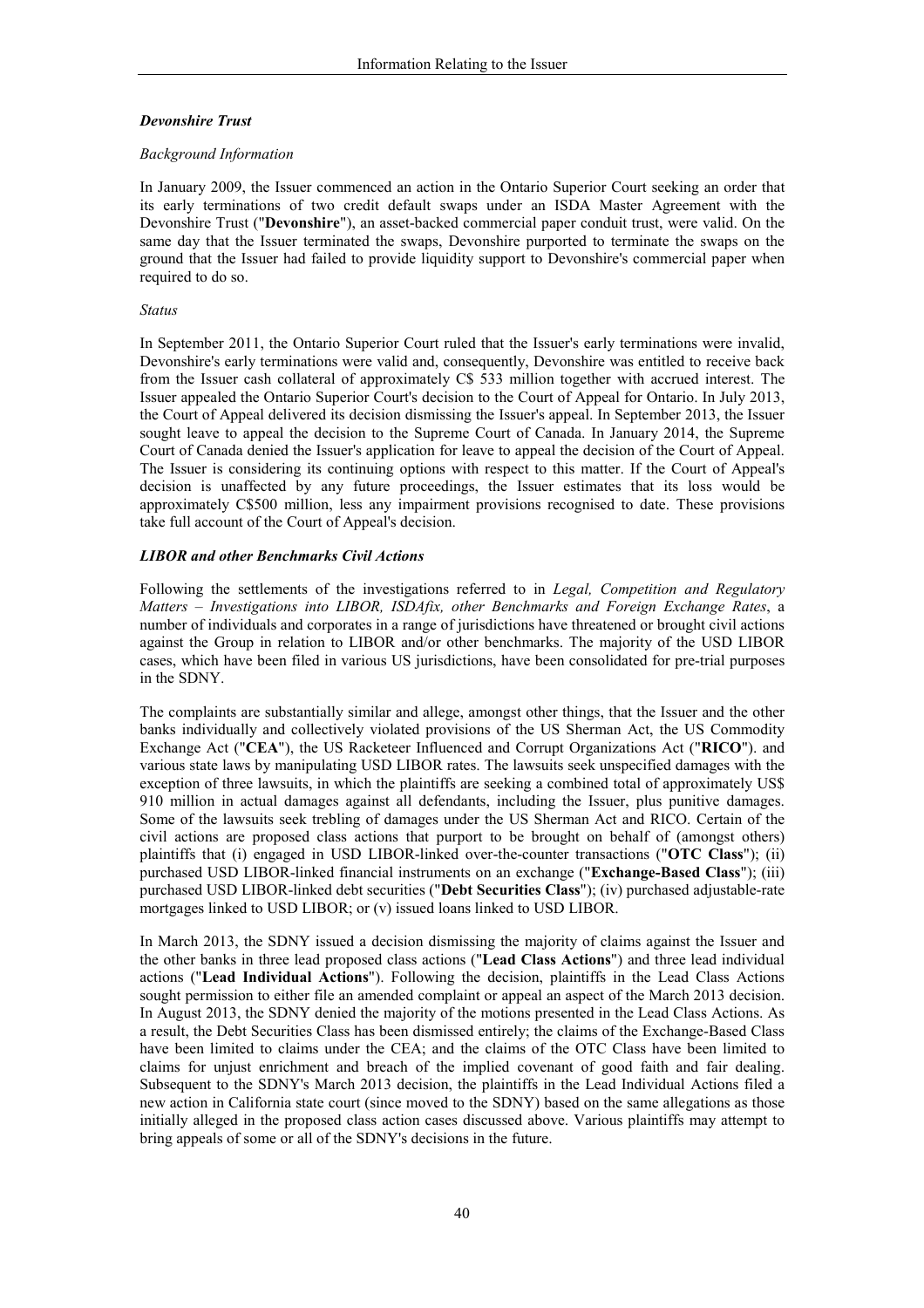Additionally, a number of other actions before the SDNY remain stayed, pending further proceedings in the Lead Class Actions.

Until there are further decisions, the ultimate impact of the SDNY's decisions will be unclear, although it is possible that the decisions will be interpreted by courts to affect other litigation, including the actions described below, some of which concern different benchmark interest rates.

The Issuer and other banks also have been named as defendants in other individual and proposed class actions filed in other US District Courts in which plaintiffs allege, similar to the plaintiffs in the USD LIBOR cases referenced above, that in various periods defendants either individually or collectively manipulated the USD LIBOR, Yen LIBOR, Euroyen TIBOR and/or EURIBOR rates. Plaintiffs generally allege that they transacted in loans, derivatives and/or other financial instruments whose values are affected by changes in USD LIBOR, Yen LIBOR, Euroyen TIBOR and/or EURIBOR, and assert claims under federal and state law. In October 2012, the US District Court for the Central District of California dismissed a proposed class action on behalf of holders of adjustable rate mortgages linked to USD LIBOR. Plaintiffs have appealed, and briefing of the appeal is complete.

In addition, Barclays PLC has been granted conditional leniency from the Antitrust Division of the US Department of Justice (the "DOJ-AD") in connection with potential US antitrust law violations with respect to financial instruments that reference EURIBOR. As a result of that grant of conditional leniency. Barclays PLC is eligible for  $(i)$  a limit on liability to actual rather than treble damages if damages were to be awarded in any civil antitrust action under US antitrust law based on conduct covered by the conditional leniency and (ii) relief from potential joint-and-several liability in connection with such civil antitrust action, subject to Barclays PLC satisfying the DOJ-AD and the court presiding over the civil litigation of its satisfaction of its cooperation obligations.

Barclays PLC, the Issuer and BCI have also been named as defendants along with four former officers and directors of the Issuer in a proposed securities class action pending in the SDNY in connection with the Issuer's role as a contributor panel bank to LIBOR. The complaint asserts claims under Sections 10(b) and 20(a) of the US Securities Exchange Act 1934, principally alleging that the Issuer's Annual Reports for the years 2006 to 2011 contained misstatements and omissions concerning (amongst other things) the Issuer's compliance with its operational risk management processes and certain laws and regulations. The complaint also alleges that the Issuer's daily USD LIBOR submissions constituted false statements in violation of US securities laws.

The complaint was brought on behalf of a proposed class consisting of all persons or entities that purchased Barclays PLC-sponsored American Depositary Receipts on a US securities exchange between 10 July 2007 and 27 June 2012. In May 2013, the court granted the Issuer's motion to dismiss the complaint in its entirety. Plaintiffs have appealed, and briefing of the appeal is complete.

In addition to US actions, legal proceedings have been brought or threatened against the Group in connection with alleged manipulation of LIBOR and EURIBOR, in a number of jurisdictions. The first of which in England and Wales, brought by Graiseley Properties Limited, is set down for trial in the High Court of Justice in April 2014. The number of such proceedings, the benchmarks to which they relate, and the jurisdictions in which they may be brought are anticipated to increase over time.

## Civil Actions in Respect of Foreign Exchange Trading

Since November 2013, a number of civil actions have been filed in the SDNY on behalf of proposed classes of plaintiffs alleging manipulation of foreign exchange markets under the US Sherman Antitrust Act and New York state law and naming several international banks as defendants, including the Issuer

Please see Investigations into LIBOR, ISDAfix, other Benchmarks and Foreign Exchange Rates below for a discussion of competition and regulatory matters connected to the Investigations.

## **Investigations into LIBOR, ISDAfix, other Benchmarks and Foreign Exchange Rates**

The FCA, the US Commodity Futures Trading Commission (the "CFTC"), the SEC, the US Department of Justice Fraud Section (the "DOJ-FS") and Antitrust Division (the "DOJ-AD"), the European Commission, the UK Serious Fraud Office (the "SFO"), the Monetary Authority of Singapore, the Japan Financial Services Agency, the prosecutors' office in Trani, Italy and various US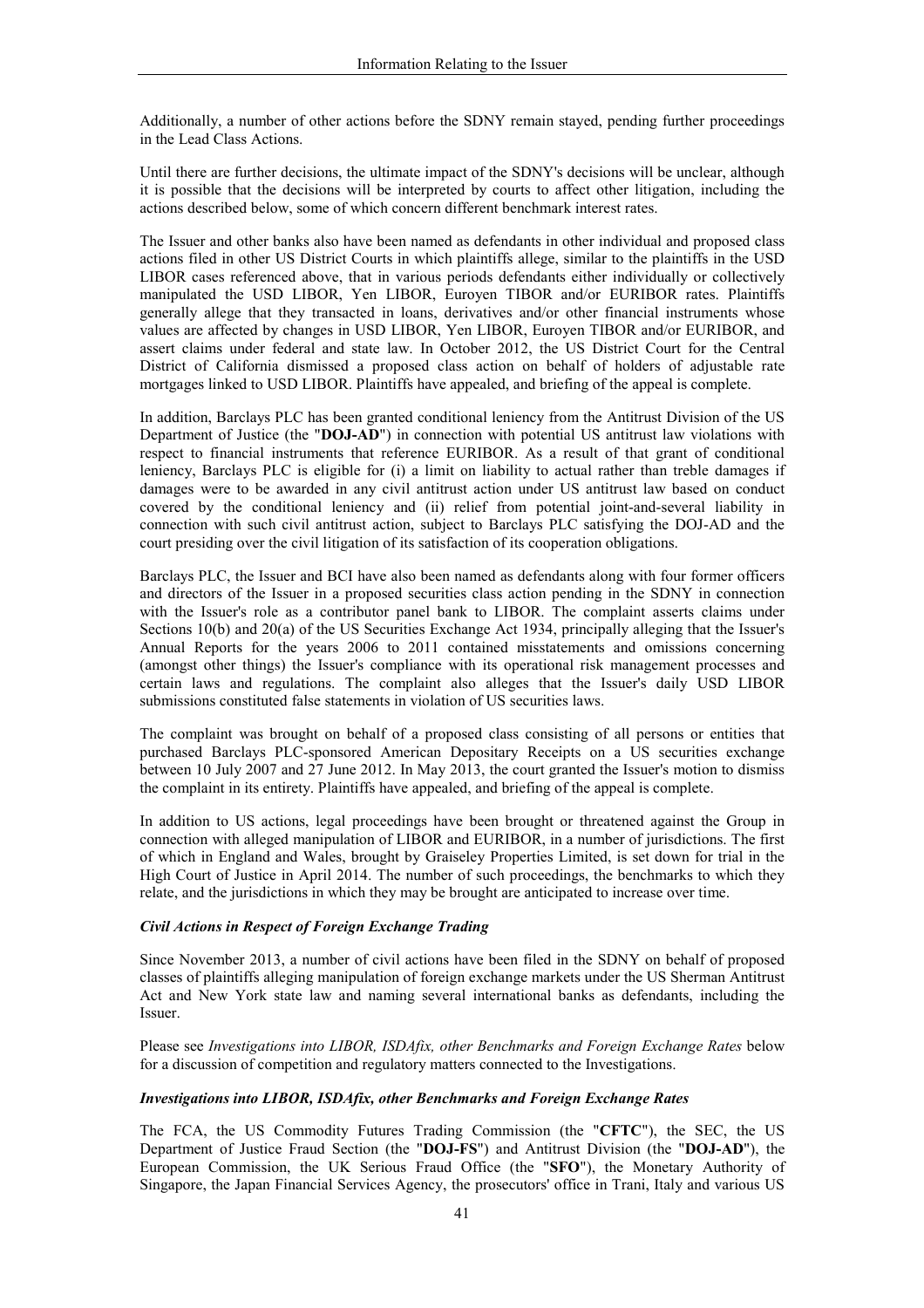state attorneys general are amongst various authorities conducting investigations (the "Investigations") into submissions made by the Issuer and other financial institutions to the bodies that set or compile various financial benchmarks, such as the London Interbank Offered Rate ("LIBOR") and the Euro Interbank Offered Rate ("EURIBOR").

On 27 June 2012, the Issuer announced that it had reached settlements with the FSA (as predecessor to the FCA), the CFTC and the DOJ-FS in relation to their Investigations and the Issuer agreed to pay total penalties of £290 million, which were reflected in operating expenses for 2012. The settlements were made by entry into a Settlement Agreement ("Settlement Agreement") with the FSA, a Non-Prosecution Agreement ("NPA") with the DOJ-FS and a Settlement Order Agreement with the CFTC (the "CFTC Order"). In addition, the Issuer was granted conditional leniency from the DOJ-AD in connection with potential US antitrust law violations with respect to financial instruments that reference EURIBOR.

The terms of the Settlement Agreement with the FSA are confidential. However, the Final Notice of the FSA, which imposed a financial penalty of £59.5 million, is publicly available on the website of the FCA. This sets out the FSA's reasoning for the penalty, references the settlement principles and sets out the factual context and justification for the terms imposed. Summaries of the NPA and the CFTC Order are set out below. The full text of the NPA and the CFTC Order are publicly available on the websites of the DOJ and the CFTC, respectively.

In addition to a US\$ 200 million civil monetary penalty, the CFTC Order requires the Issuer to cease and desist from further violations of specified provisions of the US Commodity Exchange Act and take specified steps to ensure the integrity and reliability of its benchmark interest rate submissions, including LIBOR and EURIBOR, and improve related internal controls. Amongst other things, the CFTC Order requires the Issuer to:

- make its submissions based on certain specified factors, with the Issuer's transactions being given the greatest weight, subject to certain specified adjustments and considerations;
- implement firewalls to prevent improper communications including between traders and submitters;
- prepare and retain certain documents concerning submissions and retain relevant communications;
- implement auditing, monitoring and training measures concerning its submissions and related processes;
- make regular reports to the CFTC concerning compliance with the terms of the CFTC Order;
- use best efforts to encourage the development of rigorous standards for benchmark interest rates;  $\bullet$ and
- continue to cooperate with the CFTC's ongoing investigation of benchmark interest rates.

As part of the NPA, the Issuer agreed to pay a US\$160 million penalty. In addition, the DOJ agreed not to prosecute the Issuer for any crimes (except for criminal tax violations, as to which the DOJ cannot and does not make any agreement) related to the Issuer's submissions of benchmark interest rates, including LIBOR and EURIBOR, contingent upon the Issuer's satisfaction of specified obligations under the NPA. In particular, under the NPA, the Issuer agreed for a period of two years from 26 June 2012, amongst other things, to:

- commit no US crime whatsoever;
- truthfully and completely disclose non-privileged information with respect to the activities of the Issuer, its officers and employees, and others concerning all matters about which the DOJ inquires of it, which information can be used for any purpose, except as otherwise limited in the NPA;
- bring to the DOJ's attention all potentially criminal conduct by the Issuer or any of its employees that relates to fraud or violations of the laws governing securities and commodities markets; and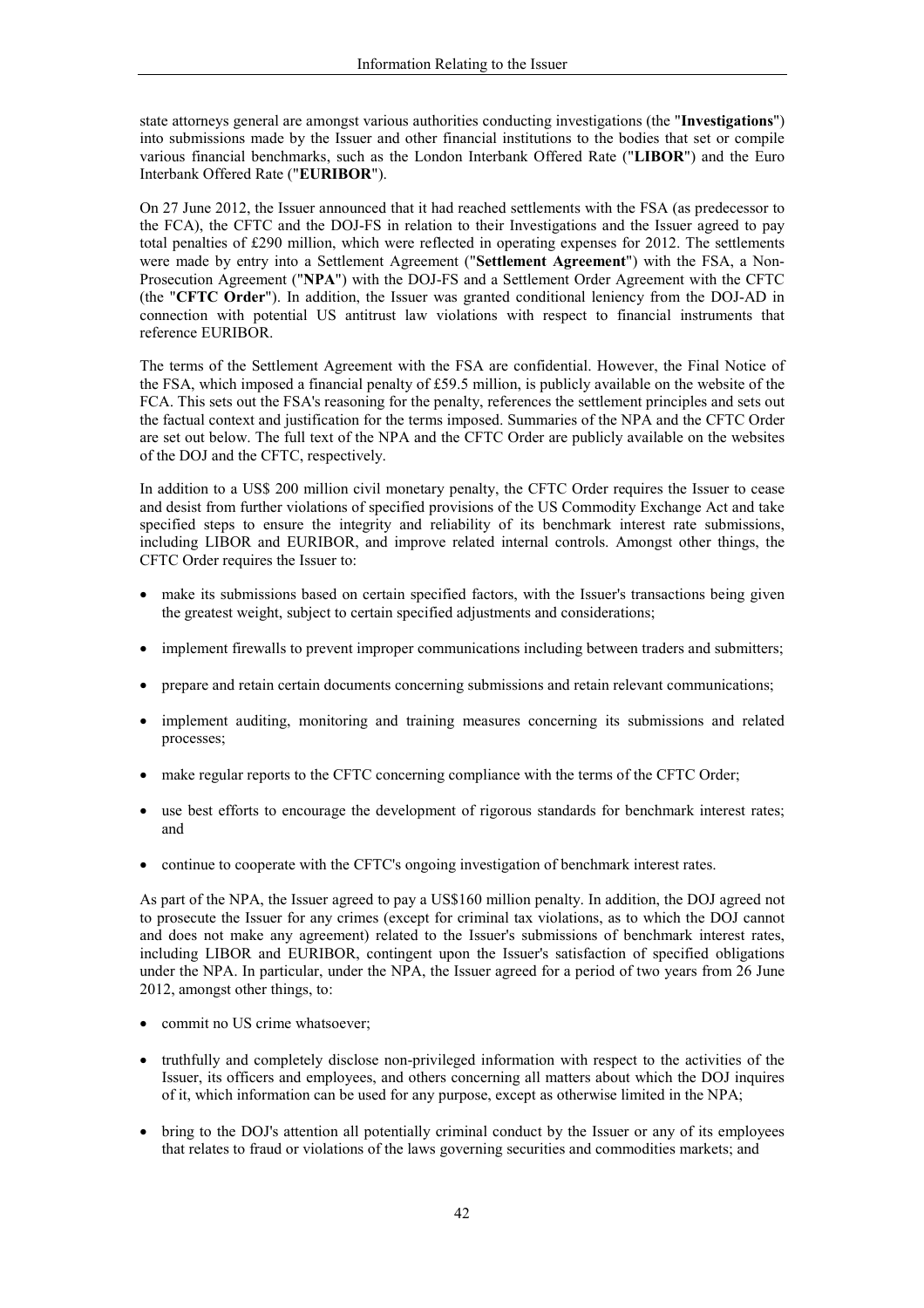• bring to the DOJ's attention all criminal or regulatory investigations, administrative proceedings or civil actions brought by any governmental authority in the US by or against the Issuer or its employees that alleges fraud or violations of the laws governing securities and commodities markets.

A breach of any of the NPA provisions could lead to prosecutions in relation to the Group's benchmark interest rate submissions and could have significant consequences for the Group's current and future business operations in the US.

The Issuer also agreed to cooperate with the DOJ and other government authorities in the US in connection with any investigation or prosecution arising out of the conduct described in the NPA, which commitment shall remain in force until all such investigations and prosecutions are concluded. The Issuer also continues to cooperate with the other ongoing investigations.

Following the settlements announced in June 2012, 31 US state attorneys general commenced their own investigations into LIBOR, EURIBOR and the Tokyo Interbank Offered Rate. The New York Attorney General, on behalf of this coalition of attorneys general, issued a subpoena in July 2012 to the Issuer (and subpoenas to a number of other banks) to produce wide-ranging information and has since issued additional information requests to the Issuer for both documents and transactional data. The Issuer is responding to these requests on a rolling basis. In addition, following the settlements, the SFO announced in July 2012 that it had decided to investigate the LIBOR matter, in respect of which the Issuer has received and continues to respond to requests for information.

The European Commission has also been conducting investigations into the manipulation of, among other things, EURIBOR. On 4 December 2013, the European Commission announced that it has reached a settlement with the Group and a number of other banks in relation to anti-competitive conduct concerning EURIBOR. The Group had voluntarily reported the EURIBOR conduct to the European Commission and cooperated fully with the European Commission's investigation. In recognition of this cooperation, the Group was granted full immunity from the financial penalties that would otherwise have applied.

The CFTC and the FCA are also conducting separate investigations into historical practices with respect to ISDAfix, amongst other benchmarks. The Issuer has received and continues to respond to subpoenas and requests for information.

Various regulatory and enforcement authorities, including the FCA in the UK, the CFTC and the DOJ, the SEC and the New York State Department of Financial Services in the US and the Hong Kong Monetary Authority are investigating foreign exchange trading, including possible attempts to manipulate certain benchmark currency exchange rates or engage in other activities that would benefit their trading positions. Certain of these investigations involve multiple market participants in various countries. The Issuer has received enquiries from certain of these authorities related to their particular investigations, and from other regulators interested in foreign exchange issues. The Group is reviewing its foreign exchange trading covering a several year period through October 2013 and is cooperating with the relevant authorities in their investigations.

For a discussion of litigation arising in connection with these investigations, please see LIBOR and Other Benchmarks Civil Actions and Legal Proceedings above and Civil Actions in Respect of Foreign Exchange Trading below.

# **FERC**

## **Background Information**

The US Federal Energy Regulatory Commission (the "FERC") Office of Enforcement investigated the Group's power trading in the western US with respect to the period from late 2006 through 2008. In October 2012, FERC issued an Order to Show Cause and Notice of Proposed Penalties ("Order and Notice") against the Issuer and four of its former traders in relation to this matter. In the Order and Notice, FERC asserted that the Issuer and its former traders violated FERC's Anti-Manipulation Rule by manipulating the electricity markets in and around California from November 2006 to December 2008, and proposed civil penalties and profit disgorgement to be paid by the Issuer. In July 2013, FERC issued an Order Assessing Civil Penalties in which it assessed a US\$ 435 million civil penalty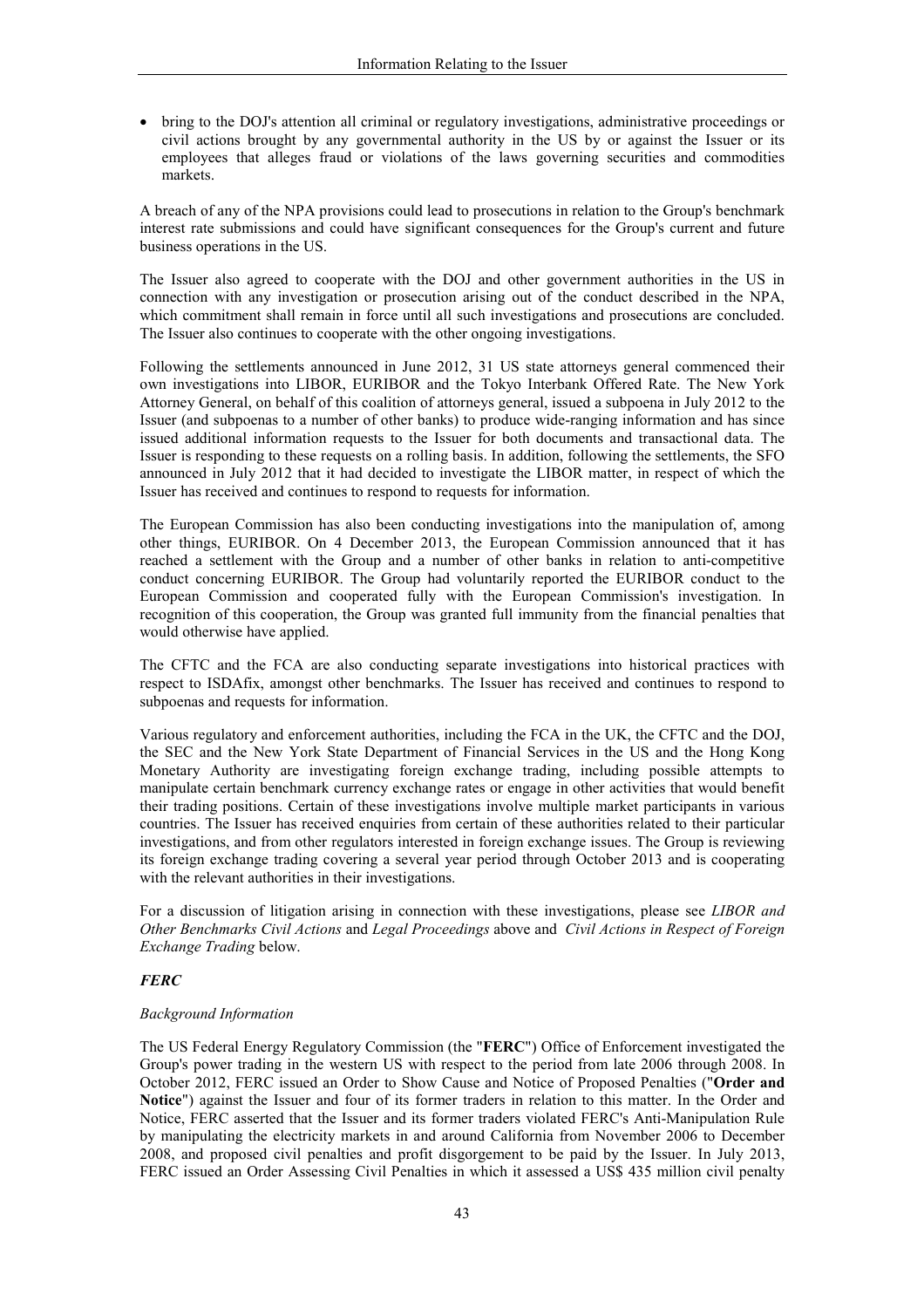against the Issuer and ordered the Issuer to disgorge an additional US\$ 34.9 million of profits plus interest (both of which are consistent with the amounts proposed in the Order and Notice).

#### **Status**

In October 2013, FERC filed a civil action against the Issuer and its former traders in the US District Court in California seeking to collect the penalty and disgorgement amount. FERC's complaint in the civil action reiterates the allegations previously made by FERC in its October 2012 Order and Notice and its July 2013 Order Assessing Civil Penalties. The Issuer is vigorously defending this action. The Issuer and its former traders have filed a motion to dismiss the action for improper venue or, in the alternative, to transfer it to the SDNY, and a motion to dismiss the complaint for failure to state a claim. In September 2013, the Issuer was contacted by the criminal division of the US Attorney's Office in the Southern District of New York and advised that such office is looking at the same conduct at issue in the FERC matter.

### **BDC** Finance L.L.C.

### **Background Information**

In October 2008, BDC Finance L.L.C. ("BDC") filed a complaint in the Supreme Court of the State of New York (the "NY Supreme Court") alleging that the Issuer breached an ISDA Master Agreement and a Total Return Loan Swap Master Confirmation (the "Agreement") governing a total return swap transaction when it failed to transfer approximately US\$ 40 million of alleged excess collateral in response to BDC's October 2008 demand (the "Demand"). BDC asserts that under the Agreement the Issuer was not entitled to dispute the Demand before transferring the alleged excess collateral and that even if the Issuer was entitled to do so, it failed to dispute the Demand. BDC demands damages totalling US\$ 297 million plus attorneys' fees, expenses, and prejudgement interest.

### **Status**

In August 2012, the NY Supreme Court granted partial summary judgement for the Issuer, ruling that the Issuer was entitled to dispute the Demand, before transferring the alleged excess collateral, but determining that a trial was required to determine whether the Issuer actually did so. The parties crossappealed to the Appellate Division of the NY Supreme Court (the "Appellate Division"). In October 2013, the Appellate Division reversed the NY Supreme Court's grant of partial summary judgement to the Bank, and instead granted BDC's motion for partial summary judgement, holding that the Bank breached the Agreement. The Appellate Division did not rule on the amount of BDC's damages, which has not yet been determined by the NY Supreme Court. On 25 November 2013, the Bank filed a motion with the Appellate Division for reargument or, in the alternative, for leave to appeal to the New York Court of Appeals. In January 2014, the Appellate Division issued an order denying the motion for reargument and granting the motion for leave to appeal to the New York Court of Appeals. In September 2011, BDC's investment advisor, BDCM Fund Adviser, L.L.C. and its parent company, Black Diamond Capital Holdings, L.L.C. also sued the Issuer and BCI in Connecticut state court for unspecified damages allegedly resulting from the Issuer's conduct relating to the Agreement, asserting claims for violation of the Connecticut Unfair Trade Practices Act and tortious interference with business and prospective business relations. The parties have agreed to a stay of that case.

### **Interchange Investigations**

The Office of Fair Trading, as well as other competition authorities elsewhere in Europe, continues to investigate Visa and MasterCard credit and debit interchange rates. The Group receives interchange fees, as a card issuer, from providers of card acquiring services to merchants. The key risks arising from the investigations comprise the potential for fines imposed by competition authorities, litigation and proposals for new legislation. The Group may be required to pay fines or damages and could be affected by legislation amending interchange rules.

### **Interest Rate Hedging Products**

In 2012, the FSA announced that a number of UK banks, including the Group, would conduct a review and redress exercise in respect of interest rate hedging products sold on or after 1 December 2001 to retail clients or private customers categorised as being 'non-sophisticated'. The Group sold interest rate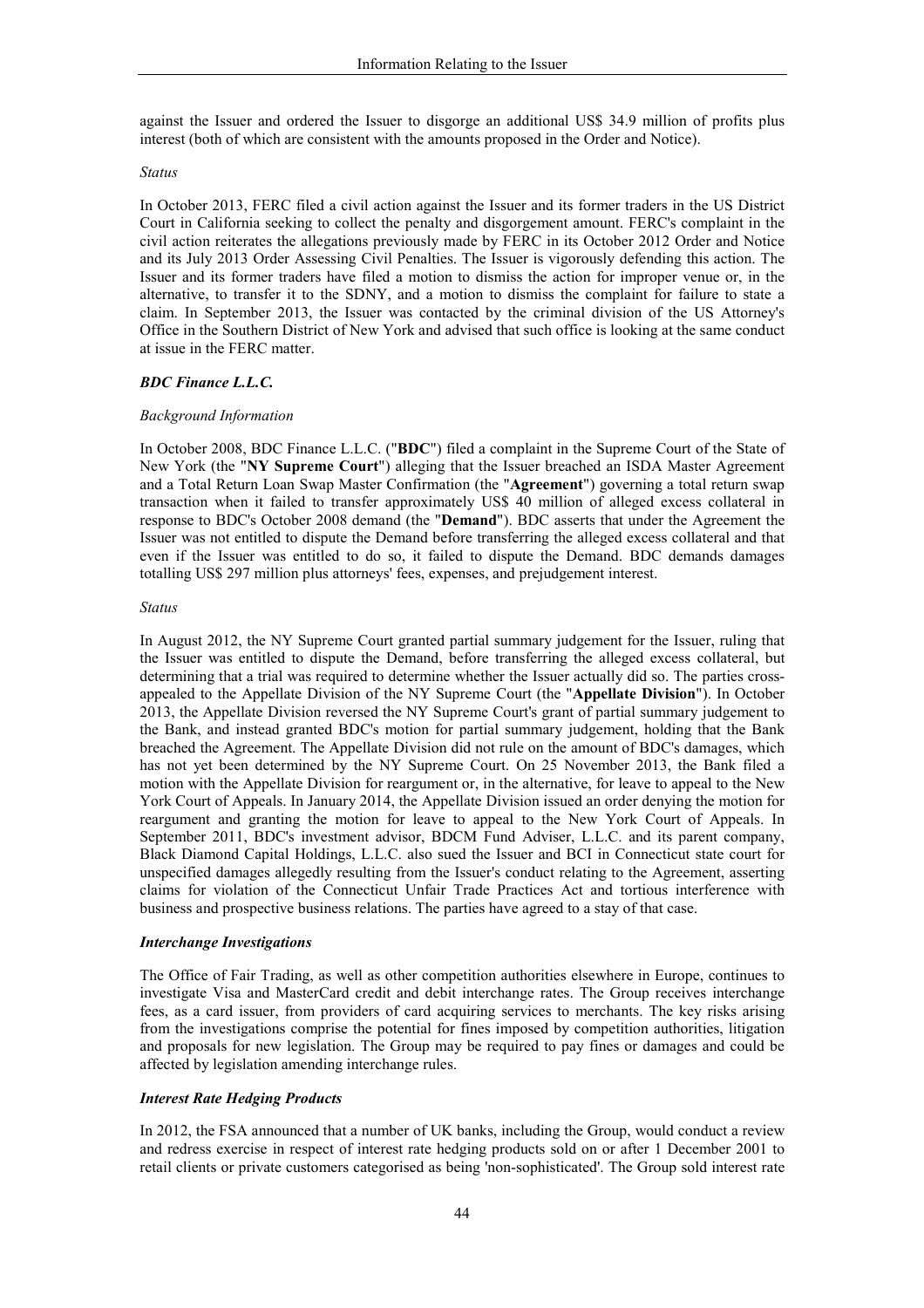hedging products to approximately 4,000 retail clients or private customers within the relevant timeframe, of which approximately 2,900 have been categorised as non-sophisticated.

As at 31 December 2013 the Group recognised a provision of £1,169m against the cost of redress for non-sophisticated customers and related costs, after cumulative utilisation of £331m to that date, primarily relating to administrative costs and £87m of redress costs incurred. An initial redress outcome had been communicated to nearly 30 per cent of customers categorised as non-sophisticated that are being covered by the review.

While the Group expects that the provision as at 31 December 2013 will be sufficient to cover the full cost of completing the redress, the appropriate provision level will be kept under review and it is possible that the eventual costs could materially differ to the extent experience is not in line with current estimates.

### **Payment Protection Insurance Redress**

Following the conclusion of the 2011 Judicial Review regarding the assessment and redress of payment protection insurance ("PPI"), the Group has raised provisions totalling £3.95bn against the cost of PPI redress and complaint handling costs. As at 31 December 2013 £2.98bn of the provision had been utilised, leaving a residual provision of £0.97bn.

The current provision is calculated using a number of key assumptions which continue to involve significant management judgement. The resulting provision represents the Group's best estimate of all future expected costs of PPI redress. However, it is possible the eventual outcome may differ from the current estimate and if this were to be material and adverse, a further provision will be made, otherwise it is expected that any residual costs will be handled as part of normal operations. The provision also includes an estimate of the Group's claims handling costs and those costs associated with claims that are subsequently referred to the Financial Ombudsman Service ("FOS").

The Group will continue to monitor actual claims volumes and the assumptions underlying the calculation of its PPI provision. It is possible that the eventual costs may materially differ to the extent that actual experience is not in line with management estimates.

### **Credit Default Swap (CDS) Antitrust Investigations**

Both the European Commission and the DOJ-AD have commenced investigations in the CDS market (in 2011 and 2009, respectively). In July 2013 the European Commission addressed a Statement of Objections to the Issuer and 12 other banks. Markit and ISDA. The case relates to concerns that certain banks took collective action to delay and prevent the emergence of exchange traded credit derivative products. If the European Commission does reach a decision in this matter it has indicated that it intends to impose sanctions. The European Commission's sanctions can include fines. The DOJ-AD's investigation is a civil investigation and relates to similar issues. Proposed class actions alleging similar issues have also been filed in the US. The timing of these cases is uncertain.

### **Swiss / US Tax Programme**

In August 2013, the DOJ and the Swiss Federal Department of Finance announced the Programme for Non-Prosecution Agreements or Non-Targeted letters for Swiss Banks (the "Programme"). This agreement is the consequence of a long-running dispute between the US and Switzerland regarding tax obligations of US Related Accounts held in Swiss banks.

Barclays Bank (Suisse) SA and Barclays Bank plc Geneva Branch are participating in the Programme, which requires a structured review of US accounts. This review is ongoing and the outcome of the review will determine whether any agreement will be entered into or sanction applied to Barclays Bank (Suisse) SA and Barclays Bank plc Geneva Branch. The deadline for completion of the review is 30 April 2014.

### **Investigations into Certain Agreements**

The FCA has investigated certain agreements, including two advisory services agreements entered into by the Issuer with Qatar Holding LLC ("Qatar Holding") in June and October 2008 respectively, and whether these may have related to the Group's capital raisings in June and November 2008.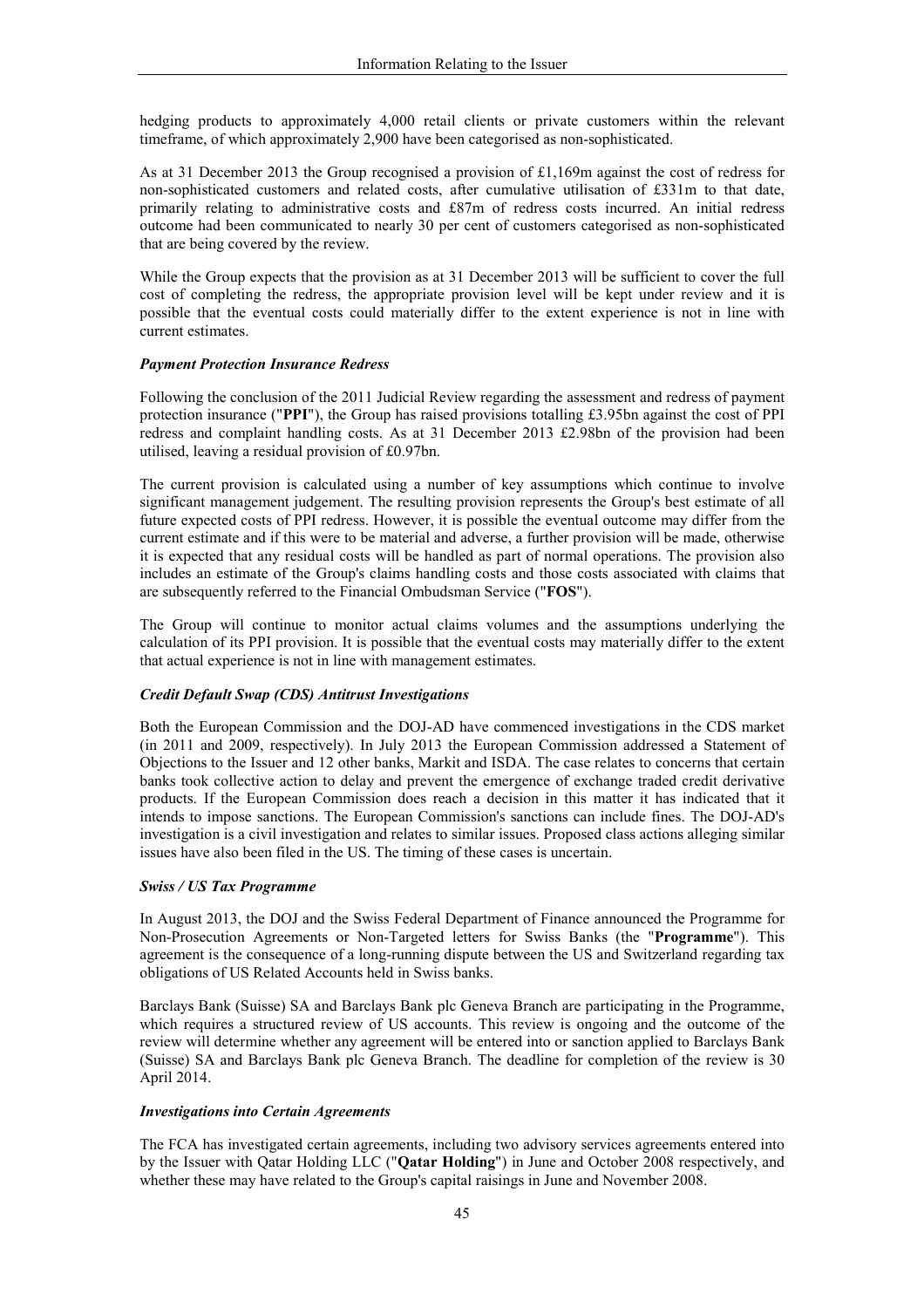The FCA issued warning notices (the "Warning Notices") against Barclays PLC and the Issuer in September 2013. The existence of the advisory services agreement entered into in June 2008 was disclosed but the entry into the advisory services agreement in October 2008 and the fees payable under both agreements, which amount to a total of £322 million payable over a period of five years, were not disclosed in the announcements or public documents relating to the capital raisings in June and November 2008. While the Warning Notices consider that Barclays PLC and the Issuer believed at the time that there should be at least some unspecified and undetermined value to be derived from the agreements, they state that the primary purpose of the agreements was not to obtain advisory services but to make additional payments, which would not be disclosed, for the Qatari participation in the capital raisings. The Warning Notices conclude that Barclays PLC and the Issuer were in breach of certain disclosure-related Listing Rules and Barclays PLC was also in breach of Listing Principle 3 (the requirement to act with integrity towards holders and potential holders of the company's shares). In this regard, the FCA considers that Barclays PLC and the Issuer acted recklessly. The financial penalty in the Warning Notices against the group is £50 million. Barclays PLC and the Issuer continue to contest the findings.

The FCA proceedings are now subject to a stay pending progress in an investigation by the SFO's Fraud Office into the same agreements. The SFO's investigation is at an earlier stage and the Group has received and has continued to respond to requests for further information.

The DOJ and the SEC are undertaking an investigation into whether the Group's relationships with third parties who assist the Group to win or retain business are compliant with the United States Foreign Corrupt Practices Act. They are also investigating the agreements referred to above including the two advisory services agreements. The US Federal Reserve has requested to be kept informed.

## General

The Group is engaged in various other legal, competition and regulatory matters both in the UK and a number of overseas jurisdictions which arise in the ordinary course of business from time to time. At the present time, the Group does not expect the ultimate resolution of any of these other matters to have a material adverse effect on its financial position.

The outcomes of the legal, competition and regulatory matters, including those disclosed above, are difficult to predict. The Group has not disclosed an estimate of the potential financial effect on the Group of contingent liabilities arising from or associated with these matters where it is not practicable to do so or, in cases where it is practicable, where disclosure could prejudice conduct of the matters. Provisions have been recognised for those matters where the Group is able reliably to estimate the probable losses where the probable loss is not *de minimis*.

# **Directors**

The Directors of the Issuer, each of whose business address is 1 Churchill Place, London E14 5HP, United Kingdom, their functions in relation to the Group and their principal outside activities (if any) of significance to the Group are as follows:

| Name             | Function(s) within the Group | Principal outside activities                                                                                                           |
|------------------|------------------------------|----------------------------------------------------------------------------------------------------------------------------------------|
| Sir David Walker | Chairman                     | Consultative Group<br>International<br>on<br>Economic and Monetary Affairs, Inc.<br>(Group of Thirty)<br>Cicely Saunders International |
| Antony Jenkins   | Group Chief Executive        | Director, The Institute of International<br>Finance; Member, International Advisory<br>Panel of the Monetary Authority of<br>Singapore |
| Tushar Morzaria  | Group Finance Director       |                                                                                                                                        |
| Tim Breedon CBE  | Non-Executive Director       | Non-Executive<br>Director.<br>Ministry<br>of                                                                                           |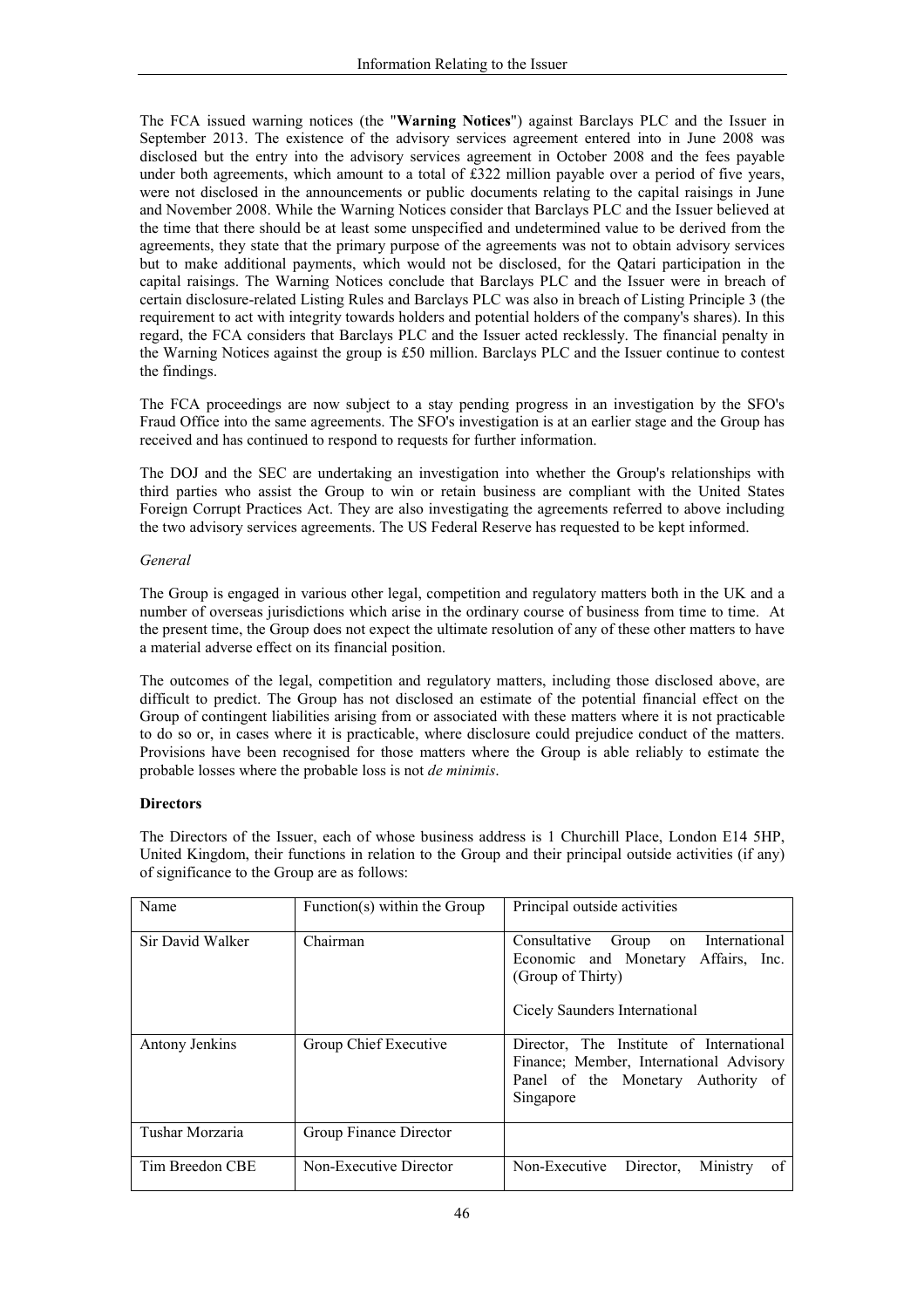|                       |                                                                            | Justice Departmental Board                                                                                                                                                                                                            |  |  |
|-----------------------|----------------------------------------------------------------------------|---------------------------------------------------------------------------------------------------------------------------------------------------------------------------------------------------------------------------------------|--|--|
| Fulvio Conti          | Non-Executive Director                                                     | Chief Executive Officer, Enel<br>SpA;<br>Director, AON PLC; Independent Director,<br>RCS MediaGroup S.p.A; Director, Endesa<br><b>SA</b>                                                                                              |  |  |
| Simon Fraser          | Non-Executive Director                                                     | Non-Executive Director, Fidelity Japanese<br>Values Plc and Fidelity European Values<br>Plc; Chairman, Foreign & Colonial<br>Investment Trust PLC; Chairman, The<br>Merchants Trust PLC; Non-Executive<br>Director, Ashmore Group PLC |  |  |
| Reuben Jeffery III    | Non-Executive Director                                                     | Senior Adviser, Center for Strategic &<br>International Studies; Chief Executive<br>Officer, Rockefeller & Co., Inc.                                                                                                                  |  |  |
| Dambisa Moyo          | Non-Executive Director                                                     | Non-Executive Director, SABMiller plc;<br>Non-Executive Director, Barrick Gold<br>Corporation                                                                                                                                         |  |  |
| Sir Michael Rake      | Deputy Chairman and Senior<br><b>Independent Director</b>                  | Chairman, BT Group PLC;<br>Director,<br>McGraw-Hill Financial Inc.;<br>President,<br>Confederation<br>of<br><b>British</b><br>Industry;<br>Member,<br>Prime<br>Minister's<br><b>Business</b><br><b>Advisory Group</b>                 |  |  |
| Sir John Sunderland   | Non-Executive Director                                                     | Chairman, Merlin Entertainments Group;<br>Non-Executive Director, AFC Energy plc                                                                                                                                                      |  |  |
| Diane de Saint Victor | Non-Executive Director                                                     | General Counsel, Company Secretary and a<br>member<br>of<br>the<br>Group Executive<br>Committee of ABB Limited; Advisory<br>Board Member, world economic Forum:<br>Davos Open Forum (2013-2015)                                       |  |  |
| Frits van Paasschen   | Non-Executive Director                                                     | CEO and President of Starwood Hotels and<br>Resorts Worldwide Inc.; CEO, Coors<br>Brewing Co.                                                                                                                                         |  |  |
| Mike Ashley           | Non-Executive Director                                                     | Member, HM Treasury Audit Committee                                                                                                                                                                                                   |  |  |
| Wendy Lucas-Bull      | Non-Executive<br>Director;<br>Chairman of Barclays Africa<br>Group Limited |                                                                                                                                                                                                                                       |  |  |
| <b>Stephen Thieke</b> | Non-Executive Director                                                     |                                                                                                                                                                                                                                       |  |  |

No potential conflicts of interest exist between any duties to the Issuer of the Directors listed above and their private interests or other duties.

# **Employees**

As at 31 December 2013, the total number of persons employed by the Group (full time equivalents) was approximately 140,000 (31 December 2012: 139,200).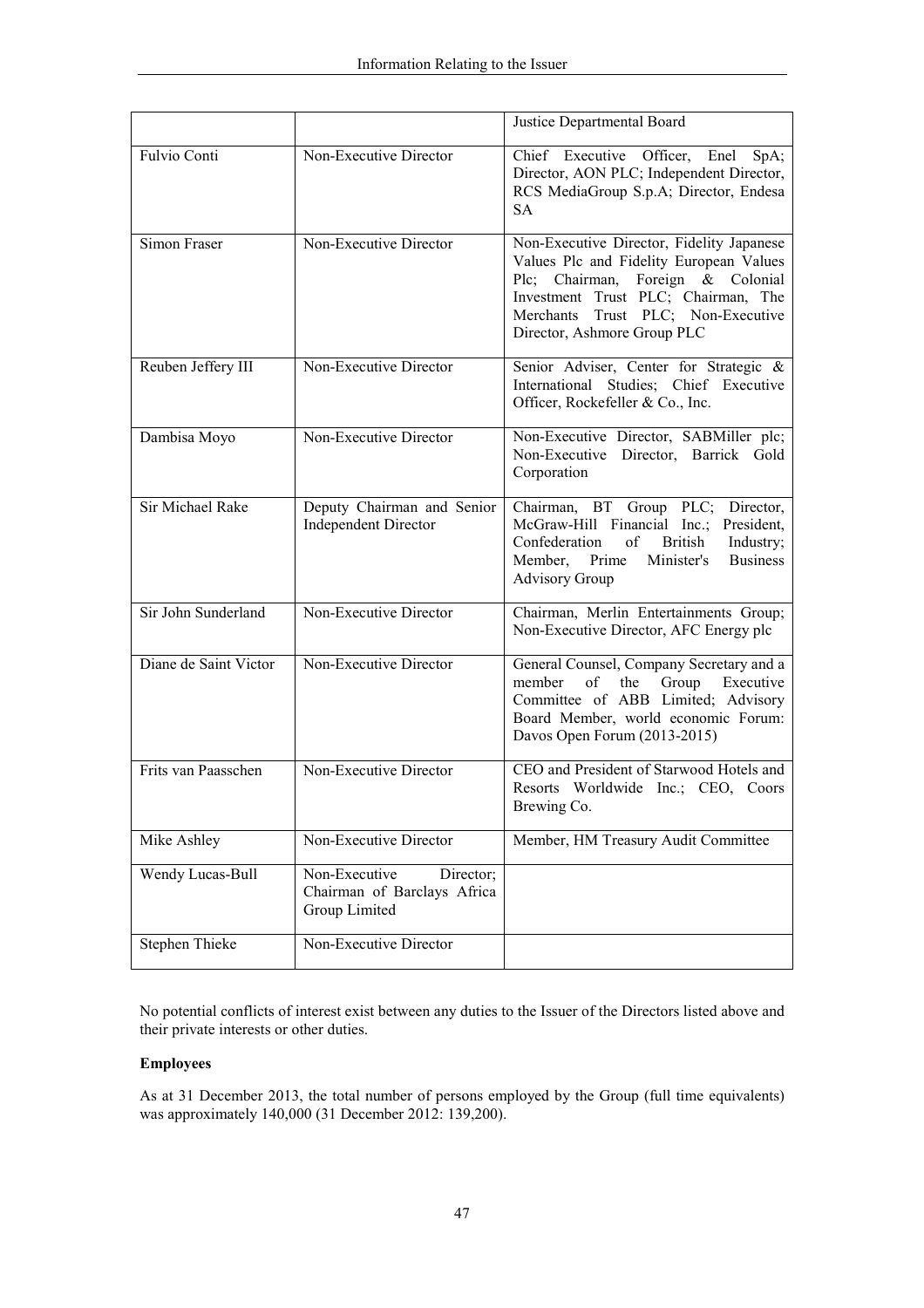## **Significant Change Statement**

There has been no significant change in the financial or trading position of the Issuer or the Group since 31 December 2013.

## **Material Adverse Change Statement**

There has been no material adverse change in the prospects of the Issuer or the Group since 31 December 2013.

### **Legal Proceedings**

Save as disclosed under 'The Issuer and the Group - Legal, Competition and Regulatory Matters' (on pages 37 to 47 of this Prospectus other than under the heading 'General'), there are no governmental, legal or arbitration proceedings (including any such proceedings which are pending or threatened of which the Issuer is aware), which may have or have had during the 12 months preceding the date of this Prospectus, a significant effect on the financial position or profitability of the Issuer and/or the Group.

### **Auditors**

The annual consolidated and unconsolidated financial statements of the Issuer for the two years ended 31 December 2012 and 31 December 2013 have been audited without qualification by Pricewaterhouse Coopers of Southwark Towers, 32 London Bridge Street, London SE1 9SY, chartered accountants and registered auditors (authorised and regulated by the FCA for designated investment business and a member firm of the Institute of Chartered Accountants in England and Wales, ICAEW).

### **Related Parties**

In the ordinary course of business, the Issuer participates in transactions with parent and fellow subsidiary companies.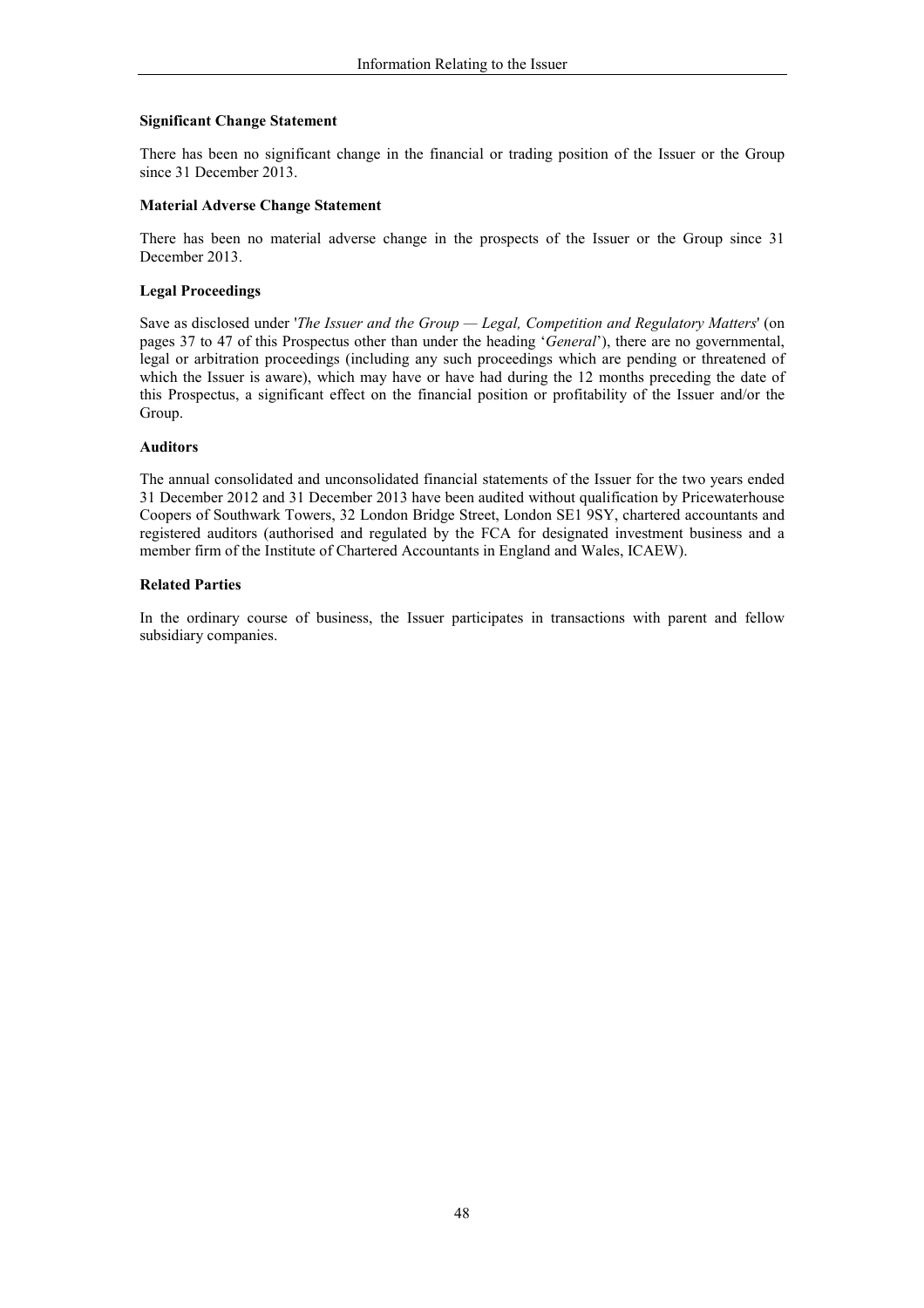## TERMS AND CONDITIONS OF THE SECURITIES

## **Introduction**

The terms and conditions (the "Conditions") of the Securities will comprise (i) the terms and conditions set forth in 'Terms and Conditions of the Securities' set out in GSSP Base Prospectus 9 of Barclays Bank PLC dated 19 August 2013 (the "General Conditions"), as amended and completed (as applicable) by (ii) the terms of the 'Issue Terms' (the "Issue Terms") below.

As noted above, the Issue Terms amend and complete (as applicable) the General Conditions with respect to the Securities:

- All references in the General Conditions to "Final Terms" shall be deemed to be replaced with references to "Issue Terms":
- All references in the General Conditions to the "completion or election" of the General Conditions by the "Final Terms" (or words of similar import) shall instead be construed as references to "amendment and completion (as applicable)" of the "Issue Terms" (or words of similar import); and
- In the event of any inconsistency between any of the terms of the General Conditions and the Issue Terms, the Issue Terms shall prevail (and the terms of this paragraph and the paragraph immediately above at the start of the "Terms and Conditions of the Securities" shall prevail over both).

Italicised text in the Conditions (other than to denote a non-English language term or name of section heading) is provided for explanatory or descriptive reasons only, and shall not form part of the Conditions.

The General Conditions are incorporated by reference into this Prospectus: see 'Documents Incorporated by Reference' above.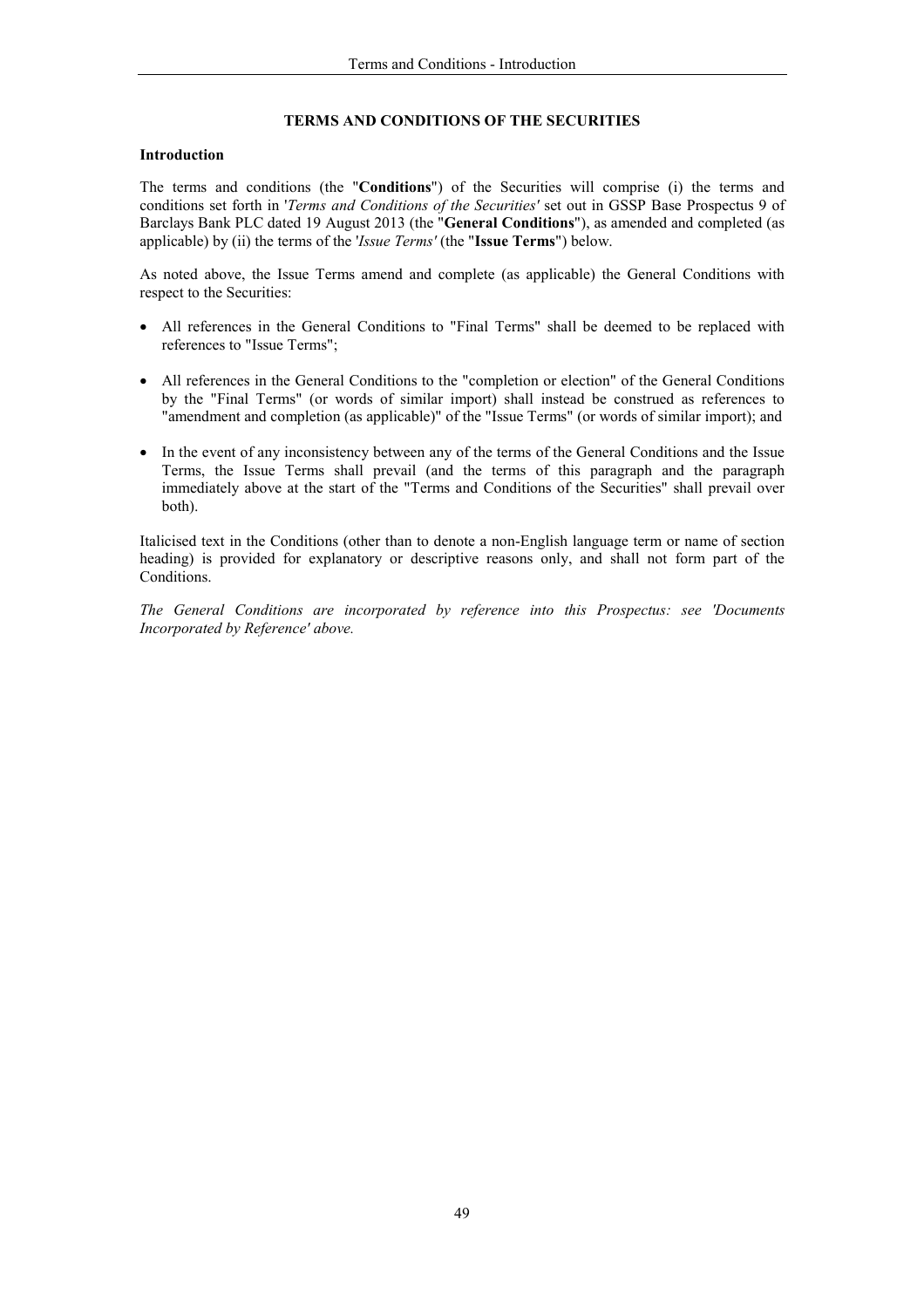# **ISSUE TERMS**

| 1.  | (a)<br>Series: |                                                      | NX000147886.                                                                                                                                                                                                                                     |  |
|-----|----------------|------------------------------------------------------|--------------------------------------------------------------------------------------------------------------------------------------------------------------------------------------------------------------------------------------------------|--|
|     | (b)            | Tranche:                                             | One.                                                                                                                                                                                                                                             |  |
| 2.  | Currency:      |                                                      | Swedish Krona, the lawful currency of the Kingdom of<br>Sweden ("SEK").                                                                                                                                                                          |  |
| 3.  | Securities:    |                                                      | Notes.                                                                                                                                                                                                                                           |  |
| 4.  | Notes:         |                                                      | Applicable.                                                                                                                                                                                                                                      |  |
|     | (a)            | Aggregate Nominal<br>Amount as at the Issue<br>Date: |                                                                                                                                                                                                                                                  |  |
|     |                | Tranche:<br>(i)                                      | As at the date of the Prospectus, up to SEK 10,000,000. The<br>Aggregate Nominal Amount as notified by the Issuer on or<br>Trade<br>Date<br>around<br>the<br>by<br>publication<br>on<br>http://www.barclays.com/investorrelations/debtinvestors. |  |
|     |                | Series:<br>(ii)                                      | As at the date of the Prospectus, up to SEK 10,000,000. The<br>Aggregate Nominal Amount as notified by the Issuer on or<br>around<br>the<br>Trade<br>Date<br>by<br>publication<br>on<br>http://www.barclays.com/investorrelations/debtinvestors. |  |
|     | (b)            | Specified Denomination:                              | SEK 10,000.                                                                                                                                                                                                                                      |  |
|     | (c)            | Minimum Tradable<br>Amount:                          | Not Applicable.                                                                                                                                                                                                                                  |  |
| 5.  | Certificates:  |                                                      | Not Applicable.                                                                                                                                                                                                                                  |  |
| 6.  | Issue Price:   |                                                      | 100 per cent of the Aggregate Nominal Amount.                                                                                                                                                                                                    |  |
|     |                |                                                      | The Issue Price includes a distribution fee payable by the<br>Issuer to the Distributor which will be no more than 1.2 per<br>cent. per annum of the Issue Price of the Securities (i.e., 6.0)<br>per cent. of the Issue Price in total).        |  |
|     |                |                                                      | Investors in the Securities intending to invest through an<br>intermediary (including by way of introducing broker) should<br>request details of any such commission or fee payment from<br>such intermediary before making any purchase hereof. |  |
| 7.  | Issue Date:    |                                                      | 10 June 2014.                                                                                                                                                                                                                                    |  |
| 8.  |                | Scheduled Redemption Date:                           | The later of (i) 11 June 2019 and (ii) the third Business Day<br>following the Latest Final Averaging-out Date (as defined in<br>item 15(f) below), as determined by the Determination Agent.                                                    |  |
| 9.  |                | <b>Calculation Amount:</b>                           | SEK 10,000.                                                                                                                                                                                                                                      |  |
| 10. |                | Type of Security:                                    | Share Linked Securities.                                                                                                                                                                                                                         |  |
| 11. |                | Underlying Performance Type:                         | Basket.                                                                                                                                                                                                                                          |  |
| 12. | Cap:           |                                                      | Not Applicable.                                                                                                                                                                                                                                  |  |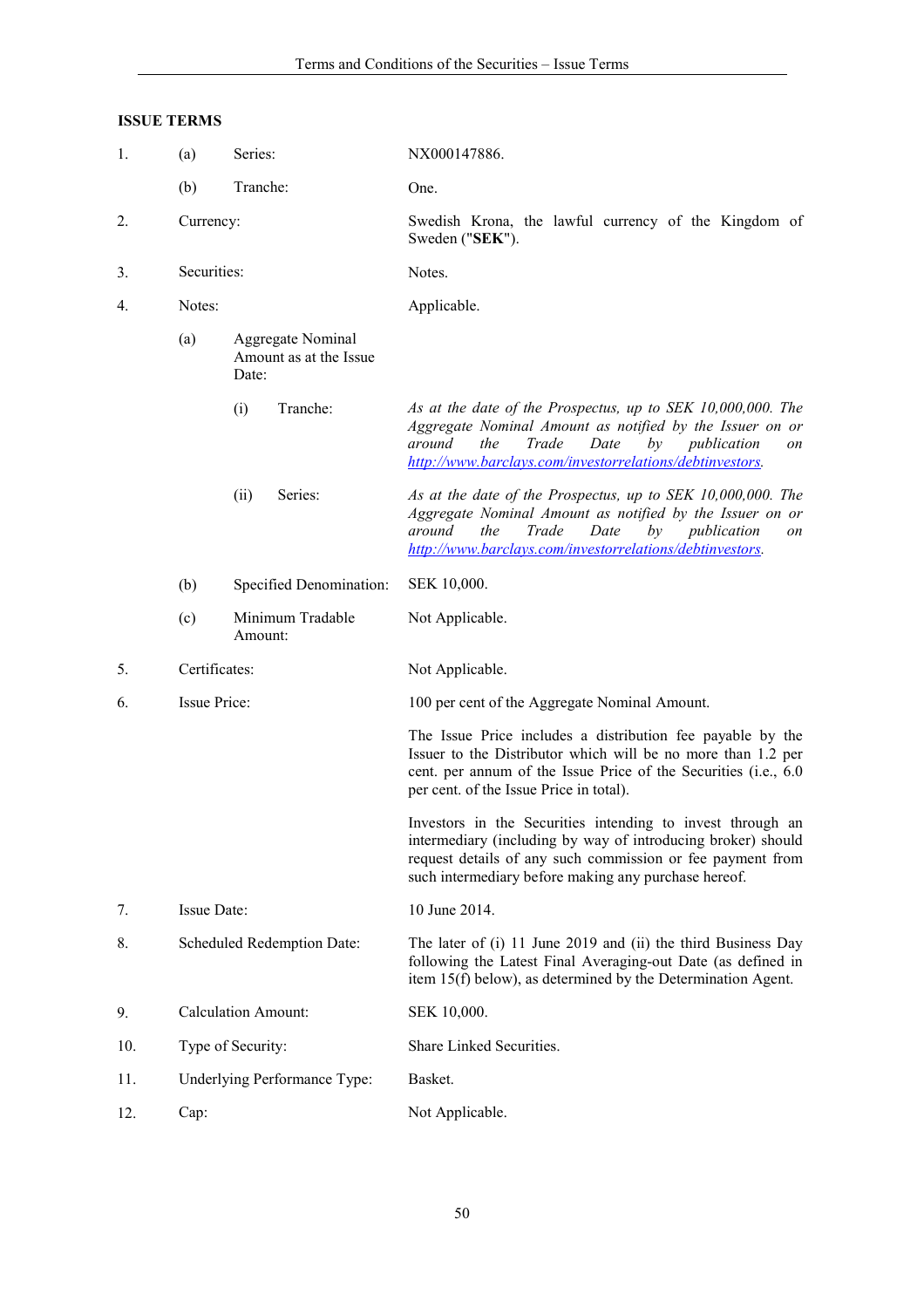#### Provisions relating to interest (if any) payable

| 13. | Interest Type:                 | Not Applicable. |
|-----|--------------------------------|-----------------|
|     | General Condition 6 (Interest) |                 |

### **Provisions relating to Optional Early Redemption**

Not Applicable.  $14.$ **Optional Early Redemption** Event: General Condition 7 (Optional **Early Redemption Event)** 

#### **Provisions relating to Final Redemption**

| 15. | (a) | Final Redemption Type:<br><b>General Condition 8</b><br>(Final Redemption) | Not Applicable.<br>Each Security will be redeemed by the Issuer on the Scheduled<br>Redemption Date at the "Final Cash Settlement Amount"<br>which will be a cash amount in the Settlement Currency per<br>Calculation Amount determined by the Determination Agent in<br>accordance with the following: |
|-----|-----|----------------------------------------------------------------------------|----------------------------------------------------------------------------------------------------------------------------------------------------------------------------------------------------------------------------------------------------------------------------------------------------------|
|     |     |                                                                            | $(100\% \times CA) + (CA \times \text{Participation} \times FX \text{ Performance} \times \text{Max}(0; \text{Basket Return}))$                                                                                                                                                                          |

Where:

"CA" means the Calculation Amount;

"Max" followed by a series of amounts inside brackets, means whichever is the greater of the amounts separated by a semicolon inside those brackets; and

"Participation", "Basket Return" and "FX Performance" have the meaning respectively given below.

- $(b)$ Settlement Currency: SEK.
- $(c)$ Settlement Method: Cash.

 $(d)$ 

Participation: Means the percentage as determined and notified by the Issuer on or around the Trade Date (by reference to prevailing market) factors at the time) by publication  $\alpha$ http://www.barclays.com/investorrelations/debtinvestors.

> As of the date of this Prospectus, the Participation is indicatively set at  $100$  per cent. (100%), but it may be a greater or lesser percentage provided that it will not be less than 75 per cent.  $(75%)$ .

 $(e)$ **Basket Return:** Means an amount, expressed as a percentage, determined by the Determination Agent in accordance with the following:

$$
\sum_{i=1}^{8} Weight_i \times \left(\frac{Final Valuation Price_i}{Initial Price_i} - 1\right)
$$

Where:

"Final Valuation Price<sub>i</sub>" shall be determined in respect of each Share in the Basket and means, in respect of Share "i", the Final Valuation Price (as determined in item 18 below) of such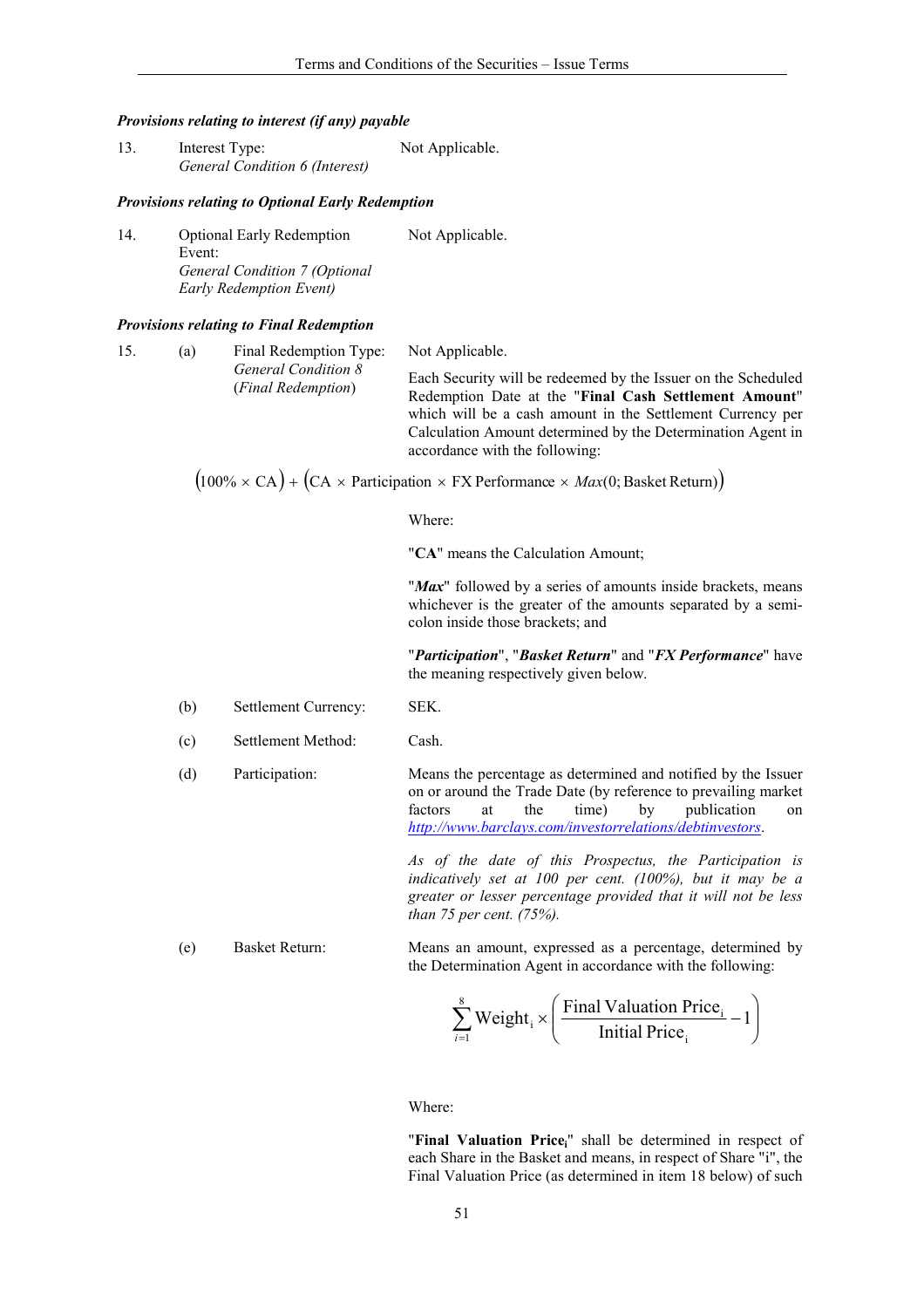Share "i";

"Initial Price;" shall be determined in respect of each Share in the Basket and means, in respect of Share "i", the Initial Price (as determined in item 17 below) of such Share "i";

" $\Sigma$ " or sigma means the sum of, such that, for example,  $\sum_{i=1}^{6} x_i$ 

is defined by:  $X_1 + X_2 + ... + X_8$ ; and

"Weight;" means, in respect of Share "i", the Weight of such Share "i" (as defined in item 16 (vii) below).

Means an amount determined by the Determination Agent in accordance with the following formula:

$$
\frac{FX_{Final}}{FX_{Initial}}
$$

#### Where:

" $\mathbf{FX}_{\text{Final}}$ " means the FX Rate in respect of the Final Averagingout Date (as defined in item 18 below), provided that if in respect of any one or more Shares in the Basket, the Final Averaging-out Date is adjusted pursuant to General Condition 5.4 (Asset Scheduled Trading Day Adjustments) and/or General Condition 12 (Consequences of Disrupted Days), then the latest to occur of each of the Final Averaging-out Dates amongst each of the Shares in the Basket following such adjustment ("Latest Final Averaging-out Date"), or, if the Final Averaging-out Date or Latest Final Averaging-out Date (as applicable) is not an FX Business Day, the next following FX Business Day:

"FX<sub>Initial</sub>" means the FX Rate in respect of the Initial Valuation Date, provided that if in respect of any one or more Shares in the Basket, the Initial Valuation Date is adjusted pursuant to General Condition 5.4 (Asset Scheduled Trading Day Adjustments) and/or General Condition 12 (Consequences of Disrupted Days), then the latest to occur of each of the Initial Valuation Dates amongst each of the Shares in the Basket following such adjustment ("Latest Initial Valuation Date"), or, if the Initial Valuation Date or Latest Initial Valuation Date (as applicable) is not an FX Business Day, the next following FX Business Day; and

"FX Business Day" means a day, other than a Saturday or Sunday, on which commercial banks and foreign exchange markets settle payments and are open for general business (including dealing in foreign exchange and foreign currency deposits) in London and Stockholm, and which is also a TARGET Business Day.

Means, in respect of any day, the GBP/SEK currency rate  $(g)$ FX Rate: (expressed as the number of SEK per GBP 1.00), as determined by the Determination Agent in accordance with the following formula:

FX Performance:

 $(f)$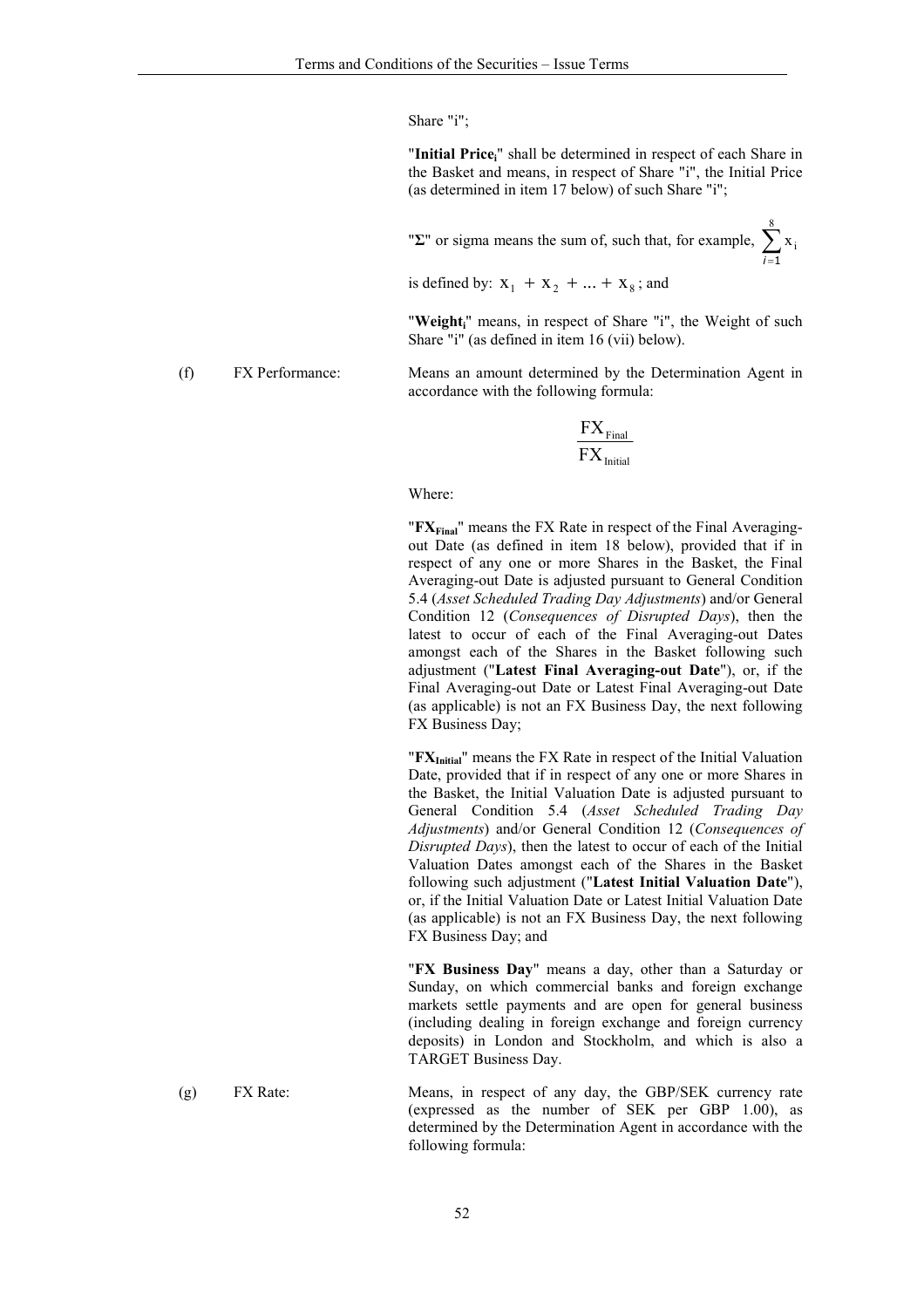# **EUR/SEK FX Rate** EUR/GBP FX Rate

Where:

"EUR/SEK FX Rate" means, in respect of any day, the EUR/SEK currency rate (expressed as the number of SEK per EUR 1.00) as quoted on Reuters page ECB37 at 14:15 CET with 4 decimals on such day (or if such rate does not appear on Reuters page ECB37 at or around 14:15 CET on such date then the rate will be determined by the Determination Agent in good faith and in a commercially reasonable manner); and

"EUR/GBP FX Rate" means, in respect of any day, the EUR/GBP currency rate (expressed as the number of GBP per EUR 1.00) as quoted on Reuters page ECB37 at 14:15 CET with 4 decimals on such day (or if such rate does not appear on Reuters page ECB37 at or around 14:15 CET on such date then the rate will be determined by the Determination Agent in good faith and in a commercially reasonable manner).

### Provisions relating to the Underlying Asset(s)

| 16. |     | <b>Underlying Assets:</b> |                                                |                                                                                                                                                                   | Each of the Shares (being the "Basket").                                         |                           |                                                               |
|-----|-----|---------------------------|------------------------------------------------|-------------------------------------------------------------------------------------------------------------------------------------------------------------------|----------------------------------------------------------------------------------|---------------------------|---------------------------------------------------------------|
|     | (a) | Shares:                   |                                                | The common shares as issued by the relevant Share Company<br>and having the other identifiers as set forth in each row $(i=1)$<br>to 8) in the Share Table below. |                                                                                  |                           |                                                               |
|     |     | (i)                       | Exchanges:                                     |                                                                                                                                                                   | In respect of each Share, the London Stock Exchange.                             |                           |                                                               |
|     |     | (ii)                      | Related<br>Exchanges:                          |                                                                                                                                                                   | In respect of each Share, All Exchanges.                                         |                           |                                                               |
|     |     | (iii)                     | <b>Underlying Asset</b><br>Currencies:         | GBP.                                                                                                                                                              |                                                                                  |                           |                                                               |
|     |     | (iv)                      | Bloomberg<br>Screens:                          |                                                                                                                                                                   | As set out in the table below in the column entitled<br>'Bloomberg Screen'.      |                           |                                                               |
|     |     | (v)                       | Reuters Screens:                               | Screen'.                                                                                                                                                          |                                                                                  |                           | As set out in the table below in the column entitled 'Reuters |
|     |     | (vi)                      | <b>Underlying Asset</b><br>ISIN <sub>s</sub> : |                                                                                                                                                                   | As set out in the table below in the column entitled<br>'Underlying Asset ISIN'. |                           |                                                               |
|     |     | (vii)                     | Weight:                                        |                                                                                                                                                                   | In respect of each Share, 12.5 per cent.                                         |                           |                                                               |
|     | i   | <b>Share Company:</b>     |                                                |                                                                                                                                                                   | <b>Bloomberg</b><br>Screen:                                                      | <b>Reuters</b><br>Screen: | Underlying<br>Asset<br>ISIN:                                  |
|     |     |                           |                                                |                                                                                                                                                                   |                                                                                  |                           |                                                               |

| i              | <b>Share Company:</b>    | <b>Bloomberg</b><br>Screen:     | <b>Reuters</b><br>Screen: | Underlying<br>Asset<br>ISIN: |
|----------------|--------------------------|---------------------------------|---------------------------|------------------------------|
|                | Royal Dutch Shell PLC    | <b>RDSALN</b><br>$\leq$ Equity> | RDSa.L                    | GB00B03MLX29                 |
| $\mathfrak{D}$ | Glaxosmithkline PLC      | <b>GSK LN</b><br>$<$ Equity $>$ | GSK.L                     | GB0009252882                 |
| 3              | Centrica PLC             | <b>CNALN</b><br>$\leq$ Equity>  | CNA.L                     | GB00B033F229                 |
| 4              | <b>HSBC Holdings PLC</b> | <b>HSBALN</b><br>$<$ Equity $>$ | <b>HSBA.L</b>             | GB0005405286                 |
|                | Astrazeneca PLC          | <b>AZN LN</b><br>$<$ Equity $>$ | AZN.L                     | GB0009895292                 |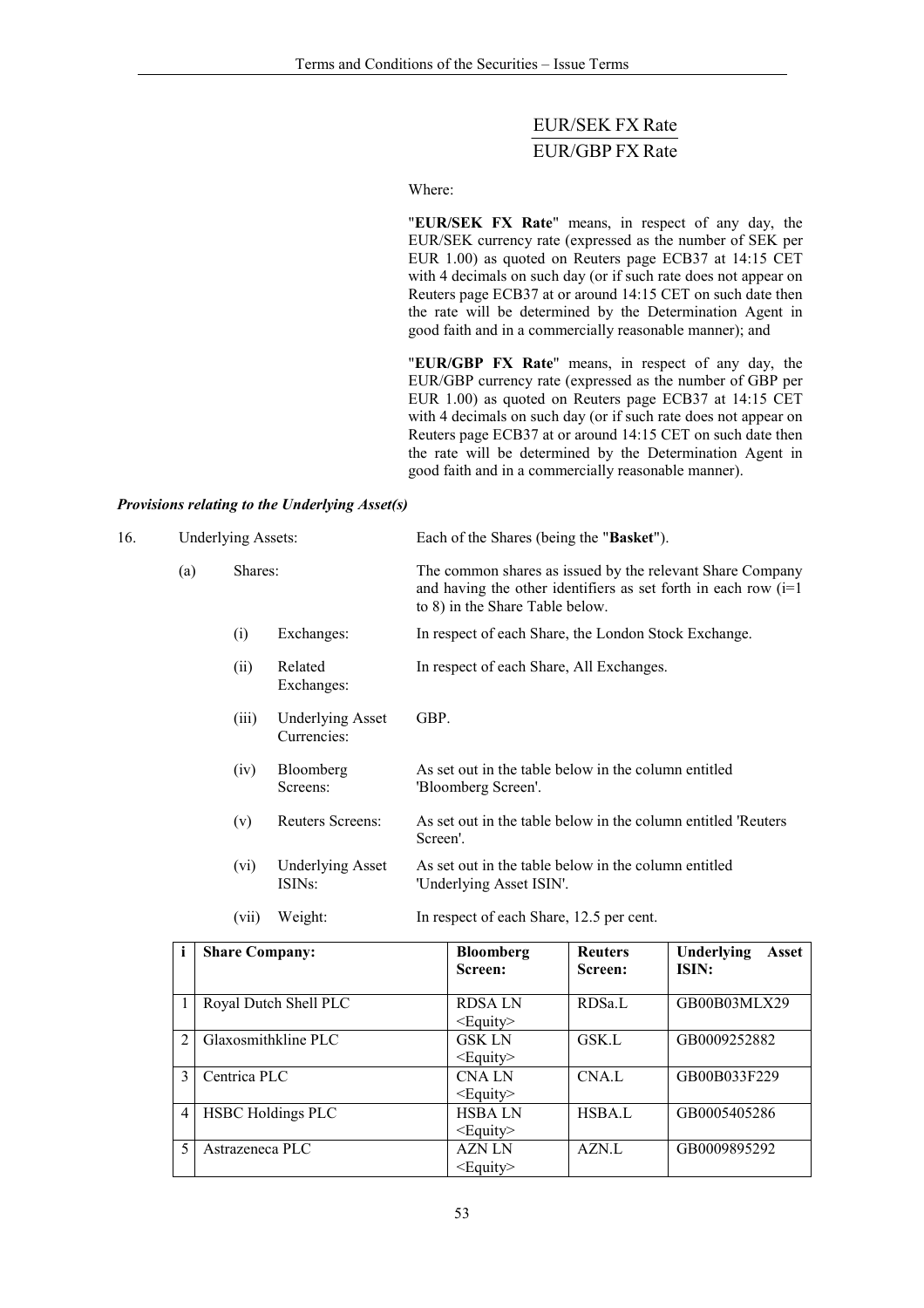| Unilever PLC  | ULVR LN           | ULVR.L | GB00B10RZP78 |
|---------------|-------------------|--------|--------------|
|               | $\le$ Equity>     |        |              |
| Tesco PLC .   | <b>TSCOLN</b>     | TSCO.L | GB0008847096 |
|               | $\leq$ Equity>    |        |              |
| <b>BP PLC</b> | BP/LN             | BP.L   | GB0007980591 |
|               | <eauitv></eauitv> |        |              |

| 17.<br>Initial Price: |     |                                | In respect of each Share "i", the closing share price on the<br>relevant Exchange on the Initial Valuation Date, subject to<br>adjustment as provided in the Conditions, as determined by<br>the Determination Agent.                                                                                                                                                                                                                                                                                                                                      |
|-----------------------|-----|--------------------------------|------------------------------------------------------------------------------------------------------------------------------------------------------------------------------------------------------------------------------------------------------------------------------------------------------------------------------------------------------------------------------------------------------------------------------------------------------------------------------------------------------------------------------------------------------------|
|                       | (a) | Initial Valuation Date:        | 28 May 2014                                                                                                                                                                                                                                                                                                                                                                                                                                                                                                                                                |
|                       |     |                                | Initial Valuation Date – Common Pricing.                                                                                                                                                                                                                                                                                                                                                                                                                                                                                                                   |
| 18.                   |     | <b>Final Valuation Prices:</b> |                                                                                                                                                                                                                                                                                                                                                                                                                                                                                                                                                            |
|                       | (a) | Averaging-out:                 | Applicable (and as defined in General Condition 38.1)<br>( <i>Definitions</i> )).                                                                                                                                                                                                                                                                                                                                                                                                                                                                          |
|                       |     |                                | Averaging-out Dates: 28 November 2017, 28 December<br>2017, 29 January 2018, 28 February 2018, 28 March 2018, 30<br>April 2018, 29 May 2018, 28 June 2018, 30 July 2018, 28<br>August 2018, 28 September 2018, 29 October 2018, 28<br>November 2018, 28 December 2018, 28 January 2019, 28<br>February 2019, 28 March 2019, 29 April 2019 and 28 May<br>2019, in each case subject to adjustment in accordance with<br>General Condition 5.4 (Asset Scheduled Trading Day<br>Adjustments) and/or General Condition 12 (Consequences of<br>Disrupted Days). |

The Averaging-out Date scheduled to fall on 28 May 2019 shall be the "Final Averaging-out Date".

## Provisions relating to disruption events

| 19. | Consequences of a Disrupted Day<br>(in respect of an Averaging Date<br>or Lookback Date):<br><b>General Condition 12</b><br>(Consequences of Disrupted<br>Days) |                        |                 |
|-----|-----------------------------------------------------------------------------------------------------------------------------------------------------------------|------------------------|-----------------|
|     | (a)                                                                                                                                                             | Omission:              | Not Applicable. |
|     | (b)                                                                                                                                                             | Postponement:          | Not Applicable. |
|     | (c)                                                                                                                                                             | Modified Postponement: | Applicable.     |
| 20. | FX Disruption Event:<br>General Condition 21 (FX<br>Disruption Event)                                                                                           |                        | Not Applicable. |
| 21. | Local Jurisdiction Taxes and<br>Expenses:                                                                                                                       |                        | Not Applicable. |
| 22. | <b>Additional Disruption Events:</b><br>General Condition 20 (Early<br>Redemption or Adjustment<br>following an Additional                                      |                        |                 |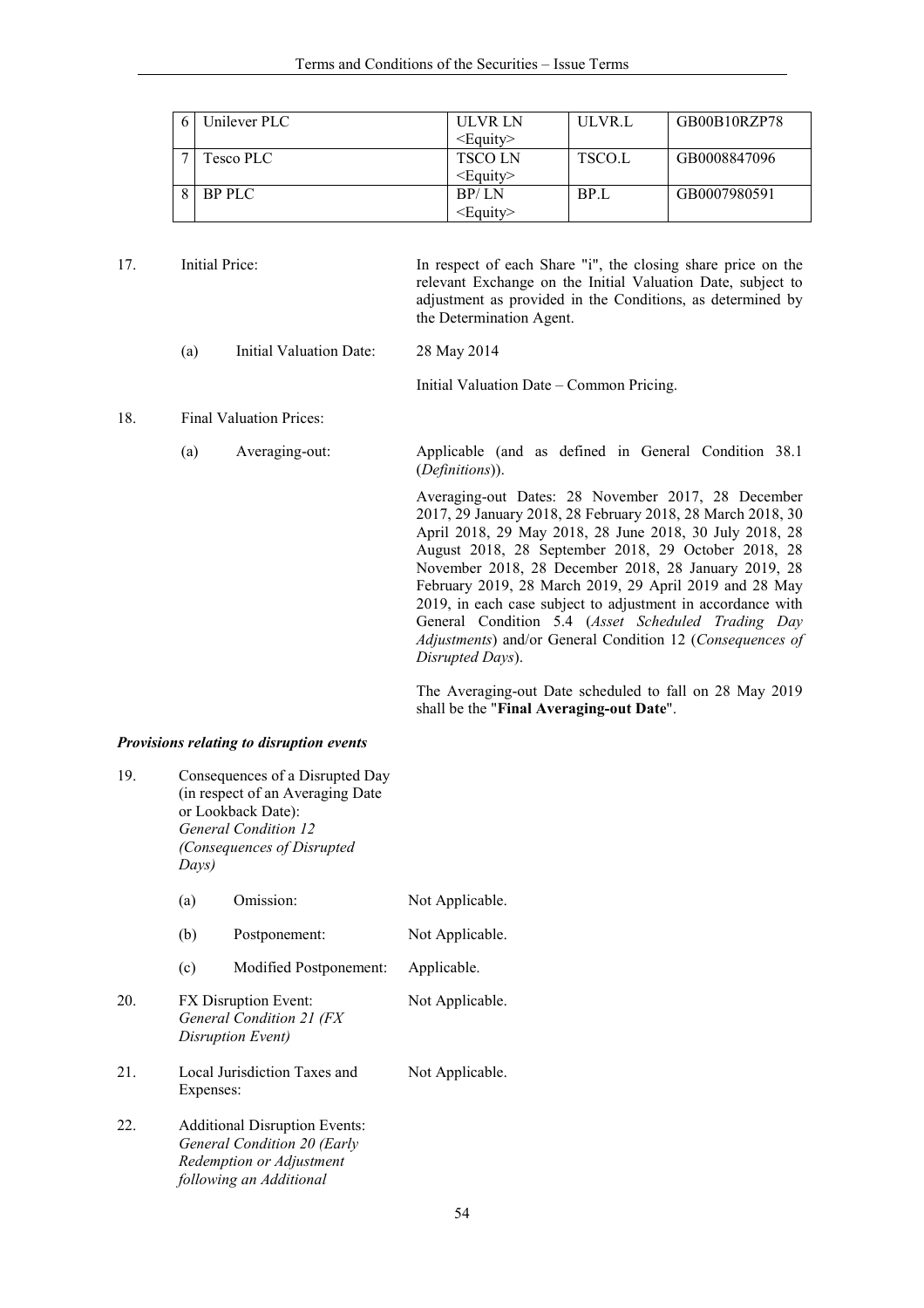Disruption Event):

23.

25.

27.

|     | (a)                                       | Hedging Disruption:                                    | Not Applicable.                                                                                                                                                                                                         |
|-----|-------------------------------------------|--------------------------------------------------------|-------------------------------------------------------------------------------------------------------------------------------------------------------------------------------------------------------------------------|
|     | (b)                                       | Increased Cost of<br>Hedging:                          | Not Applicable.                                                                                                                                                                                                         |
|     | (c)                                       | Affected Jurisdiction<br>Hedging Disruption:           | Not Applicable.                                                                                                                                                                                                         |
|     | (d)                                       | Affected Jurisdiction<br>Increased Cost of<br>Hedging: | Not Applicable.                                                                                                                                                                                                         |
|     | (e)                                       | Affected Jurisdiction:                                 | Not Applicable.                                                                                                                                                                                                         |
|     | (f)                                       | <b>Increased Cost of Stock</b><br>Borrow:              | Not Applicable.                                                                                                                                                                                                         |
|     | (g)                                       | Initial Stock Loan Rate:                               | Not Applicable.                                                                                                                                                                                                         |
|     | (h)                                       | Maximum Stock Loan<br>Rate:                            | Not Applicable.                                                                                                                                                                                                         |
|     | (i)                                       | Loss of Stock Borrow:                                  | Not Applicable.                                                                                                                                                                                                         |
|     | (j)                                       | Fund Disruption Event:                                 | Not Applicable.                                                                                                                                                                                                         |
|     | (k)                                       | Foreign Ownership<br>Event:                            | Not Applicable.                                                                                                                                                                                                         |
|     | (1)                                       | Insolvency Filing:                                     | Not Applicable.                                                                                                                                                                                                         |
| 23. |                                           | Change in Law - Hedging:                               | Not Applicable.                                                                                                                                                                                                         |
| 24. | Hedging:                                  | Change in Law – Commodity                              | Not Applicable.                                                                                                                                                                                                         |
| 25. |                                           | Early Cash Settlement Amount:                          | Market Value.                                                                                                                                                                                                           |
| 26. | Early Redemption Notice Period<br>Number: |                                                        | As specified in General Condition 38.1 (Definitions).                                                                                                                                                                   |
| 27. |                                           | Substitution of Shares:                                | Substitution of Shares - Standard.                                                                                                                                                                                      |
| 28. |                                           | <b>Entitlement Substitution:</b>                       | Not Applicable.                                                                                                                                                                                                         |
|     | <b>General provisions</b>                 |                                                        |                                                                                                                                                                                                                         |
| 29. |                                           | Form of Securities:                                    | Euroclear Sweden Registered Securities.                                                                                                                                                                                 |
|     |                                           |                                                        | Dematerialised Uncertificated Securities in dematerialised<br>book-entry form in accordance with the Swedish Financial<br>Instruments Accounts Act (1998:1479), as amended. Cleared<br>and settled in Euroclear Sweden. |
|     |                                           |                                                        | NGN Form: Not Applicable.                                                                                                                                                                                               |
|     |                                           |                                                        | Held under the NSS: Not Applicable.                                                                                                                                                                                     |
|     |                                           |                                                        | CGN Form: Not Applicable.                                                                                                                                                                                               |
|     |                                           |                                                        | CDIs: Not Applicable.                                                                                                                                                                                                   |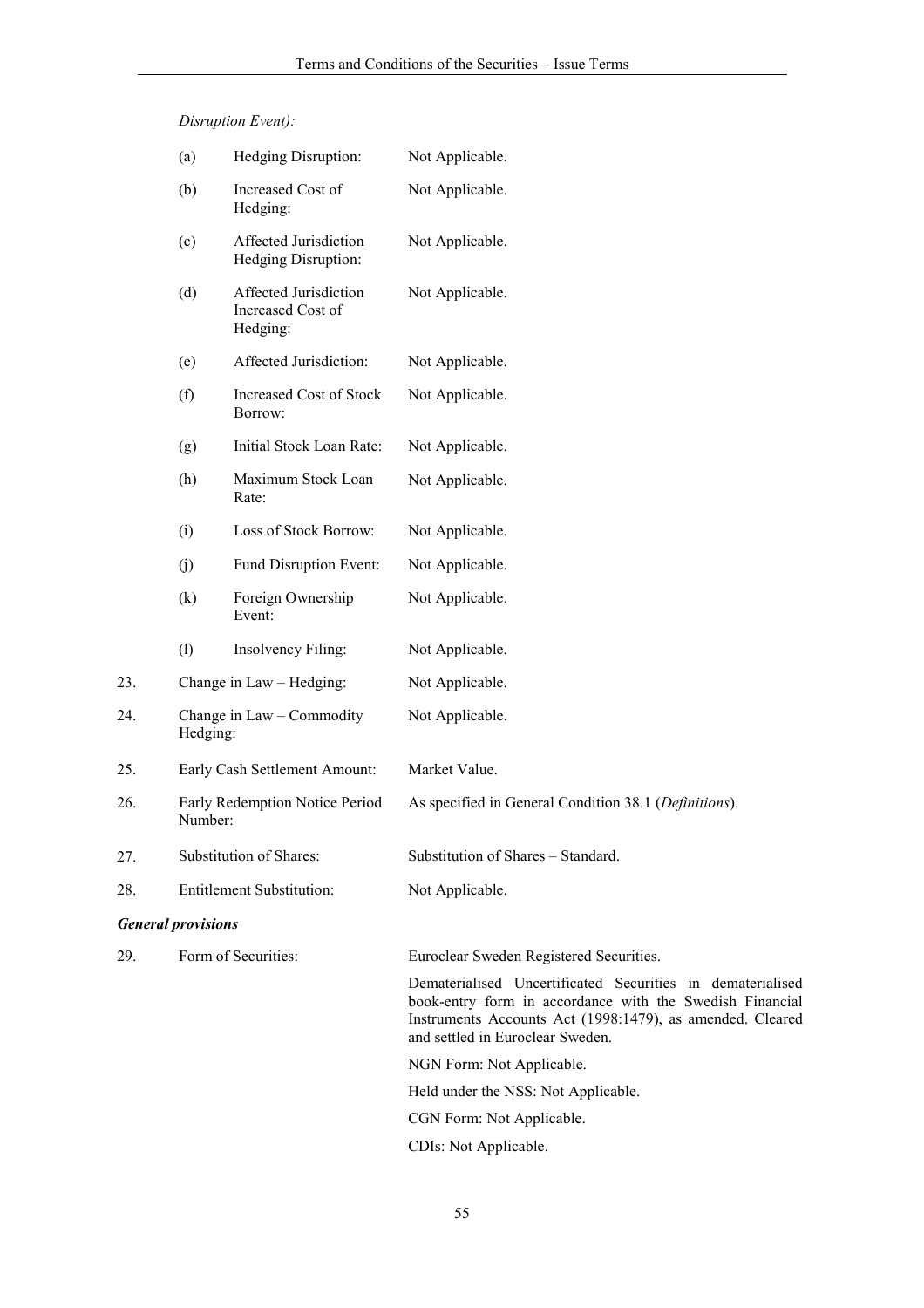| 30. | Trade Date:                                                                | 27 May 2014.       |
|-----|----------------------------------------------------------------------------|--------------------|
| 31. | Additional Business Centre(s):                                             | Not Applicable.    |
| 32. | <b>Business Day Convention:</b>                                            | Following.         |
| 33. | Determination Agent:                                                       | Barclays Bank PLC. |
| 34. | Common Depositary:                                                         | Not Applicable.    |
| 35. | Registrar:                                                                 | Not Applicable.    |
| 36. | <b>CREST</b> Agent:                                                        | Not Applicable.    |
| 37. | Transfer Agent:                                                            | Not Applicable.    |
| 38. | Name of Manager:                                                           | Barclays Bank PLC. |
|     | Date of underwriting agreement:                                            | Not Applicable.    |
|     | and<br>addresses<br><b>Names</b><br>οf<br>secondary trading intermediaries | Not Applicable.    |
|     | and main terms of commitment:                                              |                    |
| 39. | <b>Registration Agent:</b>                                                 | Not Applicable.    |
| 40. | Masse Category:                                                            | Not Applicable.    |
| 41. | Governing Law:                                                             | English Law.       |
| 42. | Settlement Expenses:                                                       | Not Applicable.    |
| 43. | Local Market Expenses:                                                     | Not Applicable.    |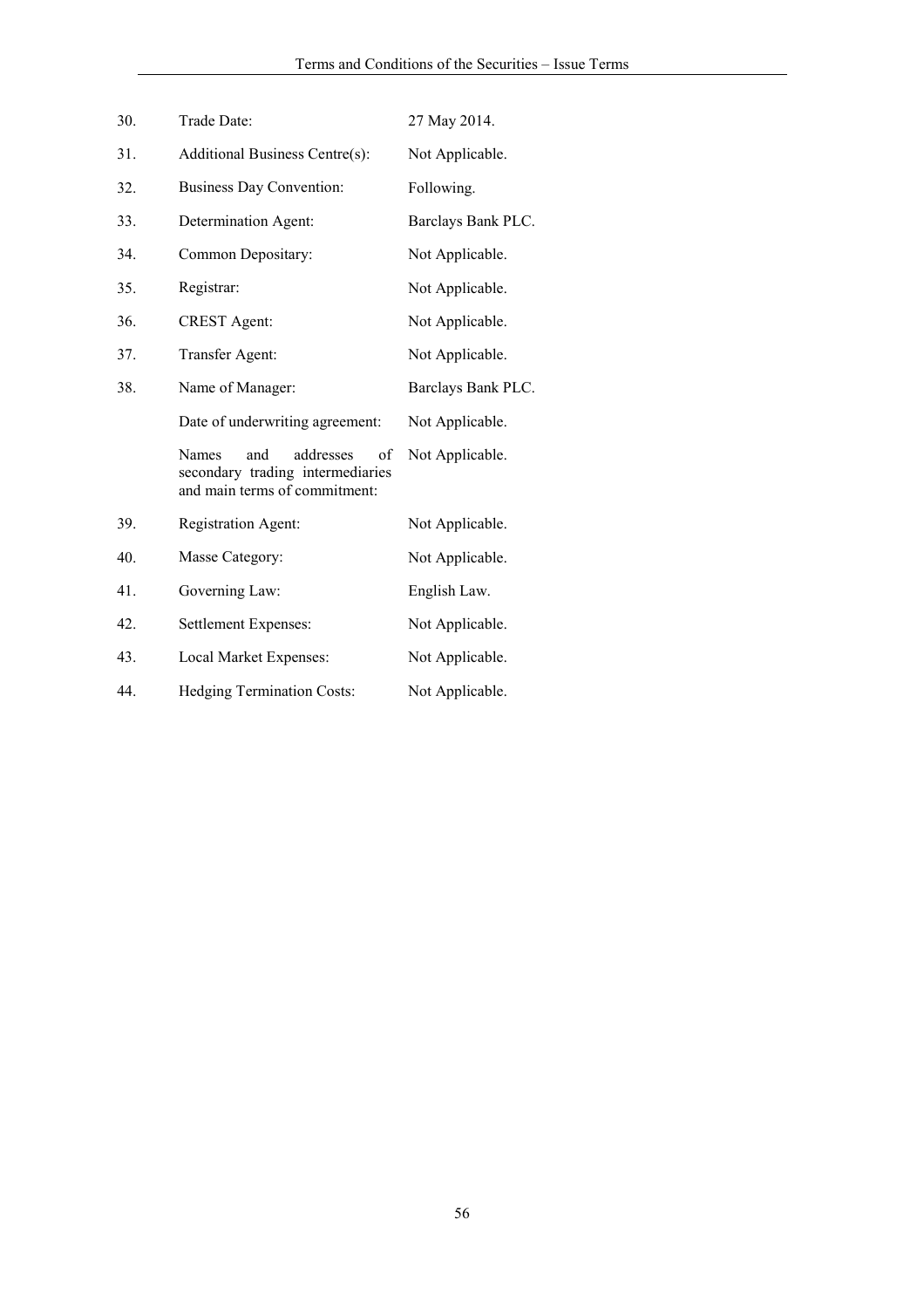### **OTHER INFORMATION**

#### $\mathbf{1}$ **LISTING AND ADMISSION TO TRADING**

admission to trading:

 $(i)$ Listing and Admission Application has been made by the Issuer (or on its to Trading: behalf) for the Securities to be listed on the Official List and admitted to trading on the Regulated Markets of the Luxembourg Stock Exchange and the NASDAQ OMX Stockholm on or around the Issue Date.  $(ii)$ Estimate  $\alpha$ f total EUR 600 plus SEK 1,500. expenses related  $f<sub>O</sub>$ 

#### $2.$ **RATINGS**

Ratings:

The Securities have not been individually rated.

#### $\mathfrak{Z}$ . **INTERESTS OF NATURAL AND LEGAL PERSONS INVOLVED IN THE OFFER**

Save for any fees payable to the Manager and save as discussed in the risk factor 'Risks associated with conflicts of interest between the Issuer and purchasers of Securities', so far as the Issuer is aware, no person involved in the offer of the Securities has an interest material to the offer.

#### $\overline{4}$ . REASONS FOR THE OFFER. ESTIMATED NET PROCEEDS AND TOTAL **EXPENSES**

| (i)  | Reasons for the offer:  | The Issuer intends to apply the net proceeds from the<br>sale of Securities either for hedging purposes or for<br>general corporate purposes |
|------|-------------------------|----------------------------------------------------------------------------------------------------------------------------------------------|
| (ii) | Estimated net proceeds: | Not Applicable.                                                                                                                              |

- $(iii)$ Estimated total Not Applicable. expenses:
- $5<sub>1</sub>$ **YIELD**

Not Applicable

#### 6. PERFORMANCE OF UNDERLYING ASSETS, AND OTHER INFORMATION **CONCERNING THE UNDERLYING ASSETS AND EXPLANATION AS TO HOW** THE VALUE OF THE SECURITIES IS AFFECTED BY THE VALUE OF THE **UNDERLYING ASSETS**

Past performance in respect of each Share can be obtained on the relevant Bloomberg Screen as described above and in respect of the GBP/SEK currency exchange rate can be obtained on Reuters page ECB37.

The level of positive return (if any) on the Securities is dependent on (i) the average performance of the Shares in the Basket over each of the Averaging-out Dates from the Initial Valuation Date and (ii) the change (if any) of the rate of exchange of SEK per GBP on the Latest Averaging-out Date from that on the Initial Valuation Date. An (a) increase in the average closing share prices of the Shares in the Basket over each of the Averaging-Out Dates from that of the Initial Valuation Date and/or (b) a depreciation in the value of the SEK versus GBP, will each have a positive impact on the potential return on the Securities. Conversely, a (c) decrease in the average closing share prices of the Shares in the Basket over each of the Averaging-Out Dates from that of the Initial Valuation Date and/or (d) an appreciation in the value of the SEK versus GBP, will each have a negative impact on the potential return on the Securities. The effect of either of (c) or (d) could be to reduce the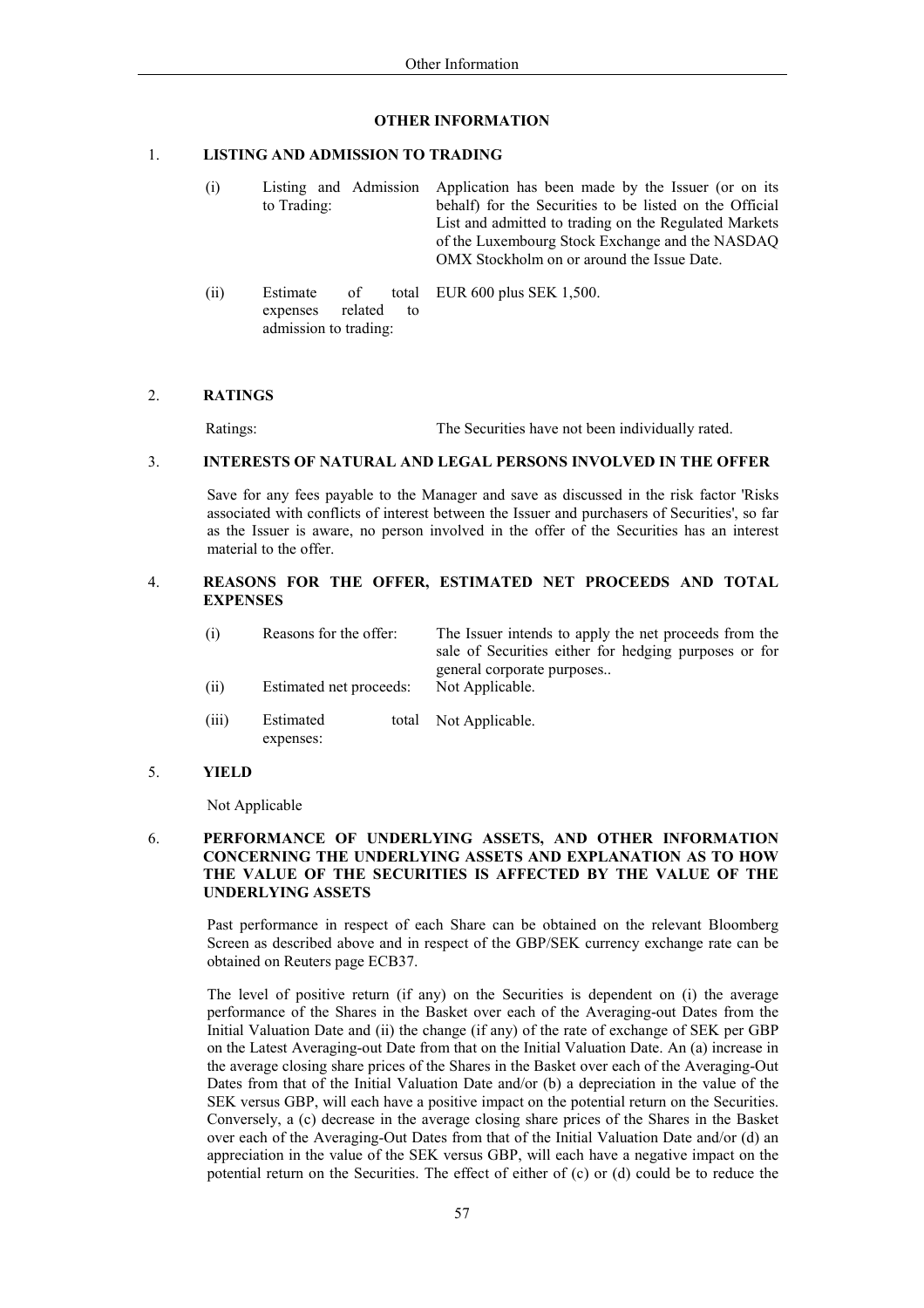return on the Securities at the end of their five year maturity to zero.

#### $7.$ **OPERATIONAL INFORMATION**

| a) | <b>ISIN</b> Code:                                                                    | SE0005877842.                                                                                        |
|----|--------------------------------------------------------------------------------------|------------------------------------------------------------------------------------------------------|
| b) | Common Code:                                                                         | Not Applicable.                                                                                      |
| c) | Relevant<br>Clearing<br>$System(s)$ and the relevant<br>$identification number(s)$ : | Euroclear Sweden - identification number 0004386-<br>1020.<br>The Securities are Swedish Securities. |
| d) | Delivery:                                                                            | Delivery against payment.                                                                            |
| e) | address of<br>and<br><b>Name</b><br>additional<br>Paving<br>$Agent(s)$ :             | Svenska Handelsbanken AB (PUBL) – Swedish<br>Issue and Paying Agent.                                 |

#### 8. **DISTRIBUTION**

Member States(s) in which the Public Offer may be made (the "Public Offer Jurisdiction(s)"):

Offer period for which use of the Prospectus is authorised by the Authorised Offeror(s) (the "Offer Period"):

The Kingdom of Sweden.

From, and including, 7 April 2014 to, but excluding, 17 May 2014 (subject to the offer being discontinued at any time or the Offer Period shortened or extended if notified by the Issuer  $\alpha$ n http://www.barclays.com/investorrelations/debtinvest ors (provided that, in the case of an extension to the Offer Period, a supplement to the Prospectus would be published)).

Name and address of financial intermediary/ies authorised to use the Base Prospectus (an "Authorised Offeror(s)"):

- Initial Authorised Offeror: Erik Penser Bankaktiebolag,  $(i)$ Biblioteksgatan 9, P.O. Box 7405, SE-103 91 Stockholm, Sweden (the "Distributor").
- $(ii)$ Conditions for other financial intermediaries to be an Authorised  $Offeror(s)$ :

Each financial institution which is authorised under the Markets in Financial Instruments Directive (Directive 2004/39/EC) ("MIFID") and publishes on its website the following statement (with the information in square brackets duly completed with the relevant information) and complies with the terms thereof:

> "We, [specify name of financial intermediary], refer to the offer of [specify title of securities] (the "Securities") described in the Prospectus dated [specify date] (the "Prospectus") published by Barclays Bank PLC (the "Issuer"). In consideration of the Issuer granting its consent to us to use the Prospectus in connection with the offer of the Securities in [specify Member State(s)] during the Offer Period, we confirm that (i) we have been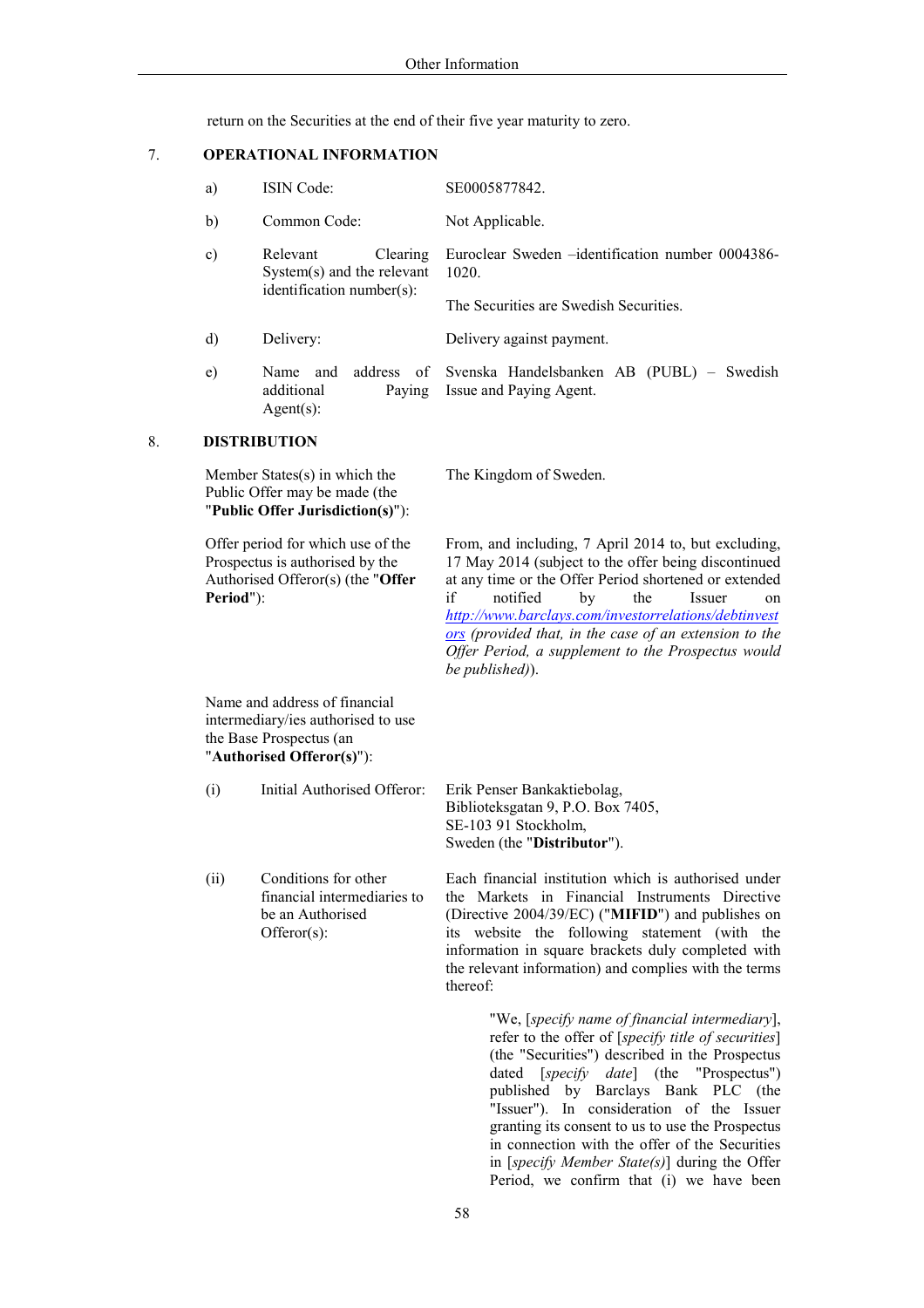appointed by the Distributor in connection with the Public Offer, (ii) we are authorised under MiFID to make, and are using the Prospectus in connection with making, the Public Offer, (iii) we will comply with the other conditions of the Public Offer as set forth in the Prospectus and will ensure that any representations and offering activities by us are consistent with the terms of the Prospectus. Terms used herein and otherwise not defined shall have the meaning given to them in the Prospectus.".

#### **TERMS AND CONDITIONS OF THE OFFER**  $9<sub>1</sub>$

 $(i)$ Offer Price:

 $(iii)$ 

100 per cent of the Issue Price.

 $(ii)$ Conditions to which the offer is Offers of the Securities made prior to the Issue Date are conditional on their issue. There is no presubject: identified allotment criteria. The Manager will adopt allotment criteria that ensures equal treatment of prospective investors. All of the Securities requested through an Authorised Offeror during the Offer Period will be assigned up to the maximum amount of the offer. A prospective investor will, on the Issue Date, receive 100 per cent. of the amount of

> The Issuer reserves the right to withdraw the offer of the Securities at any time on or prior to the Trade Date, if it is not possible for the Participation to reach 75%.

Securities allocated to it during the Offer Period.

The Issue Date is subject to the right of the Issuer to cancel the issuance of the Securities if:

- $\mathbf{1}$ the minimum level of Participation as described above is not achieved; or
- $\overline{2}$ . the proposed Aggregate Nominal Amount to be issued on the Issue Date is less than SEK 10,000,000.

For the avoidance of doubt, if any application has been made by the potential investor, each such potential investor shall not be entitled to subscribe or otherwise acquire the Securities and any applications will be automatically cancelled and any purchase money will be refunded to the applicant.

- Applications for the Securities can be made in the Description of the application Public Offer Jurisdiction through an Authorised process: Offeror. Distribution will be in accordance with the relevant Authorised Offeror's usual procedures.
- Details of the minimum and/or The minimum amount of application per investor will  $(iv)$ be SEK 10,000 in nominal amount of the Securities. maximum amount of application:

The maximum amount of application per investor will be SEK 10,000,000 in nominal amount of the **Securities**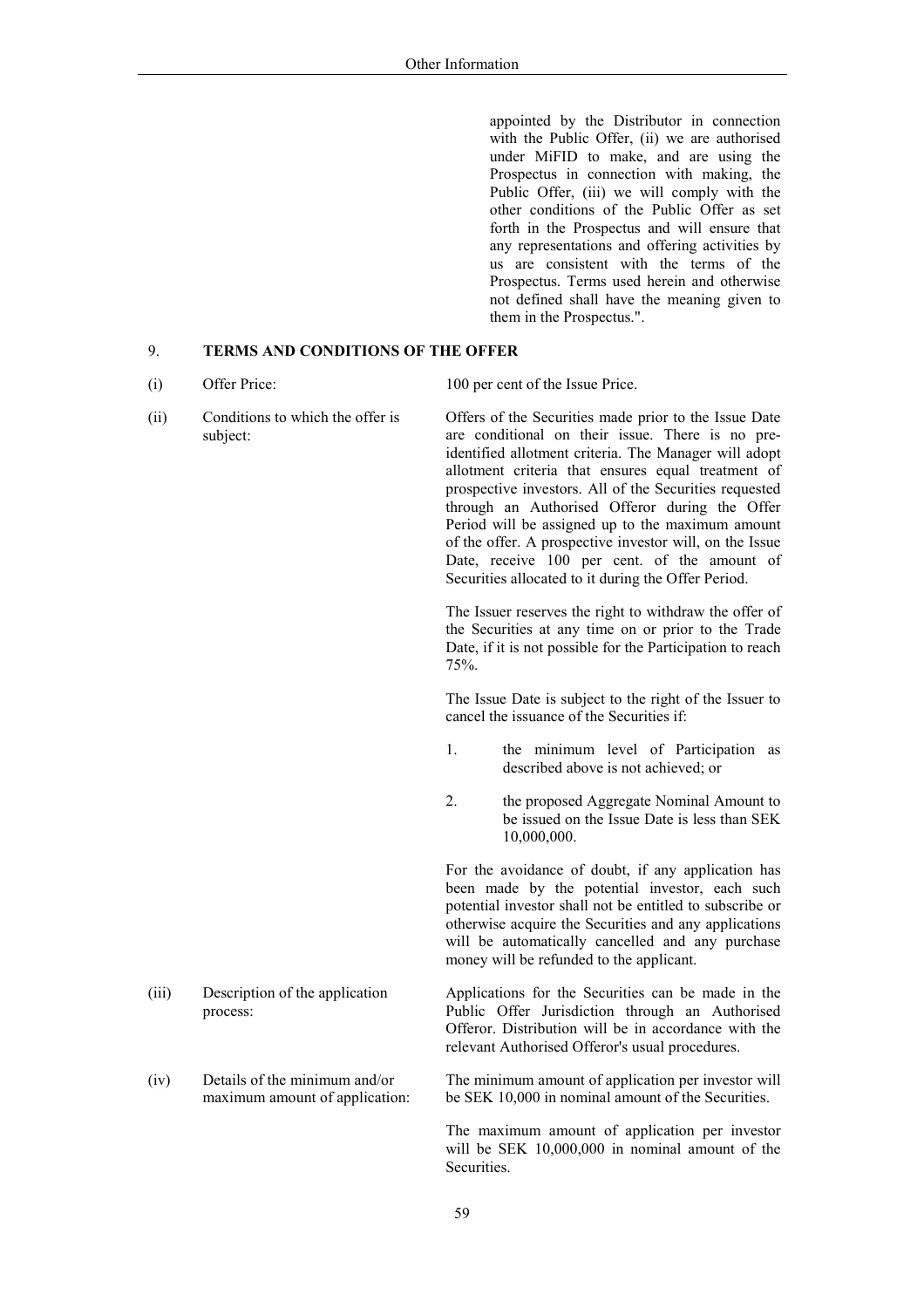Not Applicable.

- $(v)$ Description of possibility to reduce subscriptions and manner for refunding excess amount paid by applicants:
- $(vi)$ Details of method and time limits for paying up and delivering the Securities:

- $(vii)$ Manner in and date on which results of the offer are to be made public:
- $(viii)$ Procedure for exercise of any right of pre-emption, negotiability of subscription rights and treatment of subscription rights not exercised:

 $(ix)$ Categories of potential investors to which the Securities are offered and whether tranche(s) have been reserved for certain countries.

- $(x)$ Process for notification to applicants of the amount allotted and indication whether dealing may begin before notification is made:
- $(xi)$ Amount of any expenses and taxes specifically charged to the subscriber or purchaser:
- $(xii)$ Name(s) and address(es), to the extent known to the Issuer, of the placers in the various countries where the offer takes place:

The total payment of the Offer Price of the Securities must occur on the Issue Date to an Authorised Offeror's office having received the subscription. The Securities will be made available on a delivery against payment basis: the Issuer estimates that the Securities will be delivered through an Authorised Offeror, against payment of the Offer Price, to prospective Securities holders in deposit accounts held, directly or indirectly, by the relevant Authorised Offeror at Euroclear Sweden AB.

Results of the offer will be made public via the relevant Authorised Offeror within 5 Business Days after the end of the Offer Period.

Not Applicable.

Offers may be made through an Authorised Offeror in the Public Offer Jurisdiction to any person. Offers (if any) in other EEA countries will only be made through an Authorised Offeror pursuant to an exemption from the obligation under the Prospectus Directive as implemented in such countries to publish a prospectus.

Applicants will be notified directly by the relevant Authorised Offeror of the success of their application. No dealings in the Securities may take place prior to the Issue Date.

Apart from the offer price, the Issuer is not aware of any expenses and taxes specifically charged to the subscriber or purchaser.

Erik Penser Bankaktiebolag, Biblioteksgatan 9, P.O. Box 7405, SE-103 91 Stockholm. Sweden.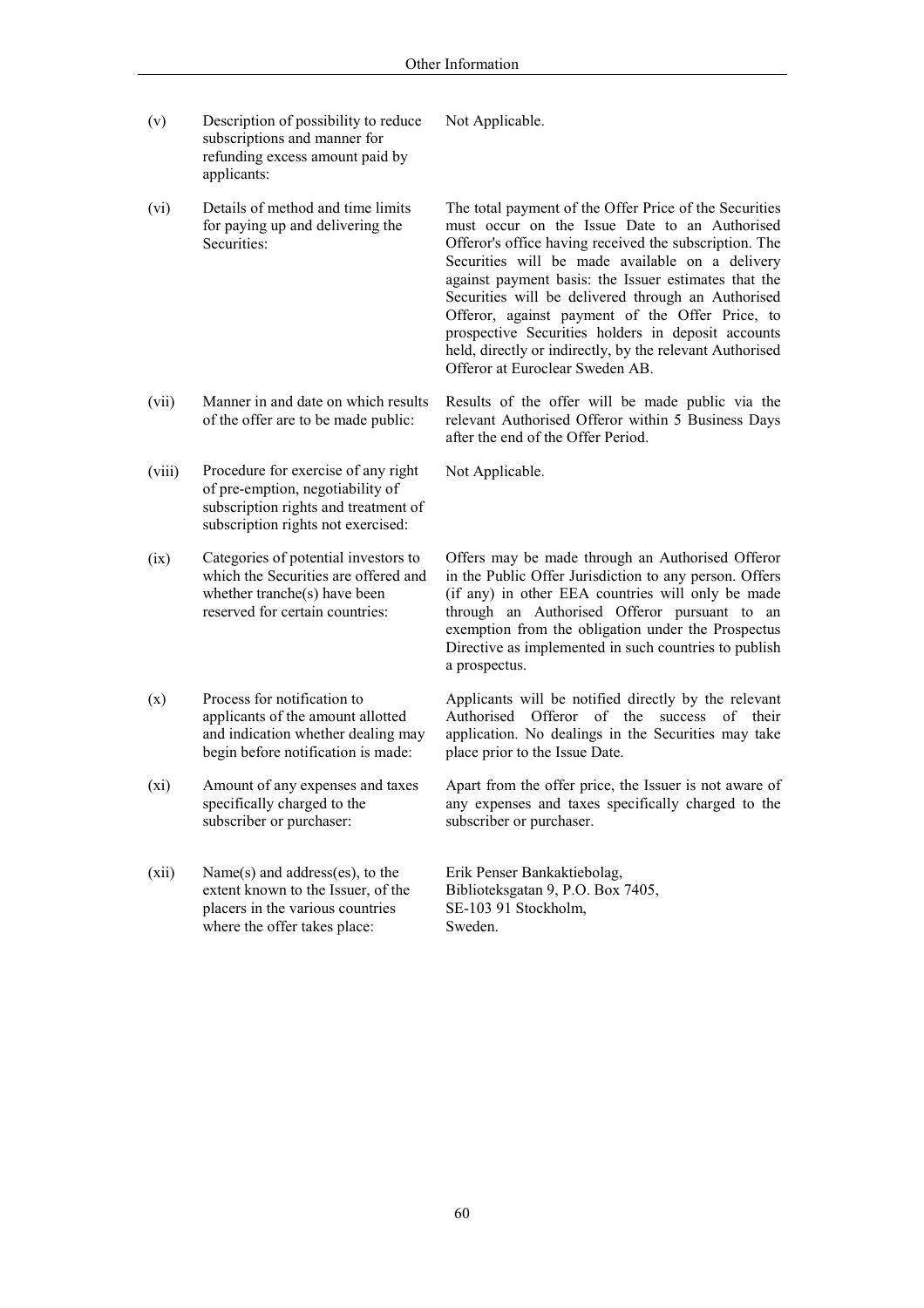# **IMPORTANT LEGAL INFORMATION**

### **Responsibility and Consent**

The Issuer accepts responsibility for the information contained in this Prospectus. To the best of the knowledge of the Issuer (having taken all reasonable care to ensure that such is the case), the information contained in this Prospectus is in accordance with the facts and contains no omission likely to affect the import of such information.

The Issuer consents to the use of this Prospectus (and accepts responsibility for the information contained in this Prospectus) with respect to any Public Offer of the Securities which satisfies each of the following conditions:

- The Public Offer is only made in the Public Offer Jurisdiction(s) specified in 'Other Information 8. Distribution' above;
- The Public Offer is only made during the Offer Period specified in 'Other Information 8.  $\bullet$ Distribution' above; and
- The Public Offer is only made by an Authorised Offeror and subject to the conditions in each case  $\bullet$ specified in 'Other Information - 8. Distribution' above.

Neither the Issuer nor the Manager has any responsibility for any of the actions of any Authorised Offeror, including their compliance with applicable conduct of business rules or other local regulatory requirements or other securities law requirements in relation to an offer.

Other than as set out above, neither the Issuer nor the Manager has authorised (nor do they authorise or consent to the use of this Prospectus or take any responsibility for this Prospectus in connection with) the making of any public offer of the Securities by any person in any circumstances. Any such unauthorised offers are not made on behalf of the Issuer or the Manager or Authorised Offeror(s) and none of the Issuer or the Manager or Authorised Offeror(s) has any responsibility or liability for the actions of any person making such offers.

Any offer or sale of Securities to an investor by an Authorised Offeror will be made in accordance with any terms and other arrangements in place between such Authorised Offeror and such investor including as to price, allocations and settlement arrangements. Where such information is not contained in the Prospectus, it will be the responsibility of the Authorised Offeror at the time of such offer to provide the investor with that information and none of the Issuer or the Manager has any responsibility or liability for such information.

Any Authorised Offeror using this Prospectus in connection with a Public Offer as set out above is required, for the duration of the relevant Offer Period, to publish on its website that it is using this Prospectus for such Public Offer in accordance with the consent of the Issuer and the conditions attached thereto.

## Ratings

The credit ratings included or referred to in this Prospectus or any document incorporated by reference are, for the purposes of Regulation (EC) No 1060/2009 on credit rating agencies (the "CRA Regulation") issued by Fitch Ratings Limited ("Fitch"), Moody's Investors Service Ltd. ("Moody's") and Standard & Poor's Credit Market Services Europe Limited ("Standard & Poor's"), each of which is established in the European Union and has been registered under the CRA Regulation.

As of the date of this Prospectus, the short term unsecured obligations of the Issuer are rated A-1 by Standard & Poor's, P-1 by Moody's, and F1 by Fitch and the long-term obligations of the Issuer are rated A by Standard & Poor's, A2 by Moody's, and A by Fitch.

### **Hyper-links to websites**

For the avoidance of doubt, the content of any website to which a hyper-link is provided shall not form part of this Prospectus.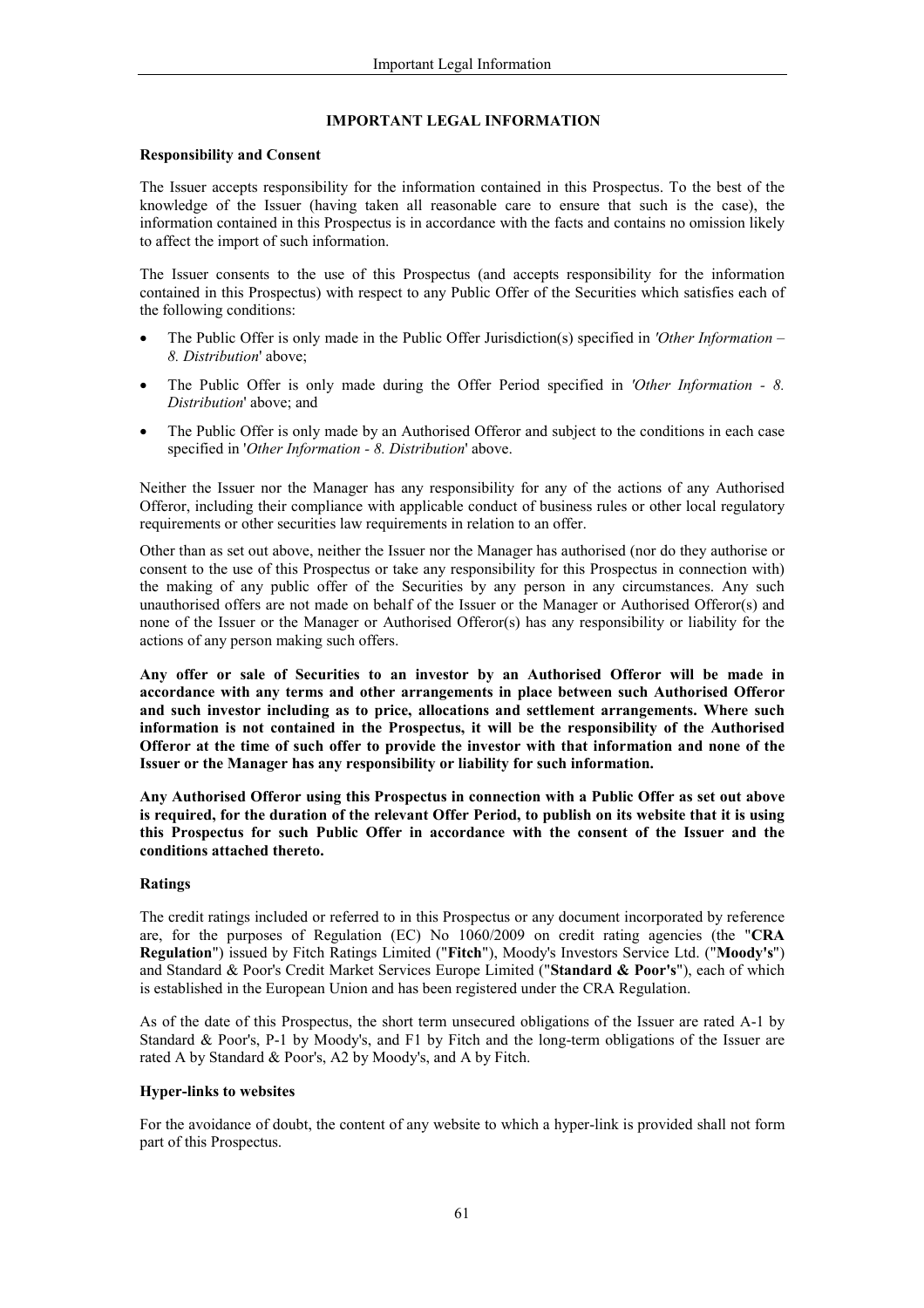# **GENERAL INFORMATION**

## **Authorisation and Consents**

The establishment of the Programme and the issue of Securities under the Programme have been duly authorised by resolutions of an authorised committee of the Board of Directors of the Issuer on 12 April 2013.

### **Use of Proceeds**

The Issuer intends to apply the net proceeds from the sale of Securities either for hedging purposes or for general corporate purposes.

### **Listing and Admission to Trading**

Application has been made for the Securities to be admitted to listing on the Official List of the Luxembourg Stock Exchange and the NASDAQ OMX Stockholm and trading on the regulated markets of the Luxembourg Stock Exchange and NASDAQ OMX Stockholm.

## Passporting

A request has been made to the CSSF of Luxembourg to passport this Prospectus to the competent authority of the Kingdom of Sweden, the Finanzinspektionen.

### **Documents Available**

For as long as any Securities remain outstanding, copies of the following documents will, when available, be made available during usual business hours on a weekday (Saturdays, Sundays and public holidays excepted) for inspection and, in the case of  $(b)$ ,  $(c)$  and  $(g)$  below, shall be available for collection registered free of charge at the office of the Issuer. at http://group.barclays.com/investorrelations/debtinvestors and at the specified office of the Issue and Paying Agent:

- the constitutional documents of the Issuer;  $(a)$
- the documents set out in the *'Information Incorporated by Reference'* section of this  $(b)$ Prospectus:
- all future annual reports and semi-annual financial statements of the Issuer;  $(c)$
- the Master Subscription Agreement (as defined in the General Conditions set out in the Base  $(d)$ Prospectus incorporated by reference in this Prospectus);
- the Agency Agreement (as defined in the General Conditions set out in the Base Prospectus  $(e)$ incorporated by reference in this Prospectus);
- $(f)$ the Deed of Covenant (as defined in the General Conditions set out in the Base Prospectus incorporated by reference in this Prospectus); and
- any other future documents and/or announcements issued by the Issuer in relation to the  $(g)$ Securities.

### **Post-issuance Information**

The Issuer does not intend to provide any post-issuance information in relation to any of the Securities or the performance of any Underlying Asset or any other underlying relating to Securities, except if required by any applicable laws and regulations.